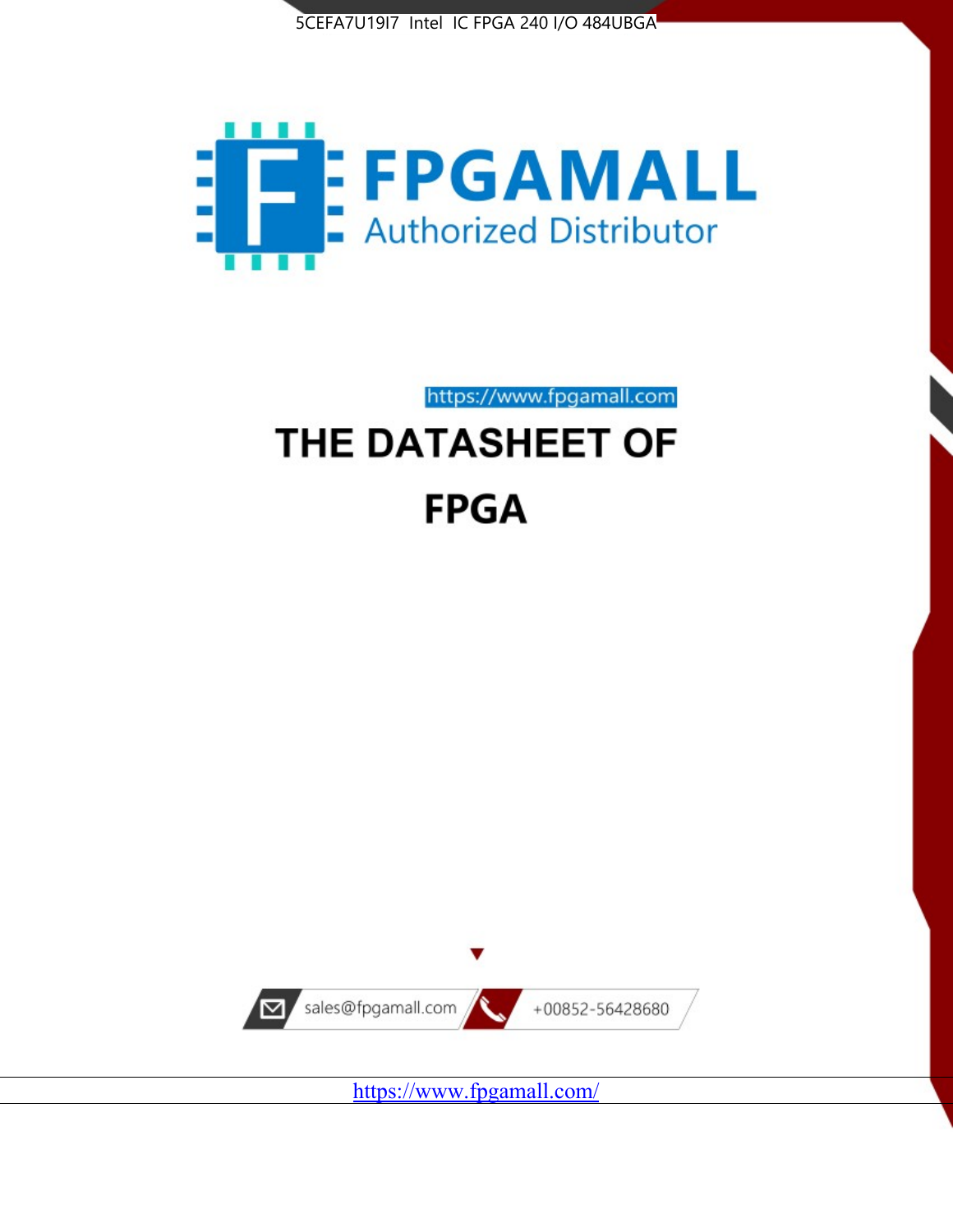5CEFA7U19I7 Intel IC FPGA 240 I/O 484UBGA



# **Cyclone V Device Overview**



**CV-51001 | 2018.05.07** Latest document on the web: **[PDF](https://www.altera.com/en_US/pdfs/literature/hb/cyclone-v/cv_51001.pdf)** | **[HTML](https://www.altera.com/documentation/sam1403480548153.html)**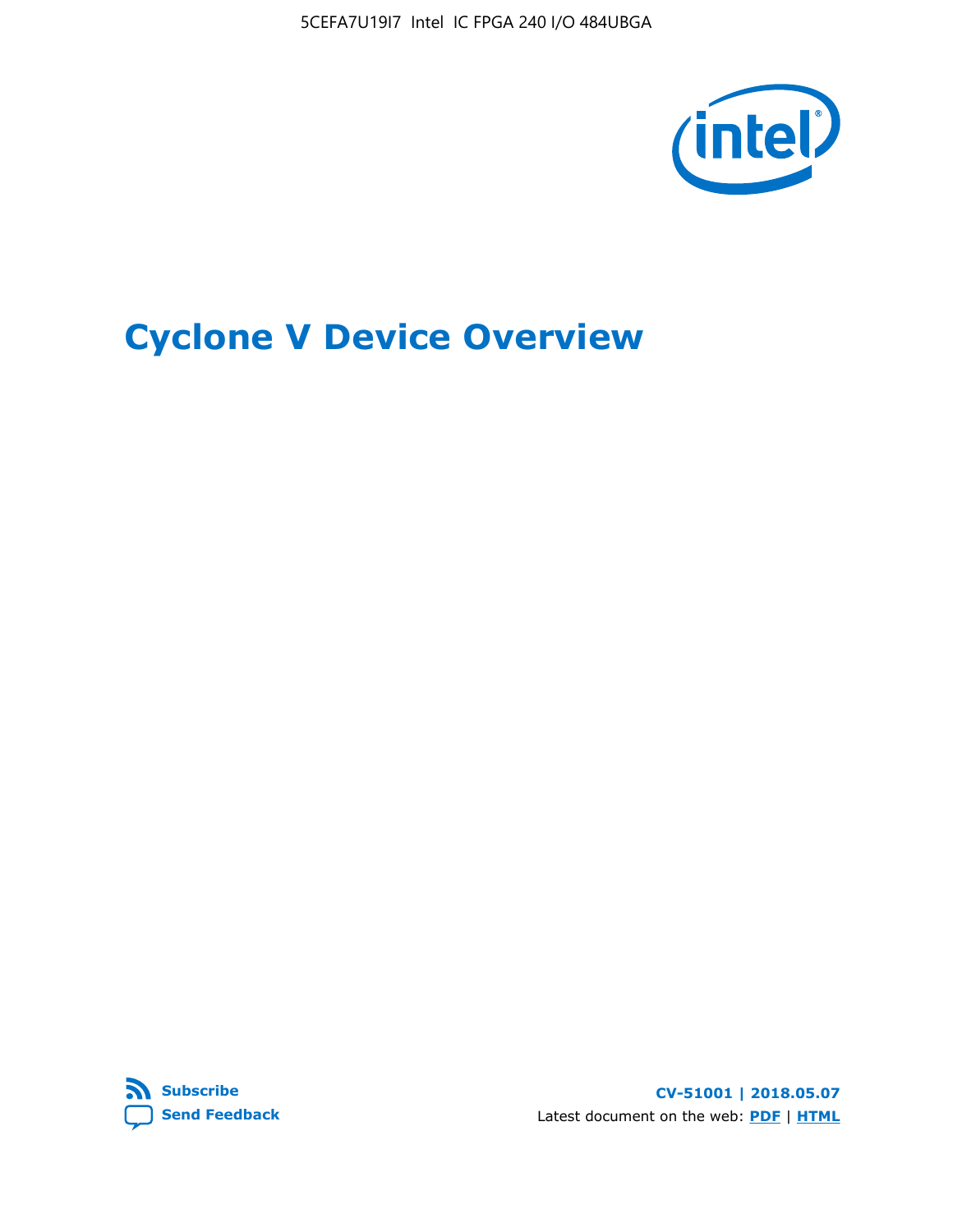

# **Contents**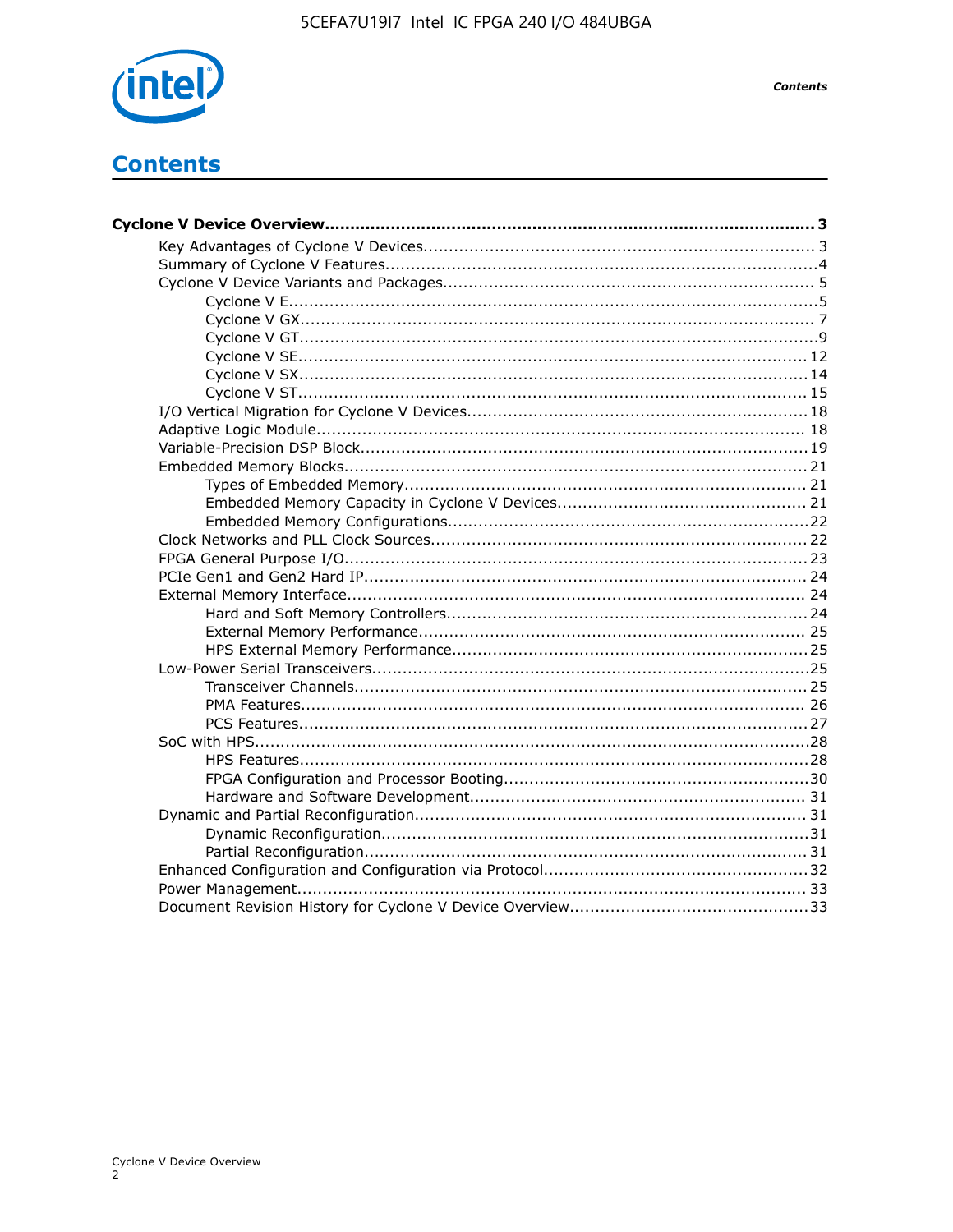

# **Cyclone V Device Overview**

The Cyclone® V devices are designed to simultaneously accommodate the shrinking power consumption, cost, and time-to-market requirements; and the increasing bandwidth requirements for high-volume and cost-sensitive applications.

Enhanced with integrated transceivers and hard memory controllers, the Cyclone V devices are suitable for applications in the industrial, wireless and wireline, military, and automotive markets.

#### **Related Information**

[Cyclone V Device Handbook: Known Issues](https://www.altera.com/support/support-resources/knowledge-base/solutions/rd12152011_347.html) Lists the planned updates to the Cyclone V Device Handbook chapters.

# **Key Advantages of Cyclone V Devices**

#### **Table 1. Key Advantages of the Cyclone V Device Family**

| <b>Advantage</b>                                                                    | <b>Supporting Feature</b>                                                                                                                                                                                                                                                    |
|-------------------------------------------------------------------------------------|------------------------------------------------------------------------------------------------------------------------------------------------------------------------------------------------------------------------------------------------------------------------------|
| Lower power consumption                                                             | Built on TSMC's 28 nm low-power (28LP) process technology and includes an<br>$\bullet$<br>abundance of hard intellectual property (IP) blocks<br>Up to 40% lower power consumption than the previous generation device                                                       |
| Improved logic integration and<br>differentiation capabilities                      | 8-input adaptive logic module (ALM)<br>٠<br>Up to 13.59 megabits (Mb) of embedded memory<br>٠<br>Variable-precision digital signal processing (DSP) blocks                                                                                                                   |
| Increased bandwidth capacity                                                        | 3.125 gigabits per second (Gbps) and 6.144 Gbps transceivers<br>٠<br>Hard memory controllers<br>٠                                                                                                                                                                            |
| Hard processor system (HPS)<br>with integrated Arm* Cortex*-A9<br>MPCore* processor | Tight integration of a dual-core Arm Cortex-A9 MPCore processor, hard IP, and an<br>$\bullet$<br>FPGA in a single Cyclone V system-on-a-chip (SoC)<br>Supports over 128 Gbps peak bandwidth with integrated data coherency between<br>٠<br>the processor and the FPGA fabric |
| Lowest system cost                                                                  | Requires only two core voltages to operate<br>٠<br>Available in low-cost wirebond packaging<br>٠<br>Includes innovative features such as Configuration via Protocol (CvP) and partial<br>٠<br>reconfiguration                                                                |

Intel Corporation. All rights reserved. Intel, the Intel logo, Altera, Arria, Cyclone, Enpirion, MAX, Nios, Quartus and Stratix words and logos are trademarks of Intel Corporation or its subsidiaries in the U.S. and/or other countries. Intel warrants performance of its FPGA and semiconductor products to current specifications in accordance with Intel's standard warranty, but reserves the right to make changes to any products and services at any time without notice. Intel assumes no responsibility or liability arising out of the application or use of any information, product, or service described herein except as expressly agreed to in writing by Intel. Intel customers are advised to obtain the latest version of device specifications before relying on any published information and before placing orders for products or services. \*Other names and brands may be claimed as the property of others.

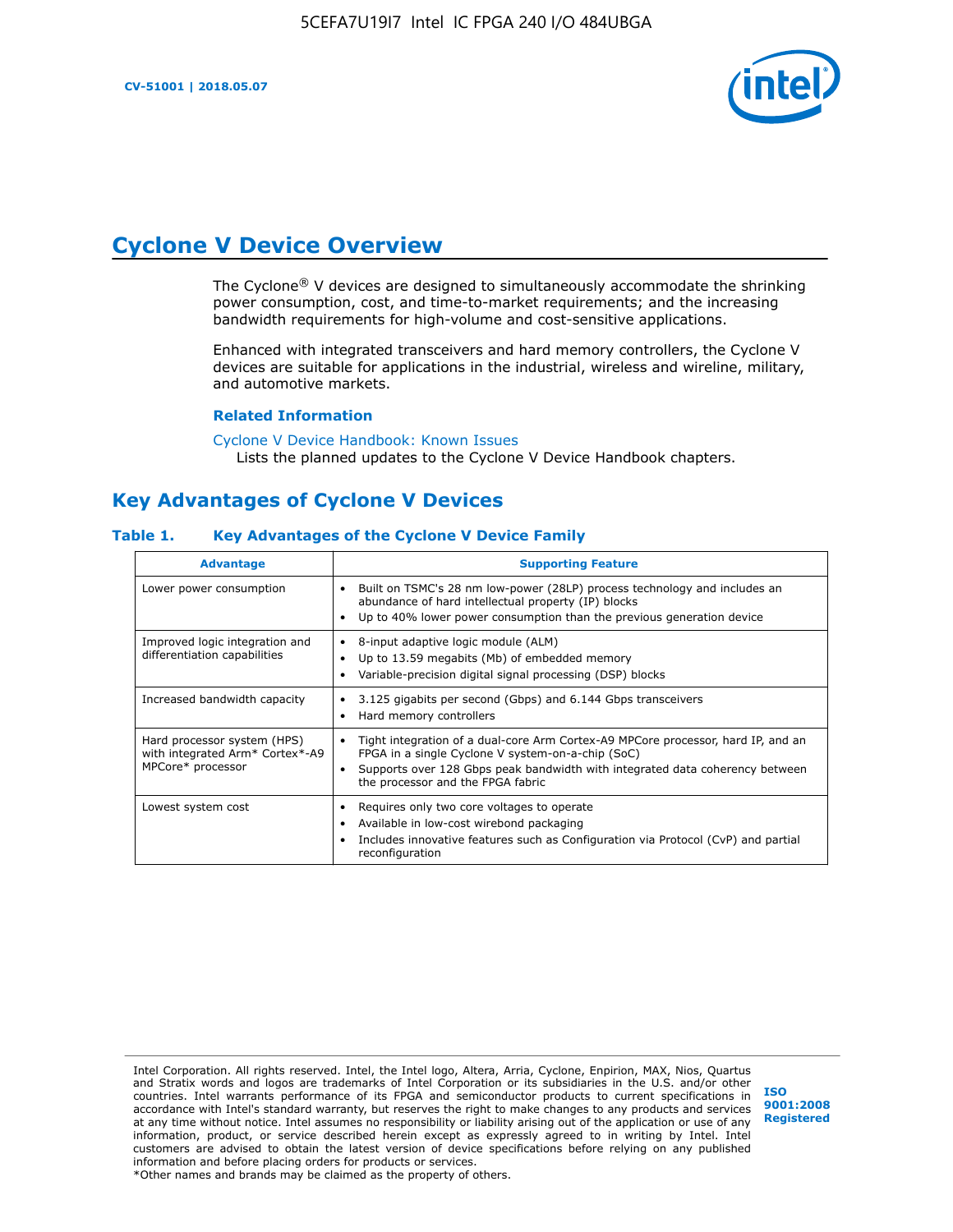

# **Summary of Cyclone V Features**

## **Table 2. Summary of Features for Cyclone V Devices**

| <b>Feature</b>                                           | <b>Description</b>                                                                                                                                                                                                                                                                                                                        |                                                                                                                                                                                                                                                                                                                                                                                                                                                                                                                                                                                                                                                                                                         |  |  |  |  |  |  |
|----------------------------------------------------------|-------------------------------------------------------------------------------------------------------------------------------------------------------------------------------------------------------------------------------------------------------------------------------------------------------------------------------------------|---------------------------------------------------------------------------------------------------------------------------------------------------------------------------------------------------------------------------------------------------------------------------------------------------------------------------------------------------------------------------------------------------------------------------------------------------------------------------------------------------------------------------------------------------------------------------------------------------------------------------------------------------------------------------------------------------------|--|--|--|--|--|--|
| Technology                                               | TSMC's 28-nm low-power (28LP) process technology<br>$\bullet$<br>1.1 V core voltage<br>$\bullet$                                                                                                                                                                                                                                          |                                                                                                                                                                                                                                                                                                                                                                                                                                                                                                                                                                                                                                                                                                         |  |  |  |  |  |  |
| Packaging                                                | $\bullet$                                                                                                                                                                                                                                                                                                                                 | Wirebond low-halogen packages<br>Multiple device densities with compatible package footprints for seamless migration between<br>different device densities<br>RoHS-compliant and leaded $(1)$ options                                                                                                                                                                                                                                                                                                                                                                                                                                                                                                   |  |  |  |  |  |  |
| High-performance<br>FPGA fabric                          | Enhanced 8-input ALM with four registers                                                                                                                                                                                                                                                                                                  |                                                                                                                                                                                                                                                                                                                                                                                                                                                                                                                                                                                                                                                                                                         |  |  |  |  |  |  |
| Internal memory<br>blocks                                | of the ALMs as MLAB memory                                                                                                                                                                                                                                                                                                                | M10K-10-kilobits (Kb) memory blocks with soft error correction code (ECC)<br>Memory logic array block (MLAB)-640-bit distributed LUTRAM where you can use up to 25%                                                                                                                                                                                                                                                                                                                                                                                                                                                                                                                                     |  |  |  |  |  |  |
| Embedded Hard IP<br>blocks                               | Variable-precision DSP<br>Native support for up to three signal processing precision levels<br>(three $9 \times 9$ , two $18 \times 18$ , or one 27 x 27 multiplier) in the same<br>variable-precision DSP block<br>64-bit accumulator and cascade<br>Embedded internal coefficient memory<br>Preadder/subtractor for improved efficiency |                                                                                                                                                                                                                                                                                                                                                                                                                                                                                                                                                                                                                                                                                                         |  |  |  |  |  |  |
|                                                          | Memory controller                                                                                                                                                                                                                                                                                                                         | DDR3, DDR2, and LPDDR2 with 16 and 32 bit ECC support                                                                                                                                                                                                                                                                                                                                                                                                                                                                                                                                                                                                                                                   |  |  |  |  |  |  |
|                                                          | Embedded transceiver<br>I/O                                                                                                                                                                                                                                                                                                               | PCI Express* (PCIe*) Gen2 and Gen1 (x1, x2, or x4) hard IP with<br>multifunction support, endpoint, and root port                                                                                                                                                                                                                                                                                                                                                                                                                                                                                                                                                                                       |  |  |  |  |  |  |
| Clock networks                                           | Up to 550 MHz global clock network<br>$\bullet$<br>$\bullet$                                                                                                                                                                                                                                                                              | Global, quadrant, and peripheral clock networks<br>Clock networks that are not used can be powered down to reduce dynamic power                                                                                                                                                                                                                                                                                                                                                                                                                                                                                                                                                                         |  |  |  |  |  |  |
| Phase-locked loops<br>(PLLs)                             | $\bullet$<br>Integer mode and fractional mode<br>$\bullet$                                                                                                                                                                                                                                                                                | Precision clock synthesis, clock delay compensation, and zero delay buffering (ZDB)                                                                                                                                                                                                                                                                                                                                                                                                                                                                                                                                                                                                                     |  |  |  |  |  |  |
| FPGA General-purpose<br>$I/Os$ (GPIOs)                   | $\bullet$<br>$\bullet$<br>On-chip termination (OCT)<br>$\bullet$                                                                                                                                                                                                                                                                          | 875 megabits per second (Mbps) LVDS receiver and 840 Mbps LVDS transmitter<br>400 MHz/800 Mbps external memory interface<br>3.3 V support with up to 16 mA drive strength                                                                                                                                                                                                                                                                                                                                                                                                                                                                                                                               |  |  |  |  |  |  |
| Low-power high-speed<br>serial interface                 | 614 Mbps to 6.144 Gbps integrated transceiver speed<br>$\bullet$<br>Transmit pre-emphasis and receiver equalization<br>$\bullet$<br>Dynamic partial reconfiguration of individual channels<br>$\bullet$                                                                                                                                   |                                                                                                                                                                                                                                                                                                                                                                                                                                                                                                                                                                                                                                                                                                         |  |  |  |  |  |  |
| <b>HPS</b><br>(Cyclone V SE, SX,<br>and ST devices only) | $\bullet$<br>$\bullet$<br>interfaces<br>On-chip RAM and boot ROM                                                                                                                                                                                                                                                                          | Single or dual-core Arm Cortex-A9 MPCore processor-up to 925 MHz maximum frequency with<br>support for symmetric and asymmetric multiprocessing<br>Interface peripherals-10/100/1000 Ethernet media access control (EMAC), USB 2.0<br>On-The-GO (OTG) controller, quad serial peripheral interface (QSPI) flash controller, NAND<br>flash controller, Secure Digital/MultiMediaCard (SD/MMC) controller, UART, controller area<br>network (CAN), serial peripheral interface (SPI), I <sup>2</sup> C interface, and up to 85 HPS GPIO<br>System peripherals—general-purpose timers, watchdog timers, direct memory access (DMA)<br>controller, FPGA configuration manager, and clock and reset managers |  |  |  |  |  |  |
|                                                          |                                                                                                                                                                                                                                                                                                                                           | continued                                                                                                                                                                                                                                                                                                                                                                                                                                                                                                                                                                                                                                                                                               |  |  |  |  |  |  |

<sup>(1)</sup> Contact Intel for availability.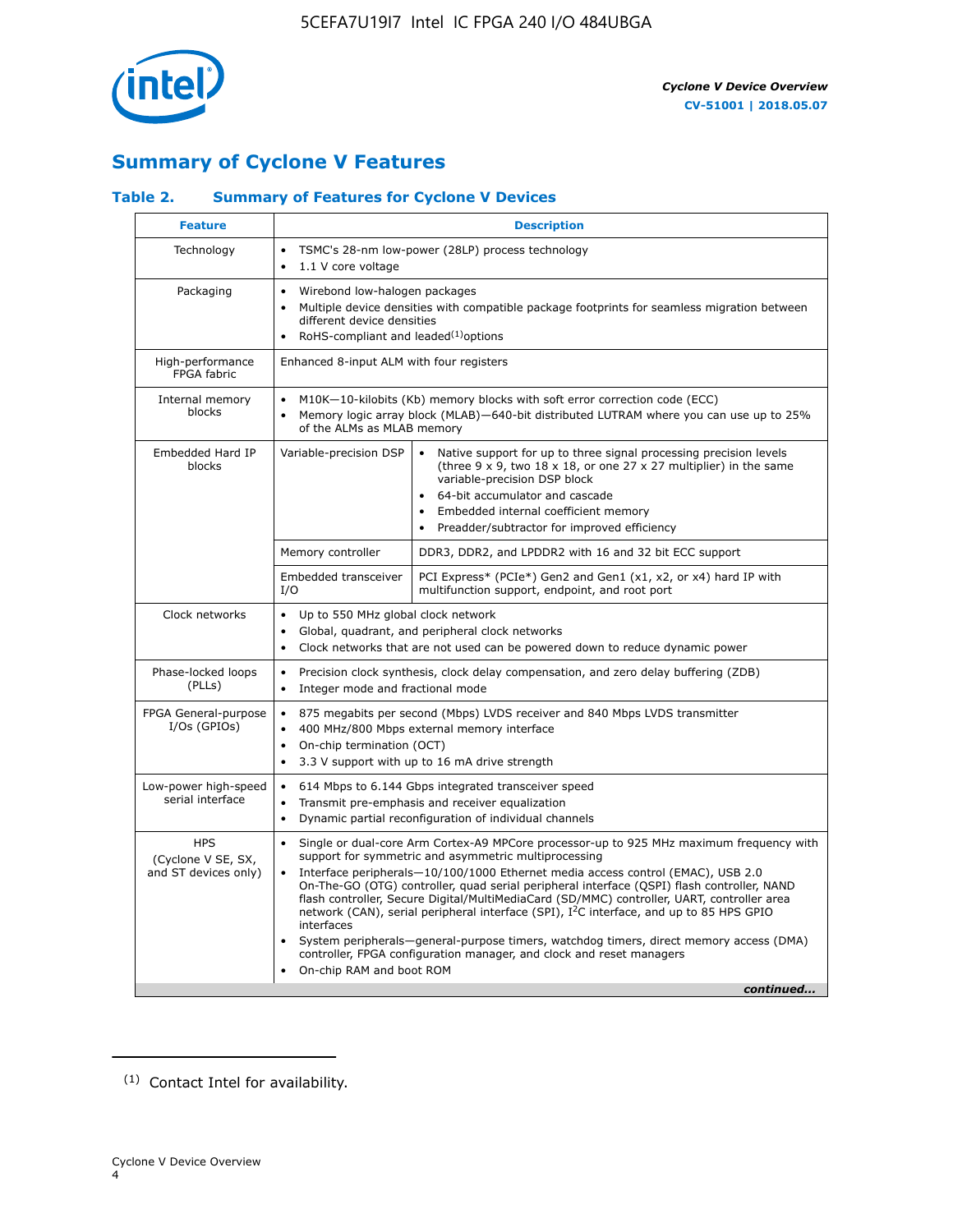

| <b>Feature</b> | <b>Description</b>                                                                                                                                                                                                                                                                                                                                                                                                    |
|----------------|-----------------------------------------------------------------------------------------------------------------------------------------------------------------------------------------------------------------------------------------------------------------------------------------------------------------------------------------------------------------------------------------------------------------------|
|                | HPS-FPGA bridges—include the FPGA-to-HPS, HPS-to-FPGA, and lightweight HPS-to-FPGA<br>bridges that allow the FPGA fabric to issue transactions to slaves in the HPS, and vice versa<br>FPGA-to-HPS SDRAM controller subsystem-provides a configurable interface to the multiport<br>front end (MPFE) of the HPS SDRAM controller<br>Arm CoreSight™ JTAG debug access port, trace port, and on-chip trace storage      |
| Configuration  | Tamper protection—comprehensive design protection to protect your valuable IP investments<br>Enhanced advanced encryption standard (AES) design security features<br>CvP<br>$\bullet$<br>Dynamic reconfiguration of the FPGA<br>Active serial (AS) x1 and x4, passive serial (PS), JTAG, and fast passive parallel (FPP) x8 and<br>x16 configuration options<br>Internal scrubbing (2)<br>Partial reconfiguration (3) |

# **Cyclone V Device Variants and Packages**

#### **Table 3. Device Variants for the Cyclone V Device Family**

| <b>Variant</b> | <b>Description</b>                                                                                                      |
|----------------|-------------------------------------------------------------------------------------------------------------------------|
| Cyclone V E    | Optimized for the lowest system cost and power requirement for a wide spectrum of general logic<br>and DSP applications |
| Cyclone V GX   | Optimized for the lowest cost and power requirement for 614 Mbps to 3.125 Gbps transceiver<br>applications              |
| Cyclone V GT   | The FPGA industry's lowest cost and lowest power requirement for 6.144 Gbps transceiver<br>applications                 |
| Cyclone V SE   | SoC with integrated Arm-based HPS                                                                                       |
| Cyclone V SX   | SoC with integrated Arm-based HPS and 3.125 Gbps transceivers                                                           |
| Cyclone V ST   | SoC with integrated Arm-based HPS and 6.144 Gbps transceivers                                                           |

# **Cyclone V E**

This section provides the available options, maximum resource counts, and package plan for the Cyclone V E devices.

The information in this section is correct at the time of publication. For the latest information and to get more details, refer to the Product Selector Guide.

#### **Related Information**

[Product Selector Guide](https://www.altera.com/products/product-selector-guide.html)

Provides the latest information about Intel products.

<sup>(2)</sup> The SEU internal scrubbing feature is available for Cyclone V E, GX, SE, and SX devices with the "SC" suffix in the part number. For device availability and ordering, contact your local Intel sales representatives.

 $(3)$  The partial reconfiguration feature is available for Cyclone V E, GX, SE, and SX devices with the "SC" suffix in the part number. For device availability and ordering, contact your local Intel® sales representatives.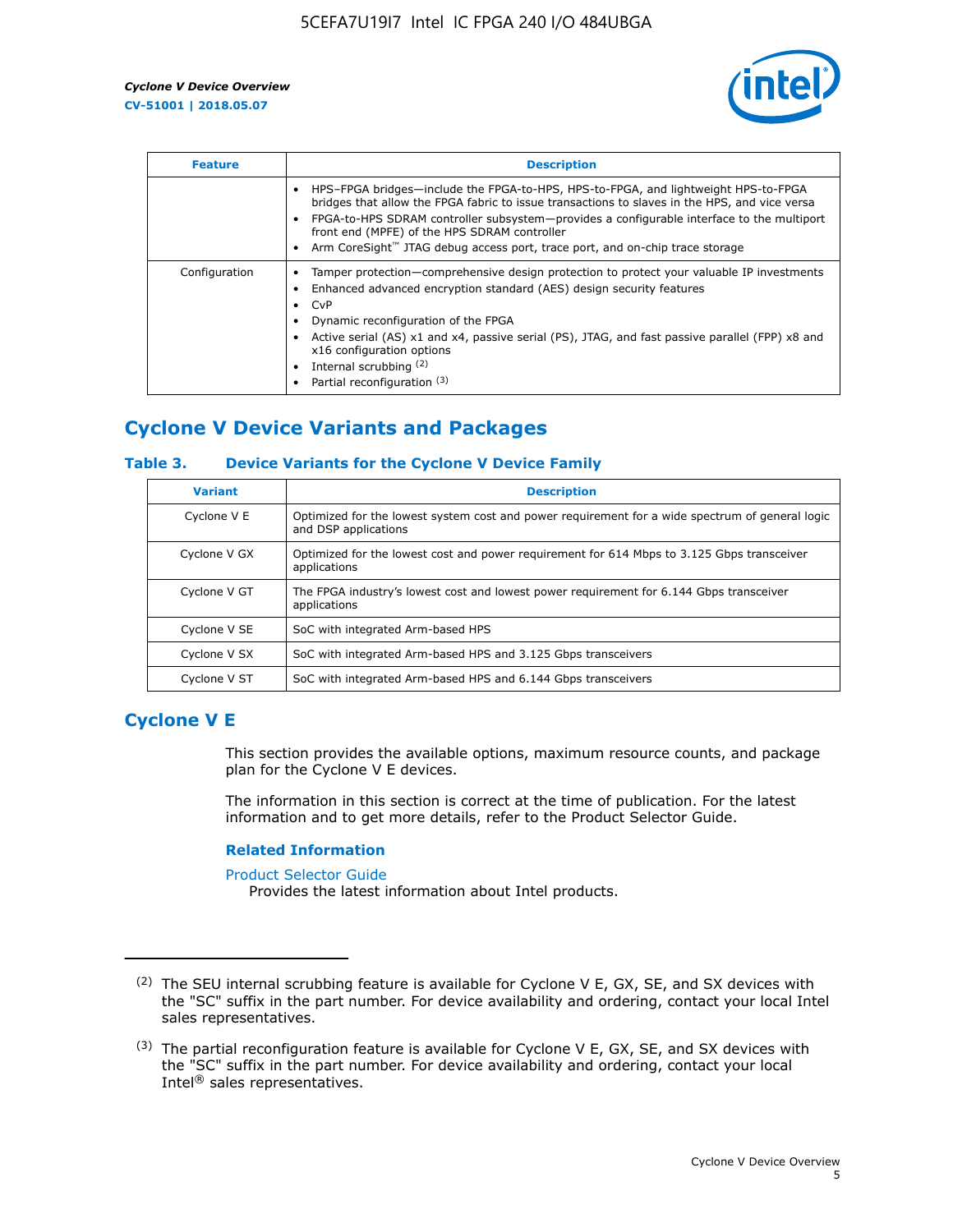# **Available Options**

#### **Figure 1. Sample Ordering Code and Available Options for Cyclone V E Devices**

The SEU internal scrubbing feature is available for Cyclone V E, GX, SE, and SX devices with the "SC" suffix in the part number. For device availability and ordering, contact your local Intel sales representatives.



## **Maximum Resources**

#### **Table 4. Maximum Resource Counts for Cyclone V E Devices**

| <b>Resource</b>              |             | <b>Member Code</b> |                |                |                |         |  |  |
|------------------------------|-------------|--------------------|----------------|----------------|----------------|---------|--|--|
|                              |             | A2                 | A <sub>4</sub> | <b>A5</b>      | <b>A7</b>      | A9      |  |  |
| Logic Elements (LE) (K)      |             | 25                 | 49             | 77             | 150            | 301     |  |  |
| <b>ALM</b>                   |             | 9,430              | 18,480         | 29,080         | 56,480         | 113,560 |  |  |
| Register                     |             | 37,736             | 73,920         | 116,320        | 225,920        | 454,240 |  |  |
| Memory (Kb)                  | M10K        | 1,760              | 3,080          | 4,460          | 6,860          | 12,200  |  |  |
|                              | MLAB        | 196                | 303            | 424            | 836            | 1,717   |  |  |
| Variable-precision DSP Block |             | 25                 | 66             | 150            | 156            | 342     |  |  |
| 18 x 18 Multiplier           |             | 50                 | 132            | 300            | 312            | 684     |  |  |
| PLL                          |             | $\overline{4}$     | 4              | 6              | $\overline{7}$ | 8       |  |  |
| GPIO                         |             |                    | 224            | 240            | 480            | 480     |  |  |
| <b>LVDS</b>                  | Transmitter | 56                 | 56             | 60             | 120            | 120     |  |  |
|                              | Receiver    | 56                 | 56             | 60             | 120            | 120     |  |  |
| Hard Memory Controller       |             | $\mathbf{1}$       | $\mathbf{1}$   | $\overline{2}$ | $\overline{2}$ | 2       |  |  |

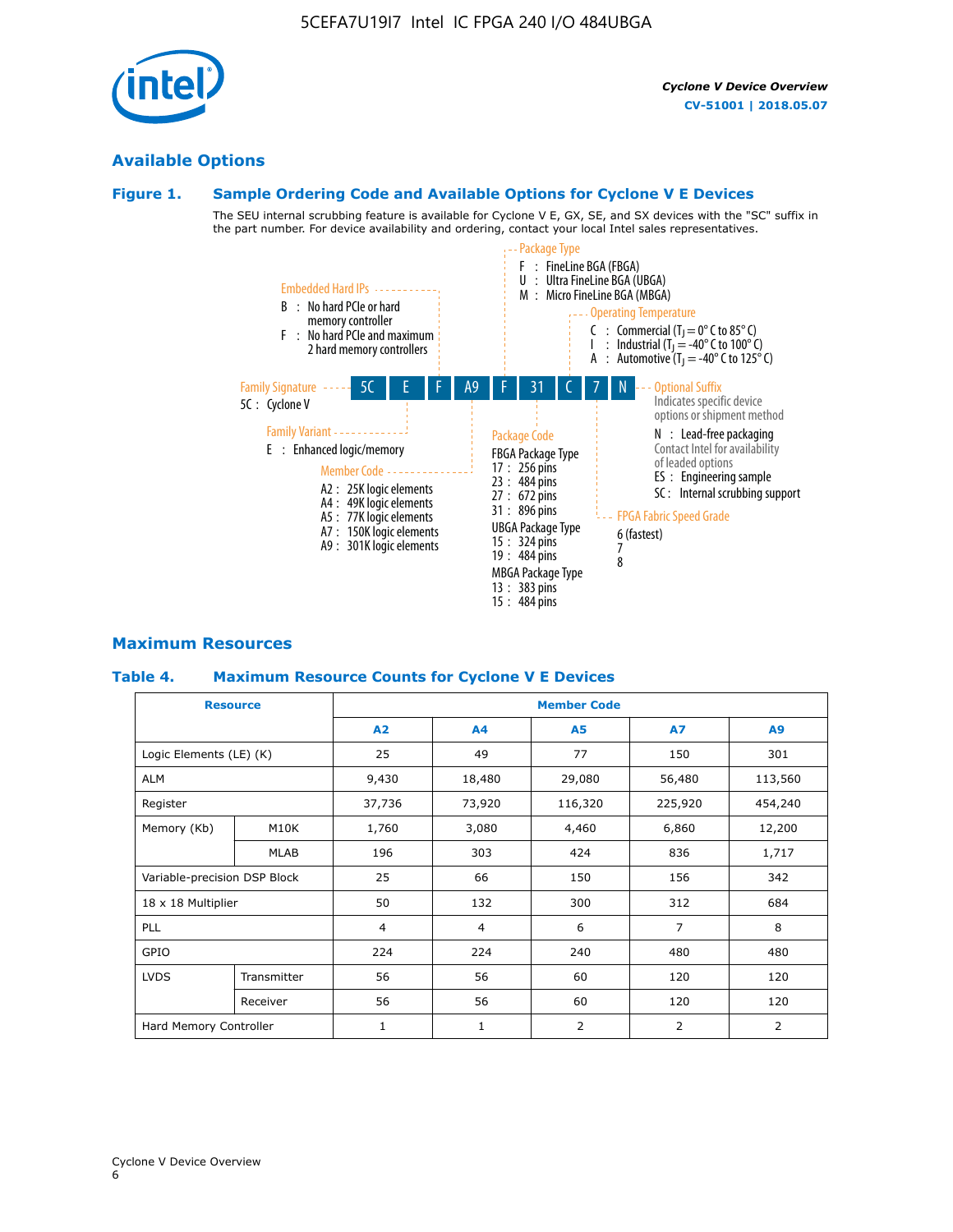

#### **Related Information**

[True LVDS Buffers in Devices, I/O Features in Cyclone V Devices](https://www.altera.com/documentation/sam1403481100977.html#sam1403480885395) Provides the number of LVDS channels in each device package.

#### **Package Plan**

#### **Table 5. Package Plan for Cyclone V E Devices**

| <b>Member</b><br><b>Code</b> | <b>M383</b><br>$(13 \text{ mm})$ | M484<br>$(15 \text{ mm})$ | <b>U324</b><br>$(15 \text{ mm})$ | <b>F256</b><br>$(17 \text{ mm})$ | <b>U484</b><br>$(19$ mm) | <b>F484</b><br>$(23$ mm $)$ | <b>F672</b><br>$(27 \, \text{mm})$ | <b>F896</b><br>$(31 \text{ mm})$ |
|------------------------------|----------------------------------|---------------------------|----------------------------------|----------------------------------|--------------------------|-----------------------------|------------------------------------|----------------------------------|
|                              | <b>GPIO</b>                      | <b>GPIO</b>               | <b>GPIO</b>                      | <b>GPIO</b>                      | <b>GPIO</b>              | <b>GPIO</b>                 | <b>GPIO</b>                        | <b>GPIO</b>                      |
| A2                           | 223                              |                           | 176                              | 128                              | 224                      | 224                         |                                    |                                  |
| A4                           | 223                              |                           | 176                              | 128                              | 224                      | 224                         |                                    |                                  |
| A <sub>5</sub>               | 175                              |                           |                                  |                                  | 224                      | 240                         |                                    |                                  |
| A7                           |                                  | 240                       |                                  |                                  | 240                      | 240                         | 336                                | 480                              |
| A9                           |                                  |                           |                                  |                                  | 240                      | 224                         | 336                                | 480                              |

# **Cyclone V GX**

This section provides the available options, maximum resource counts, and package plan for the Cyclone V GX devices.

The information in this section is correct at the time of publication. For the latest information and to get more details, refer to the *Product Selector Guide*.

#### **Related Information**

[Product Selector Guide](https://www.altera.com/products/product-selector-guide.html)

Provides the latest information about Intel products.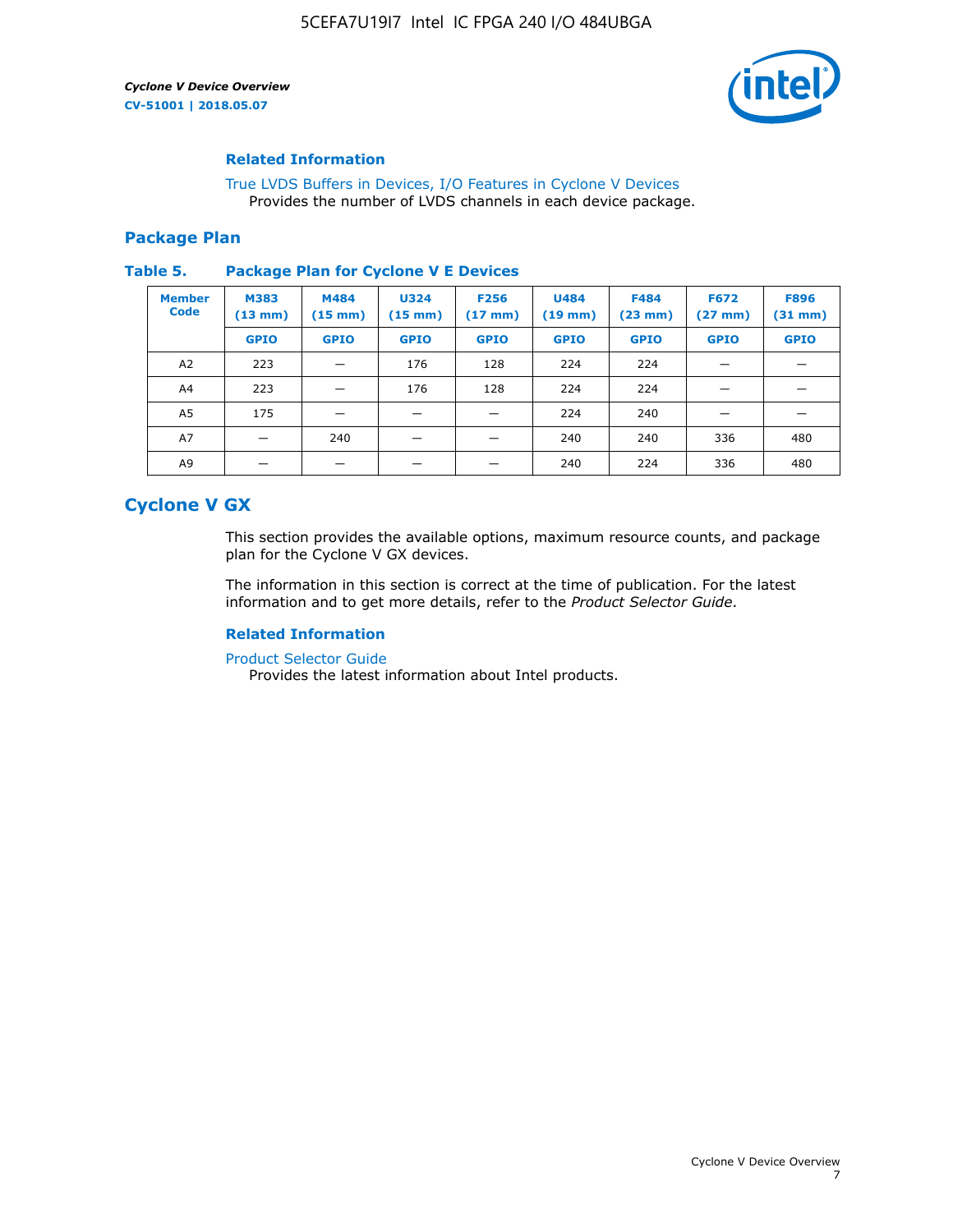

# **Available Options**

# **Figure 2. Sample Ordering Code and Available Options for Cyclone V GX Devices**

The SEU internal scrubbing feature is available for Cyclone V E, GX, SE, and SX devices with the "SC" suffix in the part number. For device availability and ordering, contact your local Intel sales representatives.



# **Maximum Resources**

#### **Table 6. Maximum Resource Counts for Cyclone V GX Devices**

|                              | <b>Resource</b>   | <b>Member Code</b> |                |                |                |           |  |  |
|------------------------------|-------------------|--------------------|----------------|----------------|----------------|-----------|--|--|
|                              |                   | C <sub>3</sub>     | C <sub>4</sub> | C <sub>5</sub> | C7             | C9        |  |  |
| Logic Elements (LE) (K)      |                   | 36                 | 50             | 77             | 150            | 301       |  |  |
| <b>ALM</b>                   |                   | 13,460             | 18,860         | 29,080         | 56,480         | 113,560   |  |  |
| Register                     |                   | 53,840             | 75,440         | 116,320        | 225,920        | 454,240   |  |  |
| Memory (Kb)                  | M <sub>10</sub> K | 1,350              | 2,500          | 4,460          | 6,860          | 12,200    |  |  |
|                              | <b>MLAB</b>       | 182                | 424            | 424            | 836            | 1,717     |  |  |
| Variable-precision DSP Block |                   | 57                 | 70             | 150            | 156            | 342       |  |  |
| 18 x 18 Multiplier           |                   | 114                | 140            | 300            | 312            | 684       |  |  |
| PLL                          |                   | $\overline{4}$     | 6              | 6              | $\overline{7}$ | 8         |  |  |
| 3 Gbps Transceiver           |                   | 3                  | 6              | 6              | 9              | 12        |  |  |
| GPIO <sup>(4)</sup>          |                   | 208                | 336            | 336            | 480            | 560       |  |  |
|                              |                   |                    |                |                |                | continued |  |  |

 $(4)$  The number of GPIOs does not include transceiver I/Os. In the Intel Quartus® Prime software, the number of user I/Os includes transceiver I/Os.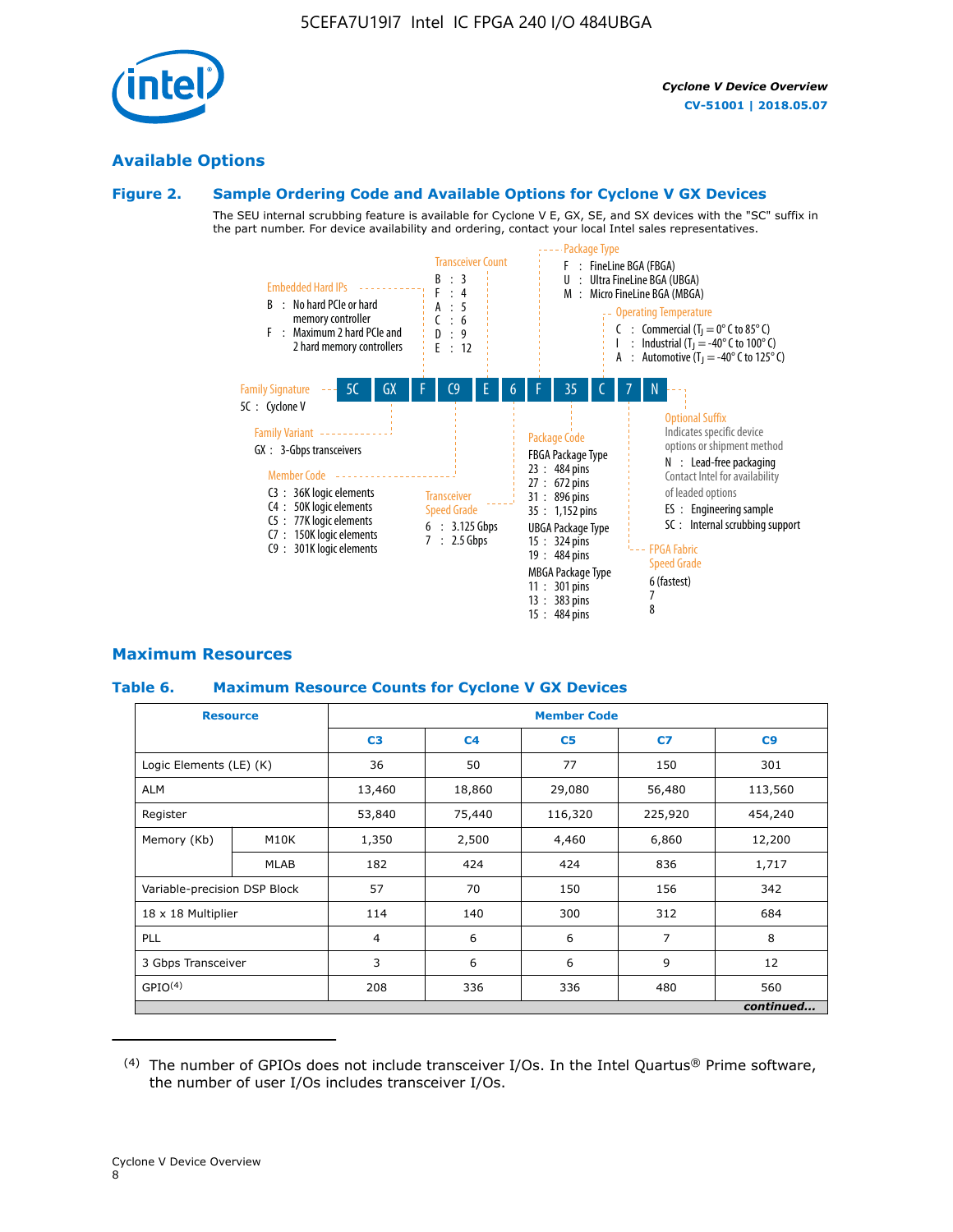

| <b>Resource</b>        |             | <b>Member Code</b> |                |                |     |     |  |  |
|------------------------|-------------|--------------------|----------------|----------------|-----|-----|--|--|
|                        |             | C3                 | C <sub>4</sub> | C <sub>5</sub> | C7  | C9  |  |  |
| <b>LVDS</b>            | Transmitter | 52                 | 84             | 84             | 120 | 140 |  |  |
|                        | Receiver    | 52                 | 84             | 84             | 120 | 140 |  |  |
| PCIe Hard IP Block     |             |                    |                |                |     |     |  |  |
| Hard Memory Controller |             |                    |                |                |     |     |  |  |

#### **Related Information**

[True LVDS Buffers in Devices, I/O Features in Cyclone V Devices](https://www.altera.com/documentation/sam1403481100977.html#sam1403480885395) Provides the number of LVDS channels in each device package.

## **Package Plan**

#### **Table 7. Package Plan for Cyclone V GX Devices**

| <b>Member</b><br><b>Code</b> | <b>M301</b><br>(11 mm)   |             | M383<br>$(13 \text{ mm})$ |             | M484        | $(15 \text{ mm})$ | <b>U324</b><br>$(15 \text{ mm})$ |             | <b>U484</b><br>$(19$ mm) |             |
|------------------------------|--------------------------|-------------|---------------------------|-------------|-------------|-------------------|----------------------------------|-------------|--------------------------|-------------|
|                              | <b>GPIO</b>              | <b>XCVR</b> | <b>GPIO</b>               | <b>XCVR</b> | <b>GPIO</b> | <b>XCVR</b>       | <b>GPIO</b>                      | <b>XCVR</b> | <b>GPIO</b>              | <b>XCVR</b> |
| C <sub>3</sub>               | $\overline{\phantom{0}}$ | _           |                           |             |             |                   | 144                              | 3           | 208                      | 3           |
| C <sub>4</sub>               | 129                      | 4           | 175                       | 6           |             |                   |                                  |             | 224                      | 6           |
| C5                           | 129                      | 4           | 175                       | 6           |             |                   |                                  |             | 224                      | 6           |
| C7                           |                          |             |                           |             | 240         | 3                 |                                  |             | 240                      | 6           |
| C9                           |                          |             |                           |             |             |                   |                                  |             | 240                      | 5           |

| <b>Member</b><br><b>Code</b> | <b>F484</b> | $(23$ mm)   | <b>F672</b> | $(27$ mm $)$ | <b>F896</b><br>$(31 \text{ mm})$ |             | F1152<br>$(35 \text{ mm})$ |             |
|------------------------------|-------------|-------------|-------------|--------------|----------------------------------|-------------|----------------------------|-------------|
|                              | <b>GPIO</b> | <b>XCVR</b> | <b>GPIO</b> | <b>XCVR</b>  | <b>GPIO</b>                      | <b>XCVR</b> | <b>GPIO</b>                | <b>XCVR</b> |
| C <sub>3</sub>               | 208         | 3           |             |              |                                  |             |                            |             |
| C4                           | 240         | 6           | 336         | 6            |                                  |             |                            |             |
| C5                           | 240         | 6           | 336         | 6            |                                  |             |                            |             |
| C7                           | 240         | 6           | 336         | 9            | 480                              | 9           |                            |             |
| C9                           | 224         | 6           | 336         | 9            | 480                              | 12          | 560                        | 12          |

# **Cyclone V GT**

This section provides the available options, maximum resource counts, and package plan for the Cyclone V GT devices.

The information in this section is correct at the time of publication. For the latest information and to get more details, refer to the *Product Selector Guide*.

#### **Related Information**

#### [Product Selector Guide](https://www.altera.com/products/product-selector-guide.html)

Provides the latest information about Intel products.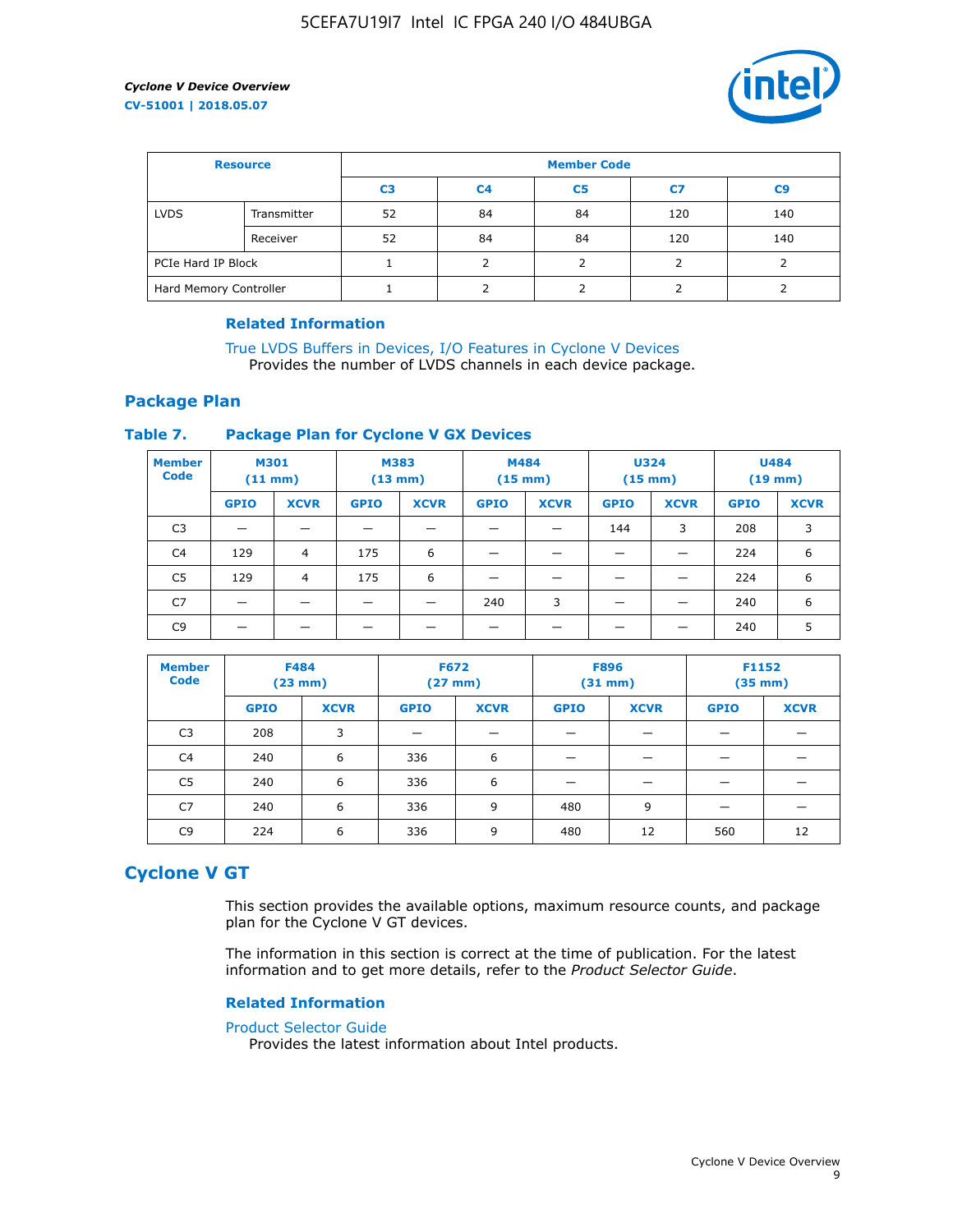

# **Available Options**

## **Figure 3. Sample Ordering Code and Available Options for Cyclone V GT Devices**



#### **Maximum Resources**

#### **Table 8. Maximum Resource Counts for Cyclone V GT Devices**

|                              | <b>Resource</b> | <b>Member Code</b> |         |                |  |  |
|------------------------------|-----------------|--------------------|---------|----------------|--|--|
|                              |                 | D <sub>5</sub>     | D7      | D <sub>9</sub> |  |  |
| Logic Elements (LE) (K)      |                 | 77                 | 150     | 301            |  |  |
| <b>ALM</b>                   |                 | 29,080             | 56,480  | 113,560        |  |  |
| Register                     |                 | 116,320            | 225,920 | 454,240        |  |  |
| Memory (Kb)                  | M10K            | 4,460              | 6,860   | 12,200         |  |  |
|                              | <b>MLAB</b>     | 424                | 836     | 1,717          |  |  |
| Variable-precision DSP Block |                 | 150                | 156     | 342            |  |  |
| 18 x 18 Multiplier           |                 | 300                | 312     | 684            |  |  |
| PLL                          |                 | 6                  | 7       | 8              |  |  |
| 6 Gbps Transceiver           |                 | 6                  | 9       | 12             |  |  |
| GPIO <sup>(5)</sup>          |                 | 336                | 480     | 560            |  |  |
| <b>LVDS</b>                  | Transmitter     | 84                 | 120     | 140            |  |  |
|                              |                 |                    |         | continued      |  |  |

<sup>(5)</sup> The number of GPIOs does not include transceiver I/Os. In the Intel Quartus Prime software, the number of user I/Os includes transceiver I/Os.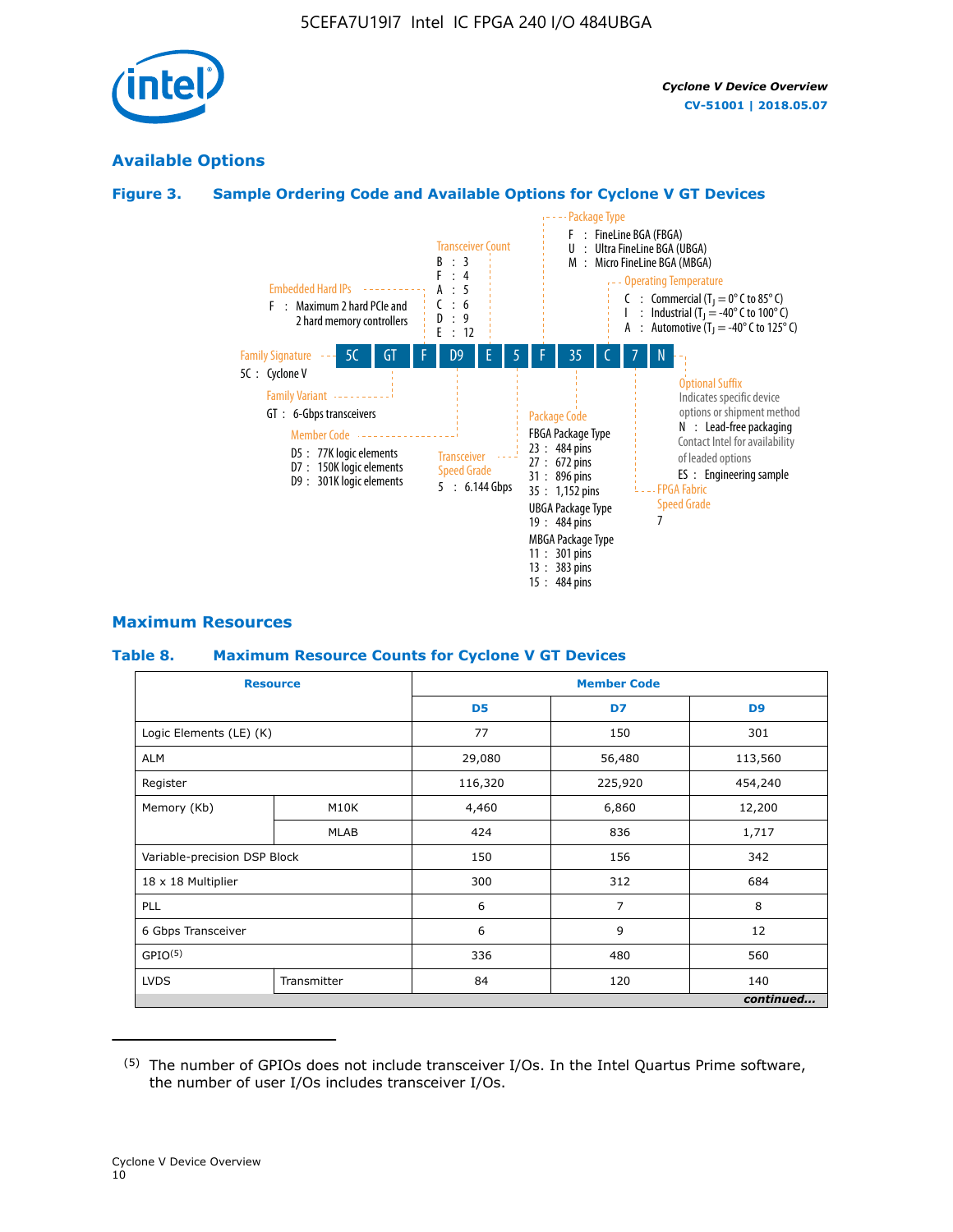

| <b>Resource</b>        |          | <b>Member Code</b> |     |     |  |  |
|------------------------|----------|--------------------|-----|-----|--|--|
|                        |          | D5                 | D7  | D9  |  |  |
|                        | Receiver | 84                 | 120 | 140 |  |  |
| PCIe Hard IP Block     |          |                    |     |     |  |  |
| Hard Memory Controller |          |                    |     |     |  |  |

#### **Related Information**

[True LVDS Buffers in Devices, I/O Features in Cyclone V Devices](https://www.altera.com/documentation/sam1403481100977.html#sam1403480885395) Provides the number of LVDS channels in each device package.

**Package Plan**

#### **Table 9. Package Plan for Cyclone V GT Devices**

Transceiver counts shown are for transceiver ≤5 Gbps . 6 Gbps transceiver channel count support depends on the package and channel usage. For more information about the 6 Gbps transceiver channel count, refer to the *Cyclone V Device Handbook Volume 2: Transceivers*.

| <b>Member</b><br><b>Code</b> | <b>M301</b><br>(11 mm)   |                | M383<br>(13 mm) |             | M484<br>$(15$ mm $)$ |             | <b>U484</b><br>$(19$ mm) |             |
|------------------------------|--------------------------|----------------|-----------------|-------------|----------------------|-------------|--------------------------|-------------|
|                              | <b>GPIO</b>              | <b>XCVR</b>    | <b>GPIO</b>     | <b>XCVR</b> | <b>GPIO</b>          | <b>XCVR</b> | <b>GPIO</b>              | <b>XCVR</b> |
| D <sub>5</sub>               | 129                      | $\overline{4}$ | 175             | 6           | -                    |             | 224                      | 6           |
| D7                           | $\overline{\phantom{0}}$ | _              |                 | -           | 240                  | 3           | 240                      | 6           |
| D <sub>9</sub>               | -                        |                |                 |             | _                    |             | 240                      |             |

| <b>Member</b><br><b>Code</b> | <b>F484</b><br>$(23$ mm $)$ |             | <b>F672</b><br>$(27 \text{ mm})$ |             | <b>F896</b><br>$(31$ mm $)$ |             | F1152<br>$(35$ mm $)$    |             |
|------------------------------|-----------------------------|-------------|----------------------------------|-------------|-----------------------------|-------------|--------------------------|-------------|
|                              | <b>GPIO</b>                 | <b>XCVR</b> | <b>GPIO</b>                      | <b>XCVR</b> | <b>GPIO</b>                 | <b>XCVR</b> | <b>GPIO</b>              | <b>XCVR</b> |
| D <sub>5</sub>               | 240                         | 6           | 336                              | 6           | -                           |             | –                        |             |
| D7                           | 240                         | 6           | 336                              | q(6)        | 480                         | q(6)        | $\overline{\phantom{0}}$ | -           |
| D <sub>9</sub>               | 224                         | 6           | 336                              | q(6)        | 480                         | 12(7)       | 560                      | 12(7)       |

#### **Related Information**

[6.144-Gbps Support Capability in Cyclone V GT Devices, Cyclone V Device Handbook](https://www.altera.com/documentation/nik1409855456781.html#nik1409855410757) [Volume 2: Transceivers](https://www.altera.com/documentation/nik1409855456781.html#nik1409855410757)

Provides more information about 6 Gbps transceiver channel count.

<sup>(6)</sup> If you require CPRI (at 6.144 Gbps) and PCIe Gen2 transmit jitter compliance, Intel recommends that you use only up to three full-duplex transceiver channels for CPRI, and up to six full-duplex channels for PCIe Gen2. The CMU channels are not considered full-duplex channels.

 $(7)$  If you require CPRI (at 6.144 Gbps) and PCIe Gen2 transmit jitter compliance, Intel recommends that you use only up to three full-duplex transceiver channels for CPRI, and up to eight full-duplex channels for PCIe Gen2. The CMU channels are not considered full-duplex channels.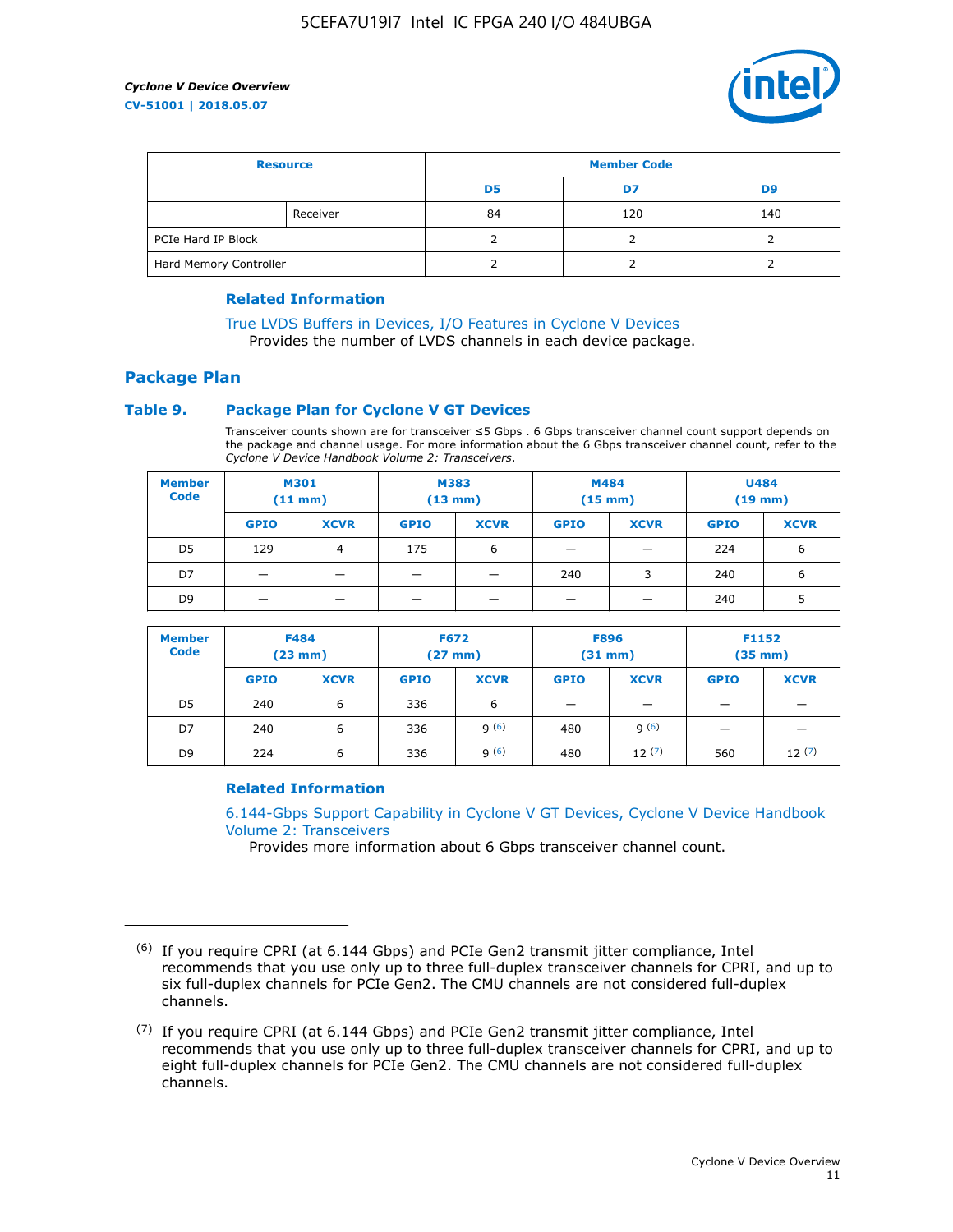

# **Cyclone V SE**

This section provides the available options, maximum resource counts, and package plan for the Cyclone V SE devices.

The information in this section is correct at the time of publication. For the latest information and to get more details, refer to the *Product Selector Guide*.

#### **Related Information**

#### [Product Selector Guide](https://www.altera.com/products/product-selector-guide.html)

Provides the latest information about Intel products.

#### **Available Options**

#### **Figure 4. Sample Ordering Code and Available Options for Cyclone V SE Devices**

The SEU internal scrubbing feature is available for Cyclone V E, GX, SE, and SX devices with the "SC" suffix in the part number. For device availability and ordering, contact your local Intel sales representatives.

Cyclone V SE and SX low-power devices (L power option) offer 30% static power reduction for devices with 25K LE and 40K LE, and 20% static power reduction for devices with 85K LE and 110K LE.

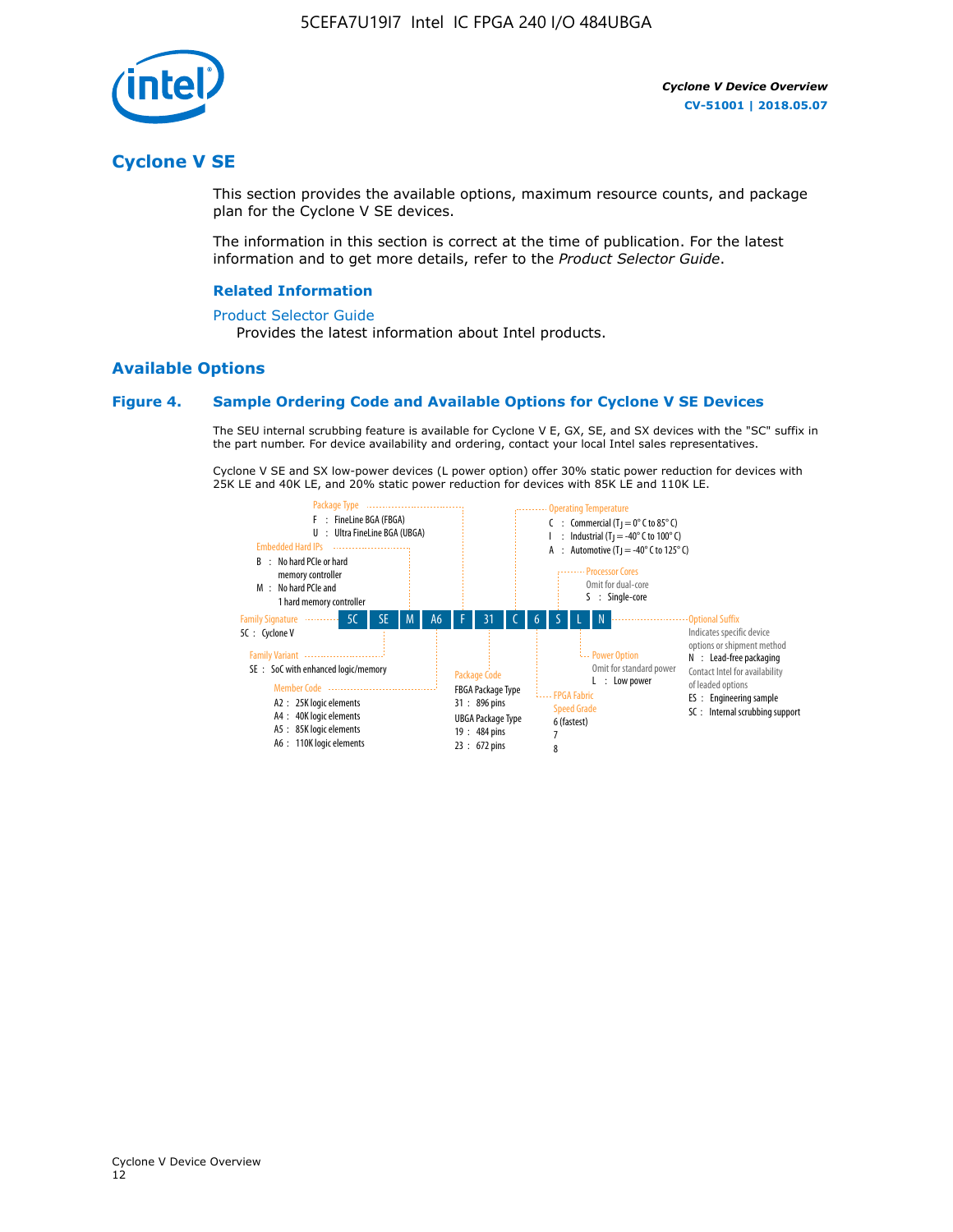

#### **Maximum Resources**

#### **Table 10. Maximum Resource Counts for Cyclone V SE Devices**

|                                | <b>Resource</b>   | <b>Member Code</b>       |                          |                      |                      |  |
|--------------------------------|-------------------|--------------------------|--------------------------|----------------------|----------------------|--|
|                                |                   | A <sub>2</sub>           | A <sub>4</sub>           | <b>A5</b>            | A6                   |  |
| Logic Elements (LE) (K)        |                   | 25                       | 40                       | 85                   | 110                  |  |
| <b>ALM</b>                     |                   | 9,430                    | 15,880                   | 32,070               | 41,910               |  |
| Register                       |                   | 37,736                   | 60,376                   | 128,300              | 166,036              |  |
| Memory (Kb)                    | M <sub>10</sub> K | 1,400                    | 2,700                    | 3,970                | 5,570                |  |
|                                | <b>MLAB</b>       | 138                      | 231                      | 480                  | 621                  |  |
| Variable-precision DSP Block   |                   | 36                       | 84                       | 87                   | 112                  |  |
| 18 x 18 Multiplier             |                   | 72                       | 168                      | 174                  | 224                  |  |
| <b>FPGA PLL</b>                |                   | 5                        | 5                        | 6                    | 6                    |  |
| <b>HPS PLL</b>                 |                   | 3                        | 3                        | 3                    | 3                    |  |
| <b>FPGA GPIO</b>               |                   | 145                      | 145                      | 288                  | 288                  |  |
| HPS I/O                        |                   | 181                      | 181                      | 181                  | 181                  |  |
| <b>LVDS</b>                    | Transmitter       | 32                       | 32                       | 72                   | 72                   |  |
|                                | Receiver          | 37                       | 37                       | 72                   | 72                   |  |
| FPGA Hard Memory Controller    |                   | 1                        | $\mathbf{1}$             | $\mathbf{1}$         | $\mathbf{1}$         |  |
| HPS Hard Memory Controller     |                   | $\mathbf{1}$             | $\mathbf{1}$             | $\mathbf{1}$         | $\mathbf{1}$         |  |
| Arm Cortex-A9 MPCore Processor |                   | Single- or dual-<br>core | Single- or dual-<br>core | Single- or dual-core | Single- or dual-core |  |

#### **Related Information**

[True LVDS Buffers in Devices, I/O Features in Cyclone V Devices](https://www.altera.com/documentation/sam1403481100977.html#sam1403480885395) Provides the number of LVDS channels in each device package.

#### **Package Plan**

#### **Table 11. Package Plan for Cyclone V SE Devices**

The HPS I/O counts are the number of I/Os in the HPS and does not correlate with the number of HPS-specific I/O pins in the FPGA. Each HPS-specific pin in the FPGA may be mapped to several HPS I/Os.

| <b>Member Code</b> | <b>U484</b><br>$(19$ mm) |           | <b>U672</b><br>(23 mm) |         | <b>F896</b><br>$(31$ mm $)$ |           |
|--------------------|--------------------------|-----------|------------------------|---------|-----------------------------|-----------|
|                    | <b>FPGA GPIO</b>         | HPS $I/O$ | <b>FPGA GPIO</b>       | HPS I/O | <b>FPGA GPIO</b>            | HPS $I/O$ |
| A <sub>2</sub>     | 66                       | 151       | 145                    | 181     |                             |           |
| A4                 | 66                       | 151       | 145                    | 181     |                             |           |
| A <sub>5</sub>     | 66                       | 151       | 145                    | 181     | 288                         | 181       |
| A6                 | 66                       | 151       | 145                    | 181     | 288                         | 181       |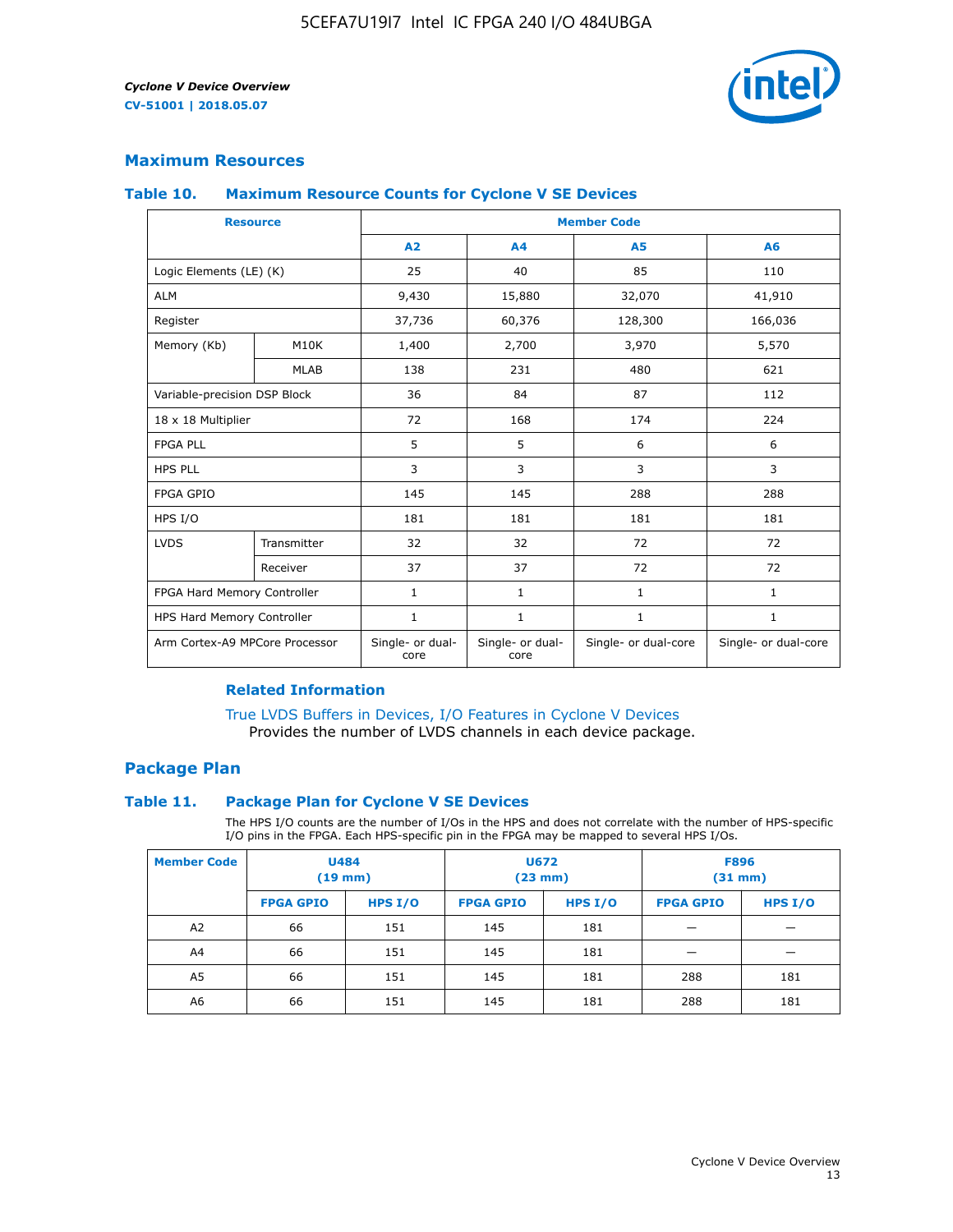

# **Cyclone V SX**

This section provides the available options, maximum resource counts, and package plan for the Cyclone V SX devices.

The information in this section is correct at the time of publication. For the latest information and to get more details, refer to the *Product Selector Guide*.

#### **Related Information**

#### [Product Selector Guide](https://www.altera.com/products/product-selector-guide.html)

Provides the latest information about Intel products.

#### **Available Options**

#### **Figure 5. Sample Ordering Code and Available Options for Cyclone V SX Devices**

The SEU internal scrubbing feature is available for Cyclone V E, GX, SE, and SX devices with the "SC" suffix in the part number. For device availability and ordering, contact your local Intel sales representatives.

Cyclone V SE and SX low-power devices (L power option) offer 30% static power reduction for devices with 25K LE and 40K LE, and 20% static power reduction for devices with 85K LE and 110K LE.



#### **Maximum Resources**

#### **Table 12. Maximum Resource Counts for Cyclone V SX Devices**

|                              | <b>Resource</b> | <b>Member Code</b> |                |                |           |  |
|------------------------------|-----------------|--------------------|----------------|----------------|-----------|--|
|                              |                 | C <sub>2</sub>     | C <sub>4</sub> | C <sub>5</sub> | C6        |  |
| Logic Elements (LE) (K)      |                 | 25                 | 40             | 85             | 110       |  |
| <b>ALM</b>                   |                 | 9,430              | 15,880         | 32,070         | 41,910    |  |
| Register                     |                 | 37,736             | 60,376         | 128,300        | 166,036   |  |
| Memory (Kb)                  | M10K            | 1,400              | 2,700          | 3,970          | 5,570     |  |
|                              | <b>MLAB</b>     | 138                | 231            | 480            | 621       |  |
| Variable-precision DSP Block |                 | 36                 | 84             | 87             | 112       |  |
| 18 x 18 Multiplier           |                 | 72                 | 168            | 174            | 224       |  |
| <b>FPGA PLL</b>              |                 | 5                  | 5              | 6              | 6         |  |
|                              |                 |                    |                |                | continued |  |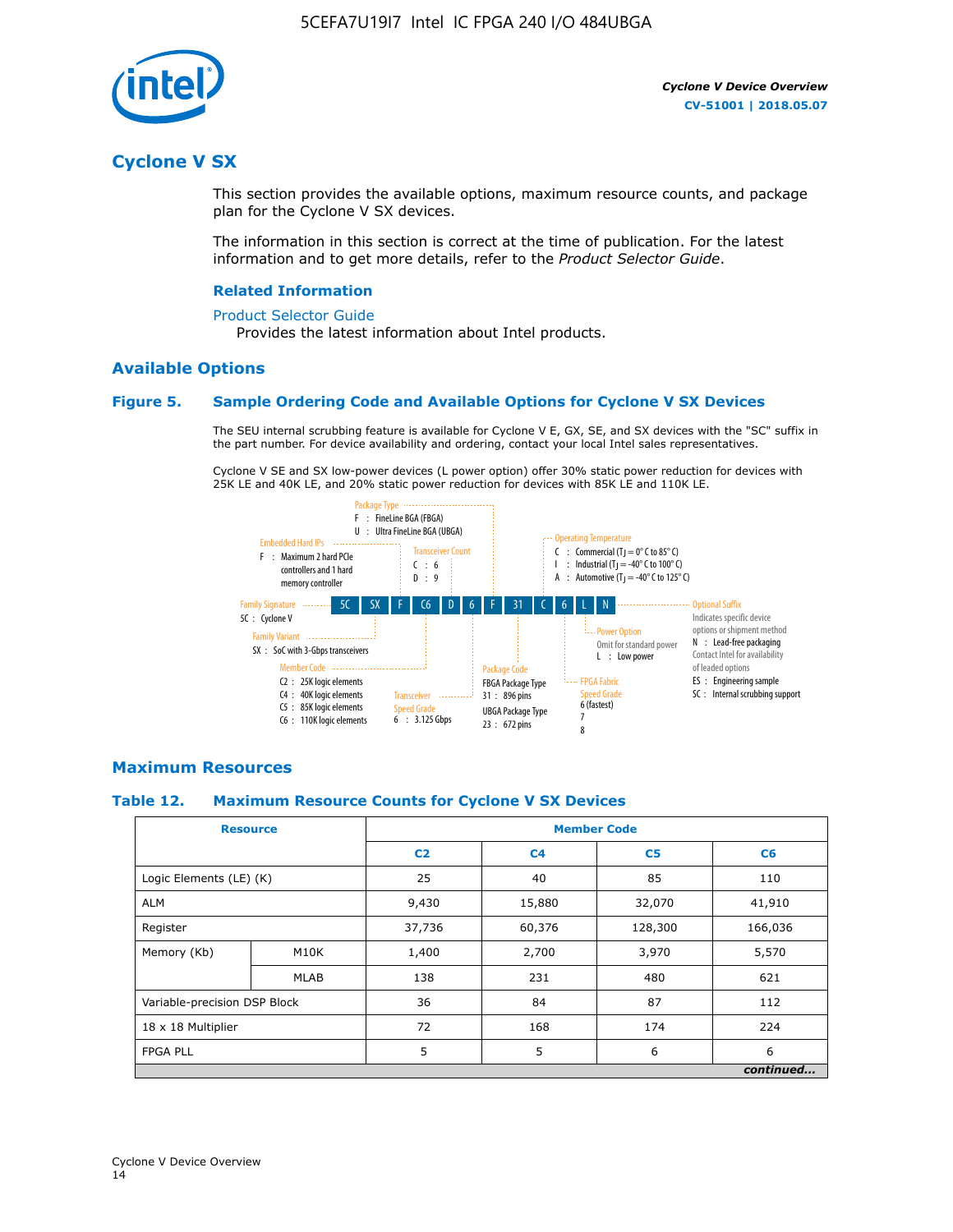

| <b>Resource</b>                |             | <b>Member Code</b> |                |                |                |  |  |
|--------------------------------|-------------|--------------------|----------------|----------------|----------------|--|--|
|                                |             | C <sub>2</sub>     | C <sub>4</sub> | C <sub>5</sub> | C <sub>6</sub> |  |  |
| <b>HPS PLL</b>                 |             | 3                  | 3              | 3              | 3              |  |  |
| 3 Gbps Transceiver             |             | 6                  | 6              | 9              | 9              |  |  |
| FPGA GPIO <sup>(8)</sup>       |             | 145                | 145            | 288            | 288            |  |  |
| HPS I/O                        |             | 181                | 181            | 181            | 181            |  |  |
| <b>LVDS</b>                    | Transmitter | 32                 | 32             | 72             | 72             |  |  |
|                                | Receiver    | 37                 | 37             | 72             | 72             |  |  |
| PCIe Hard IP Block             |             | 2                  | 2              | 2(9)           | 2(9)           |  |  |
| FPGA Hard Memory Controller    |             | $\mathbf{1}$       | 1              | $\mathbf{1}$   | $\mathbf{1}$   |  |  |
| HPS Hard Memory Controller     |             | 1                  | 1              | 1              | $\mathbf{1}$   |  |  |
| Arm Cortex-A9 MPCore Processor |             | Dual-core          | Dual-core      | Dual-core      | Dual-core      |  |  |

#### **Related Information**

[True LVDS Buffers in Devices, I/O Features in Cyclone V Devices](https://www.altera.com/documentation/sam1403481100977.html#sam1403480885395) Provides the number of LVDS channels in each device package.

#### **Package Plan**

#### **Table 13. Package Plan for Cyclone V SX Devices**

The HPS I/O counts are the number of I/Os in the HPS and does not correlate with the number of HPS-specific I/O pins in the FPGA. Each HPS-specific pin in the FPGA may be mapped to several HPS I/Os.

| <b>Member Code</b> | U672<br>(23 mm)  |           | <b>F896</b><br>$(31$ mm $)$ |                  |           |             |
|--------------------|------------------|-----------|-----------------------------|------------------|-----------|-------------|
|                    | <b>FPGA GPIO</b> | HPS $I/O$ | <b>XCVR</b>                 | <b>FPGA GPIO</b> | HPS $I/O$ | <b>XCVR</b> |
| C <sub>2</sub>     | 145              | 181       | 6                           |                  |           |             |
| C <sub>4</sub>     | 145              | 181       | 6                           |                  |           |             |
| C5                 | 145              | 181       | 6                           | 288              | 181       | 9           |
| C6                 | 145              | 181       | 6                           | 288              | 181       | 9           |

# **Cyclone V ST**

This section provides the available options, maximum resource counts, and package plan for the Cyclone V ST devices.

The information in this section is correct at the time of publication. For the latest information and to get more details, refer to the *Product Selector Guide*.

 $(8)$  The number of GPIOs does not include transceiver I/Os. In the Intel Quartus Prime software, the number of user I/Os includes transceiver I/Os.

<sup>(9)</sup> 1 PCIe Hard IP Block in U672 package.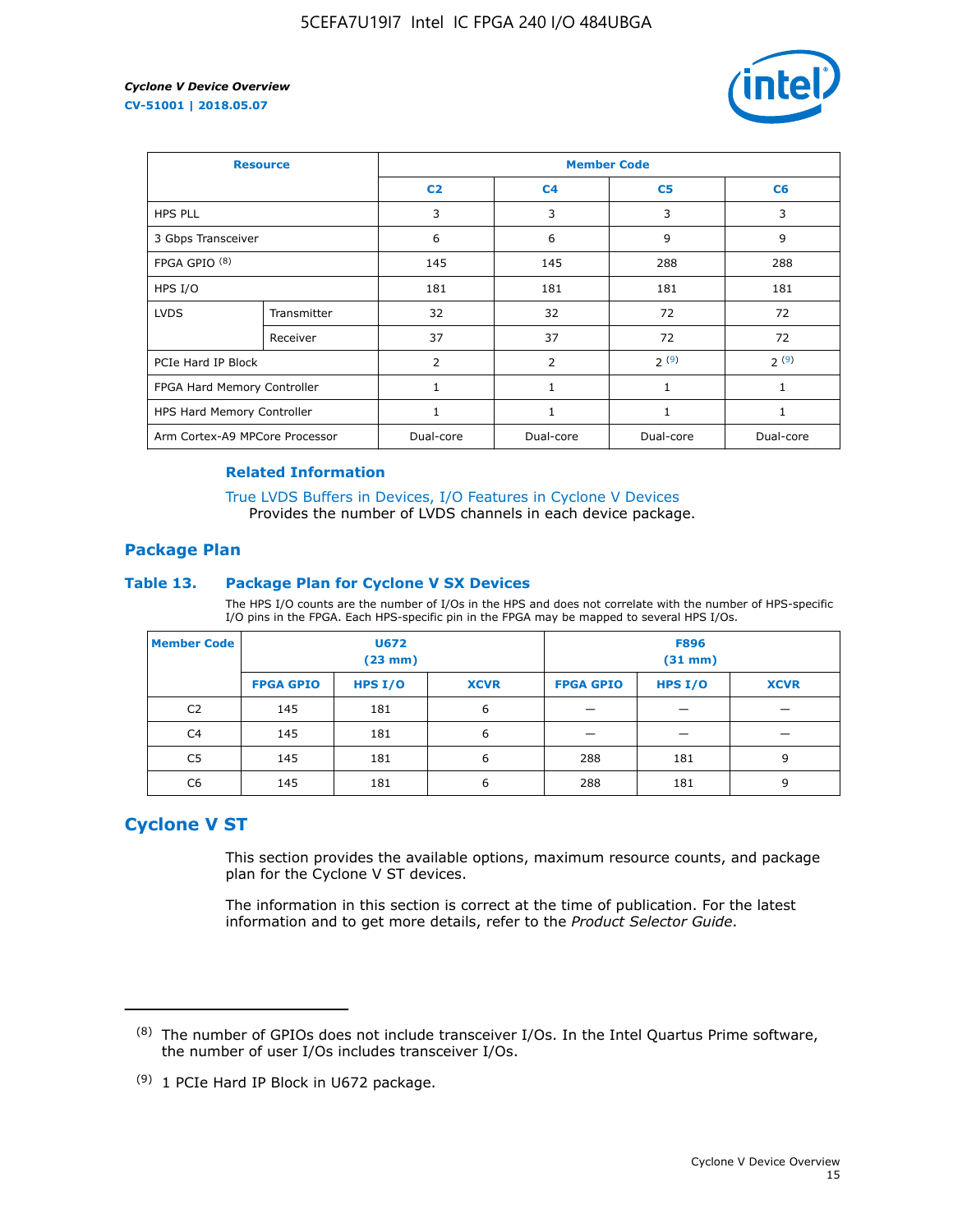

#### **Related Information**

[Product Selector Guide](https://www.altera.com/products/product-selector-guide.html) Provides the latest information about Intel products.

#### **Available Options**

#### **Figure 6. Sample Ordering Code and Available Options for Cyclone V ST Devices**



## **Maximum Resources**

#### **Table 14. Maximum Resource Counts for Cyclone V ST Devices**

| <b>Resource</b>              |             |                | <b>Member Code</b> |
|------------------------------|-------------|----------------|--------------------|
|                              |             | D <sub>5</sub> | D <sub>6</sub>     |
| Logic Elements (LE) (K)      |             | 85             | 110                |
| <b>ALM</b>                   |             | 32,070         | 41,910             |
| Register                     |             | 128,300        | 166,036            |
| Memory (Kb)                  | M10K        | 3,970          | 5,570              |
|                              | <b>MLAB</b> | 480            | 621                |
| Variable-precision DSP Block |             | 87             | 112                |
| 18 x 18 Multiplier           |             | 174            | 224                |
| <b>FPGA PLL</b>              |             | 6              | 6                  |
| <b>HPS PLL</b>               |             | 3              | 3                  |
| 6.144 Gbps Transceiver       |             | 9              | 9                  |
| FPGA GPIO(10)                |             | 288            | 288                |
| HPS I/O                      |             | 181            | 181                |
| <b>LVDS</b><br>Transmitter   |             | 72             | 72                 |
|                              |             |                | continued          |

<sup>(10)</sup> The number of GPIOs does not include transceiver I/Os. In the Intel Quartus Prime software, the number of user I/Os includes transceiver I/Os.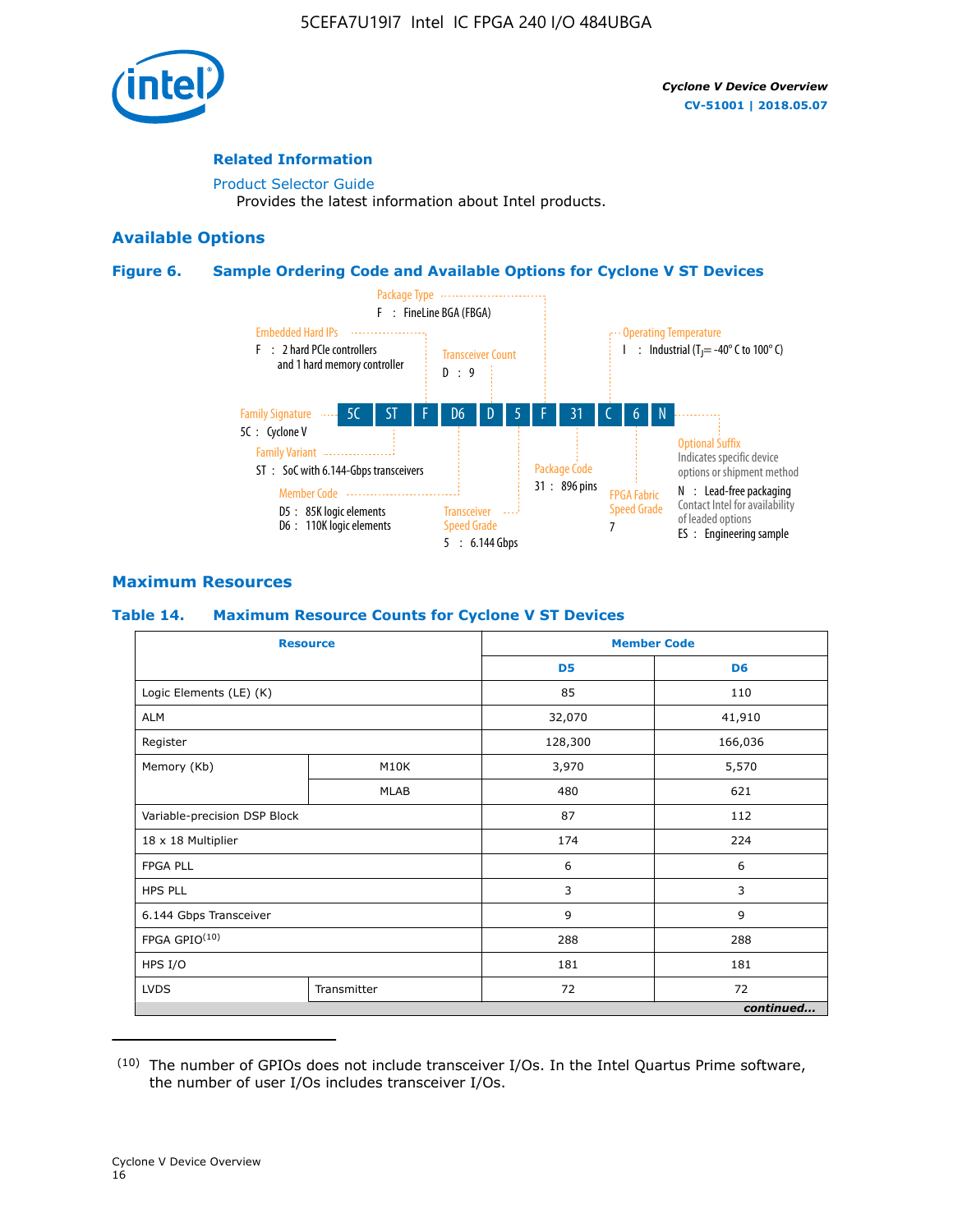

| <b>Resource</b>                |          | <b>Member Code</b> |                |  |
|--------------------------------|----------|--------------------|----------------|--|
|                                |          | D <sub>5</sub>     | D <sub>6</sub> |  |
|                                | Receiver | 72                 | 72             |  |
| PCIe Hard IP Block             |          |                    |                |  |
| FPGA Hard Memory Controller    |          |                    |                |  |
| HPS Hard Memory Controller     |          |                    |                |  |
| Arm Cortex-A9 MPCore Processor |          | Dual-core          | Dual-core      |  |

#### **Related Information**

# [True LVDS Buffers in Devices, I/O Features in Cyclone V Devices](https://www.altera.com/documentation/sam1403481100977.html#sam1403480885395)

Provides the number of LVDS channels in each device package.

#### **Package Plan**

#### **Table 15. Package Plan for Cyclone V ST Devices**

- The HPS I/O counts are the number of I/Os in the HPS and does not correlate with the number of HPSspecific I/O pins in the FPGA. Each HPS-specific pin in the FPGA may be mapped to several HPS I/Os.
- Transceiver counts shown are for transceiver ≤5 Gbps . 6 Gbps transceiver channel count support depends on the package and channel usage. For more information about the 6 Gbps transceiver channel count, refer to the *Cyclone V Device Handbook Volume 2: Transceivers*.

| <b>Member Code</b> | <b>F896</b><br>$(31$ mm $)$ |           |             |  |  |
|--------------------|-----------------------------|-----------|-------------|--|--|
|                    | <b>FPGA GPIO</b>            | HPS $I/O$ | <b>XCVR</b> |  |  |
| D <sub>5</sub>     | 288                         | 181       | 9(11)       |  |  |
| D <sub>6</sub>     | 288                         | 181       | q(11)       |  |  |

#### **Related Information**

[6.144-Gbps Support Capability in Cyclone V GT Devices, Cyclone V Device Handbook](https://www.altera.com/documentation/nik1409855456781.html#nik1409855410757) [Volume 2: Transceivers](https://www.altera.com/documentation/nik1409855456781.html#nik1409855410757)

Provides more information about 6 Gbps transceiver channel count.

<sup>(11)</sup> If you require CPRI (at 4.9152 Gbps) and PCIe Gen2 transmit jitter compliance, Intel recommends that you use only up to seven full-duplex transceiver channels for CPRI, and up to six full-duplex channels for PCIe Gen2. The CMU channels are not considered full-duplex channels.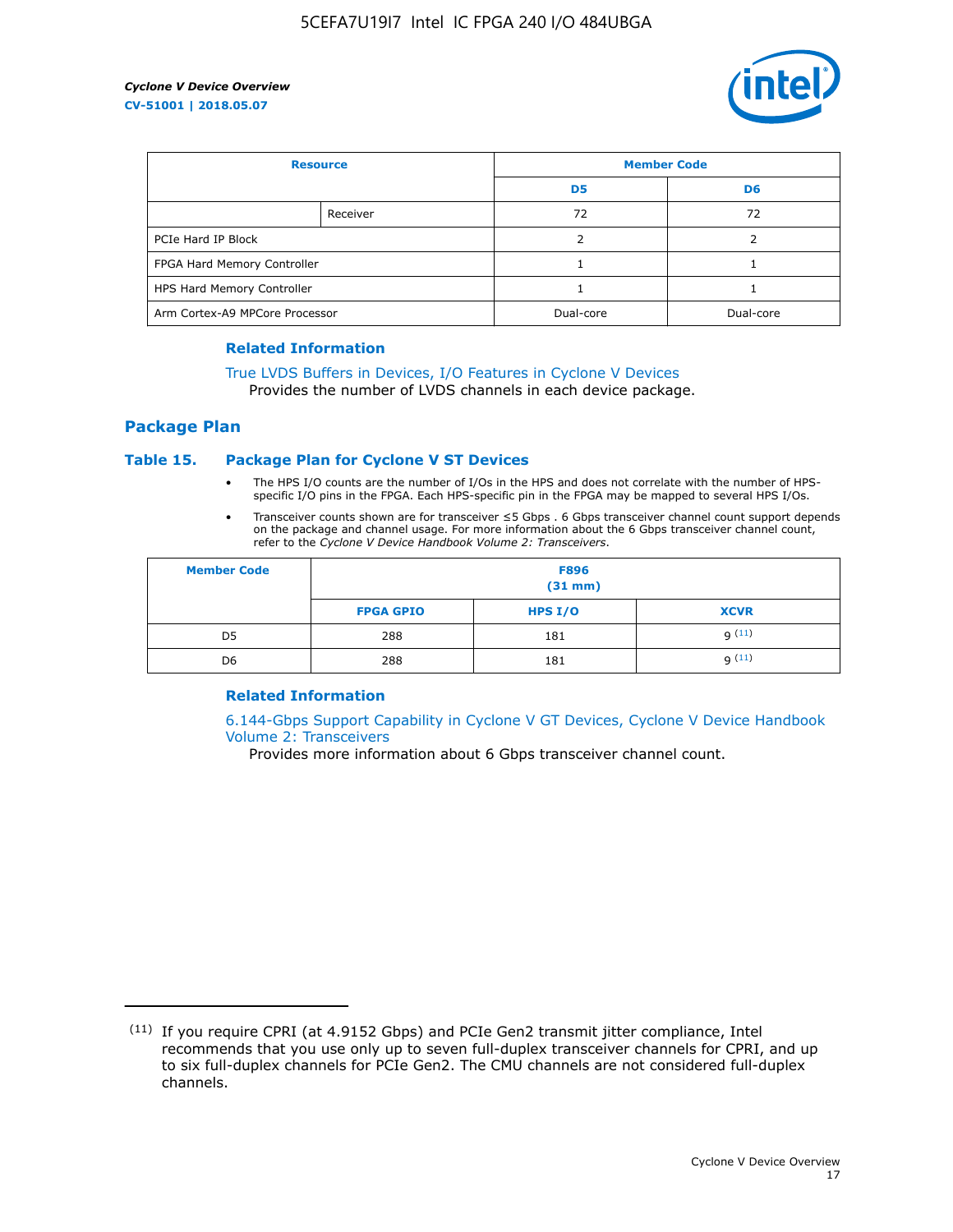

# **I/O Vertical Migration for Cyclone V Devices**

#### **Figure 7. Vertical Migration Capability Across Cyclone V Device Packages and Densities**

The arrows indicate the vertical migration paths. The devices included in each vertical migration path are shaded. You can also migrate your design across device densities in the same package option if the devices have the same dedicated pins, configuration pins, and power pins.



You can achieve the vertical migration shaded in red if you use only up to 175 GPIOs for the M383 package, and 138 GPIOs for the U672 package. These migration paths are not shown in the Intel Quartus Prime software Pin Migration View.

*Note:* To verify the pin migration compatibility, use the Pin Migration View window in the Intel Quartus Prime software Pin Planner.

# **Adaptive Logic Module**

Cyclone V devices use a 28 nm ALM as the basic building block of the logic fabric.

The ALM, as shown in following figure, uses an 8-input fracturable look-up table (LUT) with four dedicated registers to help improve timing closure in register-rich designs and achieve an even higher design packing capability than previous generations.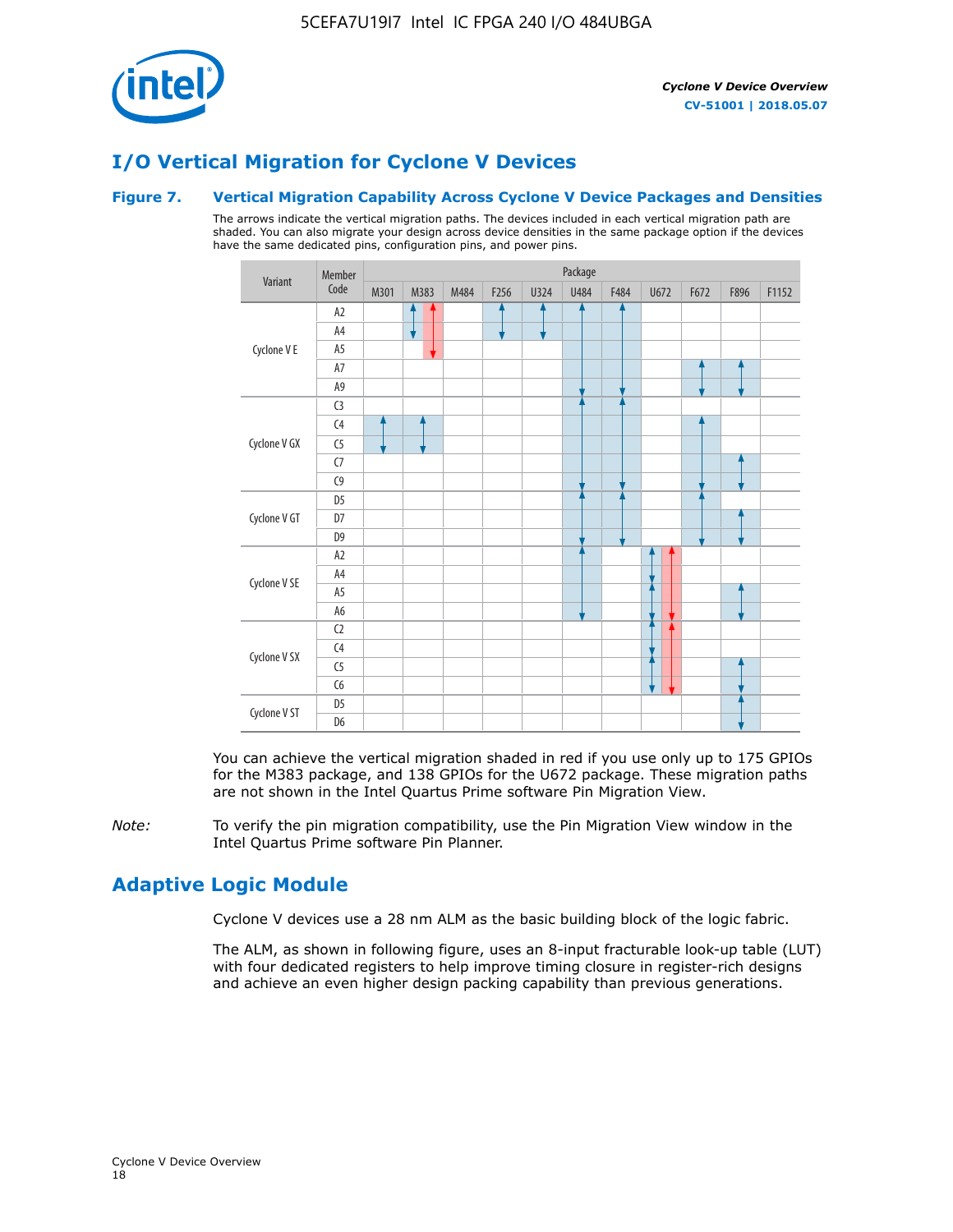

#### **Figure 8. ALM for Cyclone V Devices**



You can configure up to 25% of the ALMs in the Cyclone V devices as distributed memory using MLABs.

#### **Related Information**

Embedded Memory Capacity in Cyclone V Devices on page 21 Lists the embedded memory capacity for each device.

# **Variable-Precision DSP Block**

Cyclone V devices feature a variable-precision DSP block that supports these features:

- Configurable to support signal processing precisions ranging from  $9 \times 9$ ,  $18 \times 18$ and 27 x 27 bits natively
- A 64-bit accumulator
- A hard preadder that is available in both 18- and 27-bit modes
- Cascaded output adders for efficient systolic finite impulse response (FIR) filters
- Internal coefficient register banks, 8 deep, for each multiplier in 18- or 27-bit mode
- Fully independent multiplier operation
- A second accumulator feedback register to accommodate complex multiplyaccumulate functions
- Fully independent Efficient support for single-precision floating point arithmetic
- The inferability of all modes by the Intel Quartus Prime design software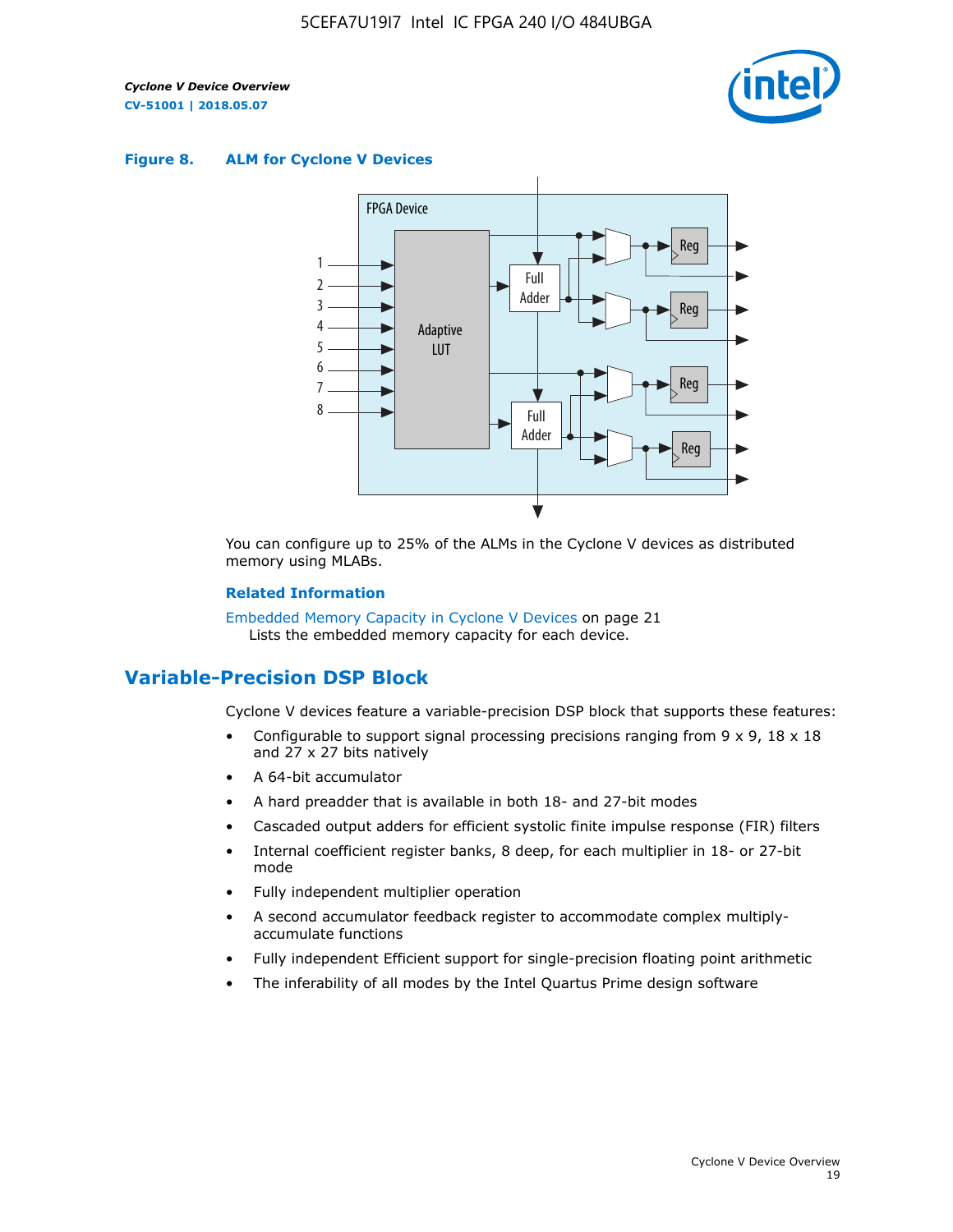

## **Table 16. Variable-Precision DSP Block Configurations for Cyclone V Devices**

| <b>Usage Example</b>                                       | <b>Multiplier Size (Bit)</b> | <b>DSP Block Resource</b> |
|------------------------------------------------------------|------------------------------|---------------------------|
| Low precision fixed point for video<br>applications        | Three $9 \times 9$           |                           |
| Medium precision fixed point in FIR<br>filters             | Two 18 x 18                  |                           |
| FIR filters and general DSP usage                          | Two 18 x 18 with accumulate  |                           |
| High precision fixed- or floating-point<br>implementations | One 27 x 27 with accumulate  |                           |

You can configure each DSP block during compilation as independent three  $9 \times 9$ , two 18 x 18, or one 27 x 27 multipliers. With a dedicated 64 bit cascade bus, you can cascade multiple variable-precision DSP blocks to implement even higher precision DSP functions efficiently.

#### **Table 17. Number of Multipliers in Cyclone V Devices**

The table lists the variable-precision DSP resources by bit precision for each Cyclone V device.

| <b>Variant</b>  | <b>Member</b><br><b>Code</b> | <b>Variable-</b><br>precision |                                   | <b>Independent Input and Output</b><br><b>Multiplications Operator</b> | $18 \times 18$<br><b>Multiplier</b> | $18 \times 18$<br><b>Multiplier</b> |                                                              |
|-----------------|------------------------------|-------------------------------|-----------------------------------|------------------------------------------------------------------------|-------------------------------------|-------------------------------------|--------------------------------------------------------------|
|                 |                              | <b>DSP Block</b>              | $9 \times 9$<br><b>Multiplier</b> | $18 \times 18$<br><b>Multiplier</b>                                    | $27 \times 27$<br><b>Multiplier</b> | <b>Adder Mode</b>                   | <b>Adder</b><br><b>Summed</b><br>with 36 bit<br><b>Input</b> |
| Cyclone V E     | A2                           | 25                            | 75                                | 50                                                                     | 25                                  | 25                                  | 25                                                           |
|                 | A4                           | 66                            | 198                               | 132                                                                    | 66                                  | 66                                  | 66                                                           |
|                 | A5                           | 150                           | 450                               | 300                                                                    | 150                                 | 150                                 | 150                                                          |
|                 | A7                           | 156                           | 468                               | 312                                                                    | 156                                 | 156                                 | 156                                                          |
|                 | A9                           | 342                           | 1,026                             | 684                                                                    | 342                                 | 342                                 | 342                                                          |
| Cyclone V<br>GX | C <sub>3</sub>               | 57                            | 171                               | 114                                                                    | 57                                  | 57                                  | 57                                                           |
|                 | C <sub>4</sub>               | 70                            | 210                               | 140                                                                    | 70                                  | 70                                  | 70                                                           |
|                 | C <sub>5</sub>               | 150                           | 450                               | 300                                                                    | 150                                 | 150                                 | 150                                                          |
|                 | C7                           | 156                           | 468                               | 312                                                                    | 156                                 | 156                                 | 156                                                          |
|                 | C <sub>9</sub>               | 342                           | 1,026                             | 684                                                                    | 342                                 | 342                                 | 342                                                          |
| Cyclone V GT    | D <sub>5</sub>               | 150                           | 450                               | 300                                                                    | 150                                 | 150                                 | 150                                                          |
|                 | D7                           | 156                           | 468                               | 312                                                                    | 156                                 | 156                                 | 156                                                          |
|                 | D <sub>9</sub>               | 342                           | 1,026                             | 684                                                                    | 342                                 | 342                                 | 342                                                          |
| Cyclone V SE    | A <sub>2</sub>               | 36                            | 108                               | 72                                                                     | 36                                  | 36                                  | 36                                                           |
|                 | A4                           | 84                            | 252                               | 168                                                                    | 84                                  | 84                                  | 84                                                           |
|                 | A5                           | 87                            | 261                               | 174                                                                    | 87                                  | 87                                  | 87                                                           |
|                 | A <sub>6</sub>               | 112                           | 336                               | 224                                                                    | 112                                 | 112                                 | 112                                                          |
| Cyclone V SX    | C <sub>2</sub>               | 36                            | 108                               | 72                                                                     | 36                                  | 36                                  | 36                                                           |
|                 | C <sub>4</sub>               | 84                            | 252                               | 168                                                                    | 84                                  | 84                                  | 84                                                           |
|                 | C <sub>5</sub>               | 87                            | 261                               | 174                                                                    | 87                                  | 87                                  | 87                                                           |
|                 |                              |                               |                                   |                                                                        |                                     |                                     | continued                                                    |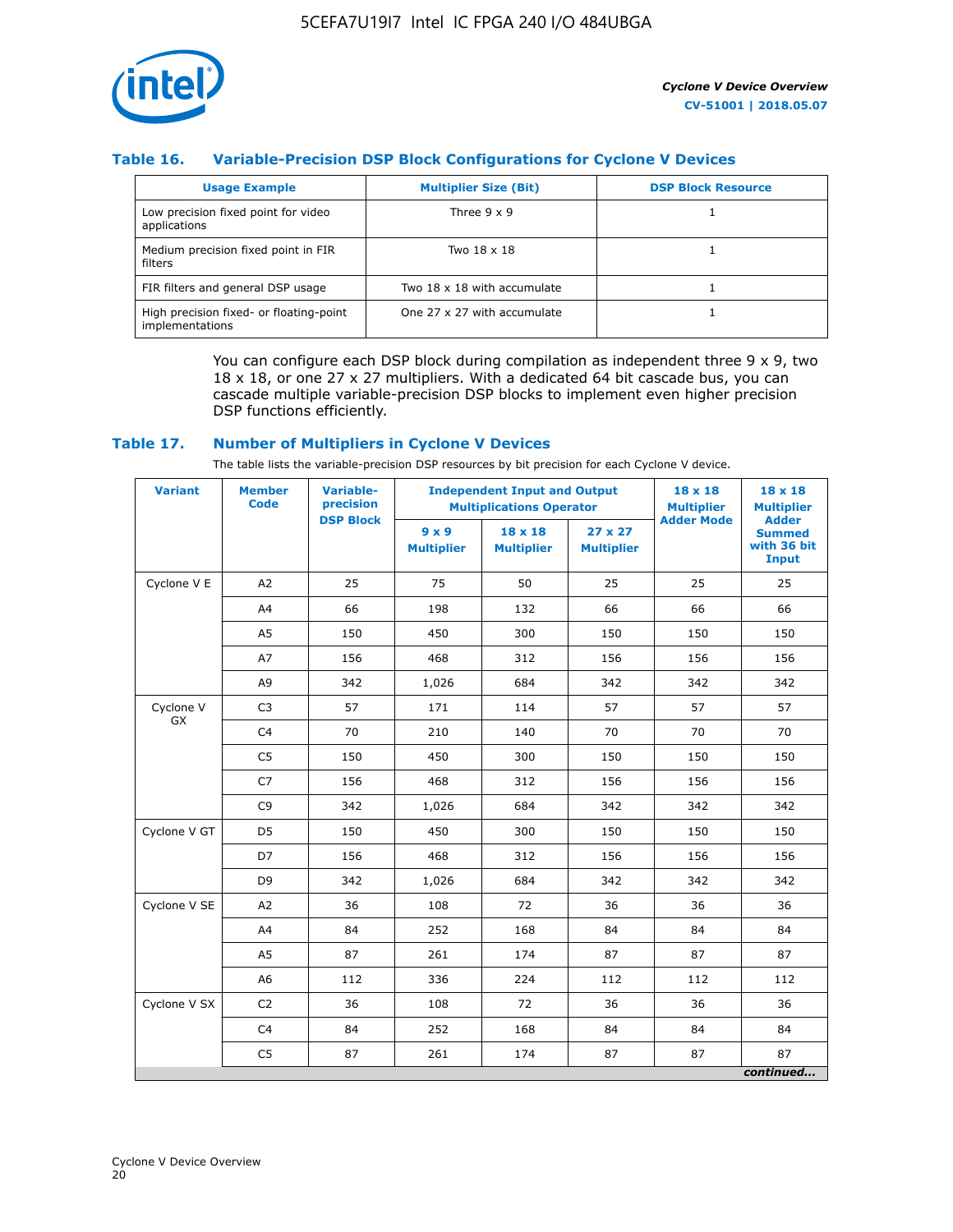

| <b>Variant</b> | <b>Variable-</b><br><b>Member</b><br>precision<br><b>Code</b> |                  | <b>Independent Input and Output</b><br><b>Multiplications Operator</b> | $18 \times 18$<br><b>Multiplier</b> | $18 \times 18$<br><b>Multiplier</b><br><b>Adder</b> |                   |                                       |
|----------------|---------------------------------------------------------------|------------------|------------------------------------------------------------------------|-------------------------------------|-----------------------------------------------------|-------------------|---------------------------------------|
|                |                                                               | <b>DSP Block</b> | $9 \times 9$<br><b>Multiplier</b>                                      | $18 \times 18$<br><b>Multiplier</b> | $27 \times 27$<br><b>Multiplier</b>                 | <b>Adder Mode</b> | <b>Summed</b><br>with 36 bit<br>Input |
|                | C6                                                            | 112              | 336                                                                    | 224                                 | 112                                                 | 112               | 112                                   |
| Cyclone V ST   | D <sub>5</sub>                                                | 87               | 261                                                                    | 174                                 | 87                                                  | 87                | 87                                    |
|                | D <sub>6</sub>                                                | 112              | 336                                                                    | 224                                 | 112                                                 | 112               | 112                                   |

# **Embedded Memory Blocks**

The embedded memory blocks in the devices are flexible and designed to provide an optimal amount of small- and large-sized memory arrays to fit your design requirements.

# **Types of Embedded Memory**

The Cyclone V devices contain two types of memory blocks:

- 10 Kb M10K blocks—blocks of dedicated memory resources. The M10K blocks are ideal for larger memory arrays while still providing a large number of independent ports.
- 640 bit memory logic array blocks (MLABs)—enhanced memory blocks that are configured from dual-purpose logic array blocks (LABs). The MLABs are ideal for wide and shallow memory arrays. The MLABs are optimized for implementation of shift registers for digital signal processing (DSP) applications, wide shallow FIFO buffers, and filter delay lines. Each MLAB is made up of ten adaptive logic modules (ALMs). In the Cyclone V devices, you can configure these ALMs as ten 32 x 2 blocks, giving you one 32 x 20 simple dual-port SRAM block per MLAB.

# **Embedded Memory Capacity in Cyclone V Devices**

#### **Table 18. Embedded Memory Capacity and Distribution in Cyclone V Devices**

|                | <b>Member</b>  | <b>M10K</b>                         |        | <b>MLAB</b>  | <b>Total RAM Bit</b> |           |
|----------------|----------------|-------------------------------------|--------|--------------|----------------------|-----------|
| <b>Variant</b> | <b>Code</b>    | <b>Block</b><br><b>RAM Bit (Kb)</b> |        | <b>Block</b> | <b>RAM Bit (Kb)</b>  | (Kb)      |
| Cyclone V E    | A2             | 176                                 | 1,760  | 314          | 196                  | 1,956     |
|                | A4             | 308                                 | 3,080  | 485          | 303                  | 3,383     |
|                | A5             | 446                                 | 4,460  | 679          | 424                  | 4,884     |
|                | A7             | 686                                 | 6,860  | 1338         | 836                  | 7,696     |
|                | A9             | 1,220                               | 12,200 | 2748         | 1,717                | 13,917    |
| Cyclone V GX   | C <sub>3</sub> | 135                                 | 1,350  | 291          | 182                  | 1,532     |
|                | C4             | 250                                 | 2,500  | 678          | 424                  | 2,924     |
|                | C <sub>5</sub> | 446                                 | 4,460  | 678          | 424                  | 4,884     |
|                | C7             | 686                                 | 6,860  | 1338         | 836                  | 7,696     |
|                | C <sub>9</sub> | 1,220                               | 12,200 | 2748         | 1,717                | 13,917    |
|                |                |                                     |        |              |                      | continued |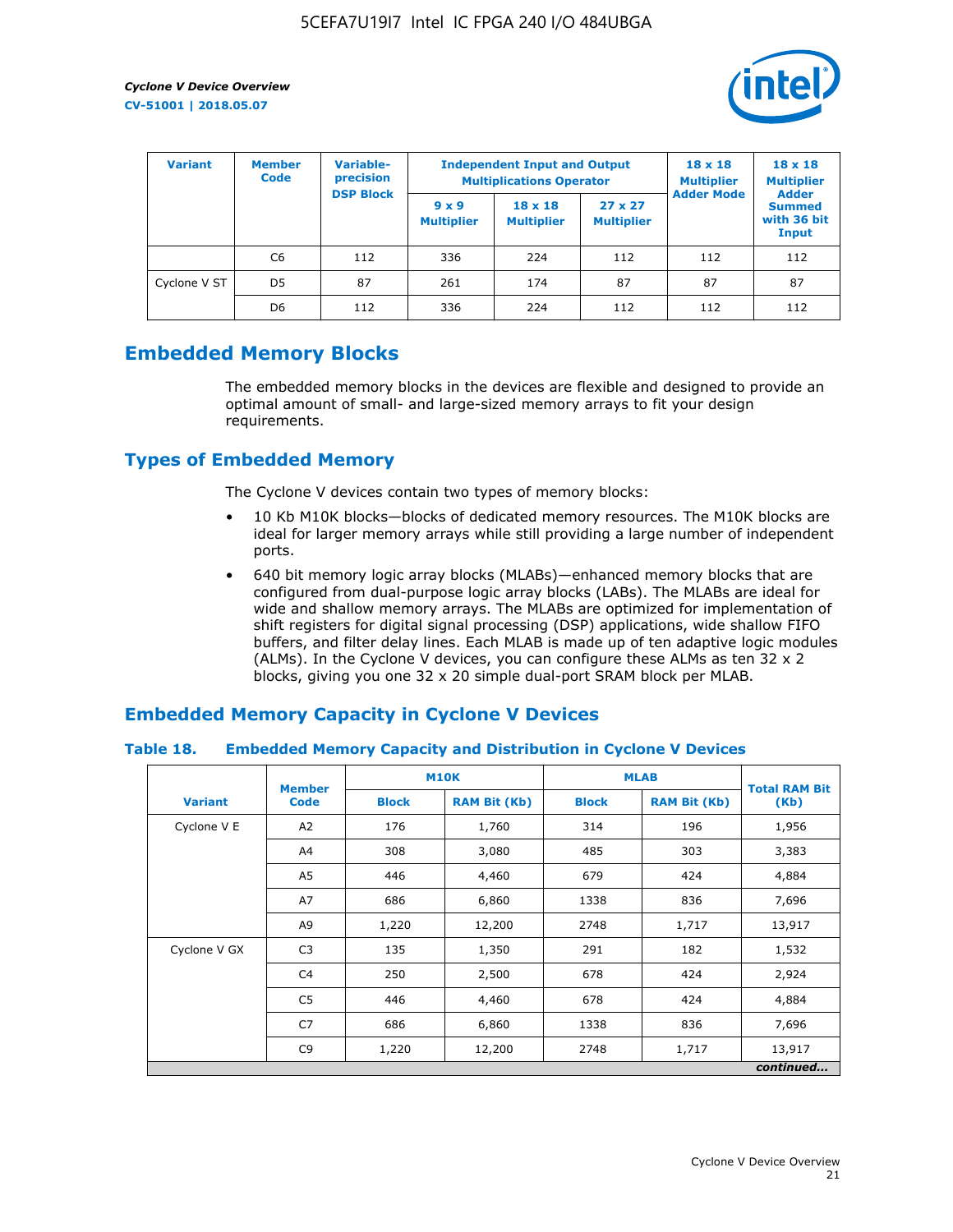

|                | <b>Member</b>  | <b>M10K</b>  |                     | <b>MLAB</b>  | <b>Total RAM Bit</b> |        |
|----------------|----------------|--------------|---------------------|--------------|----------------------|--------|
| <b>Variant</b> | <b>Code</b>    | <b>Block</b> | <b>RAM Bit (Kb)</b> | <b>Block</b> | <b>RAM Bit (Kb)</b>  | (Kb)   |
| Cyclone V GT   | D <sub>5</sub> | 446          | 4,460               | 679          | 424                  | 4,884  |
|                | D7             | 686          | 6,860               | 1338         | 836                  | 7,696  |
|                | D <sub>9</sub> | 1,220        | 12,200              | 2748         | 1,717                | 13,917 |
| Cyclone V SE   | A <sub>2</sub> | 140          | 1,400               | 221          | 138                  | 1,538  |
|                | A4             | 270          | 2,700               | 370          | 231                  | 2,460  |
|                | A5             | 397          | 3,970               | 768          | 480                  | 4,450  |
|                | A <sub>6</sub> | 553          | 5,530               | 994          | 621                  | 6,151  |
| Cyclone V SX   | C <sub>2</sub> | 140          | 1,400               | 221          | 138                  | 1,538  |
|                | C <sub>4</sub> | 270          | 2,700               | 370          | 231                  | 2,460  |
|                | C5             | 397          | 3,970               | 768          | 480                  | 4,450  |
|                | C6             | 553          | 5,530               | 994          | 621                  | 6,151  |
| Cyclone V ST   | D <sub>5</sub> | 397          | 3,970               | 768          | 480                  | 4,450  |
|                | D <sub>6</sub> | 553          | 5,530               | 994          | 621                  | 6,151  |

# **Embedded Memory Configurations**

#### **Table 19. Supported Embedded Memory Block Configurations for Cyclone V Devices**

This table lists the maximum configurations supported for the embedded memory blocks. The information is applicable only to the single-port RAM and ROM modes.

| <b>Memory Block</b> | Depth (bits) | <b>Programmable Width</b> |
|---------------------|--------------|---------------------------|
| MLAB                | 32           | x16, x18, or x20          |
| M10K                | 256          | x40 or x32                |
|                     | 512          | x20 or x16                |
|                     | 1K           | $x10$ or $x8$             |
|                     | 2K           | $x5$ or $x4$              |
|                     | 4K           | x2                        |
|                     | 8K           | x1                        |

# **Clock Networks and PLL Clock Sources**

550 MHz Cyclone V devices have 16 global clock networks capable of up to operation. The clock network architecture is based on Intel's global, quadrant, and peripheral clock structure. This clock structure is supported by dedicated clock input pins and fractional PLLs.

*Note:* To reduce power consumption, the Intel Quartus Prime software identifies all unused sections of the clock network and powers them down.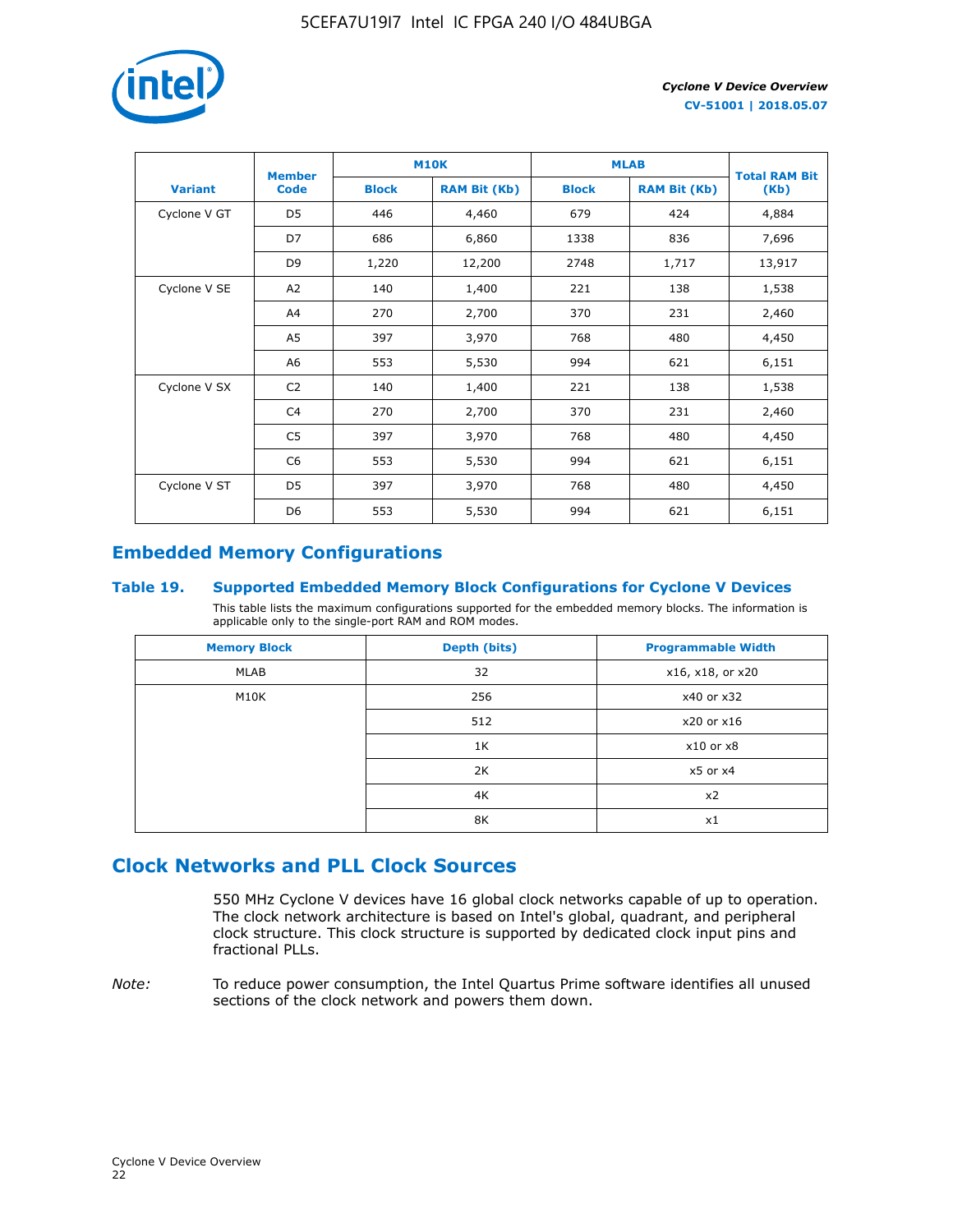5CEFA7U19I7 Intel IC FPGA 240 I/O 484UBGA



#### **PLL Features**

The PLLs in the Cyclone V devices support the following features:

- Frequency synthesis
- On-chip clock deskew
- Jitter attenuation
- Programmable output clock duty cycles
- PLL cascading
- Reference clock switchover
- Programmable bandwidth
- User-mode reconfiguration of PLLs
- Low power mode for each fractional PLL
- Dynamic phase shift
- Direct, source synchronous, zero delay buffer, external feedback, and LVDS compensation modes

#### **Fractional PLL**

In addition to integer PLLs, the Cyclone V devices use a fractional PLL architecture. The devices have up to eight PLLs, each with nine output counters. You can use the output counters to reduce PLL usage in two ways:

- Reduce the number of oscillators that are required on your board by using fractional PLLs
- Reduce the number of clock pins that are used in the device by synthesizing multiple clock frequencies from a single reference clock source

If you use the fractional PLL mode, you can use the PLLs for precision fractional-N frequency synthesis—removing the need for off-chip reference clock sources in your design.

The transceiver fractional PLLs that are not used by the transceiver I/Os can be used as general purpose fractional PLLs by the FPGA fabric.

# **FPGA General Purpose I/O**

Cyclone V devices offer highly configurable GPIOs. The following list describes the features of the GPIOs:

- Programmable bus hold and weak pull-up
- LVDS output buffer with programmable differential output voltage ( $V_{OD}$ ) and programmable pre-emphasis
- On-chip parallel termination ( $R<sub>T</sub>$  OCT) for all I/O banks with OCT calibration to limit the termination impedance variation
- On-chip dynamic termination that has the ability to swap between series and parallel termination, depending on whether there is read or write on a common bus for signal integrity
- Easy timing closure support using the hard read FIFO in the input register path, and delay-locked loop (DLL) delay chain with fine and coarse architecture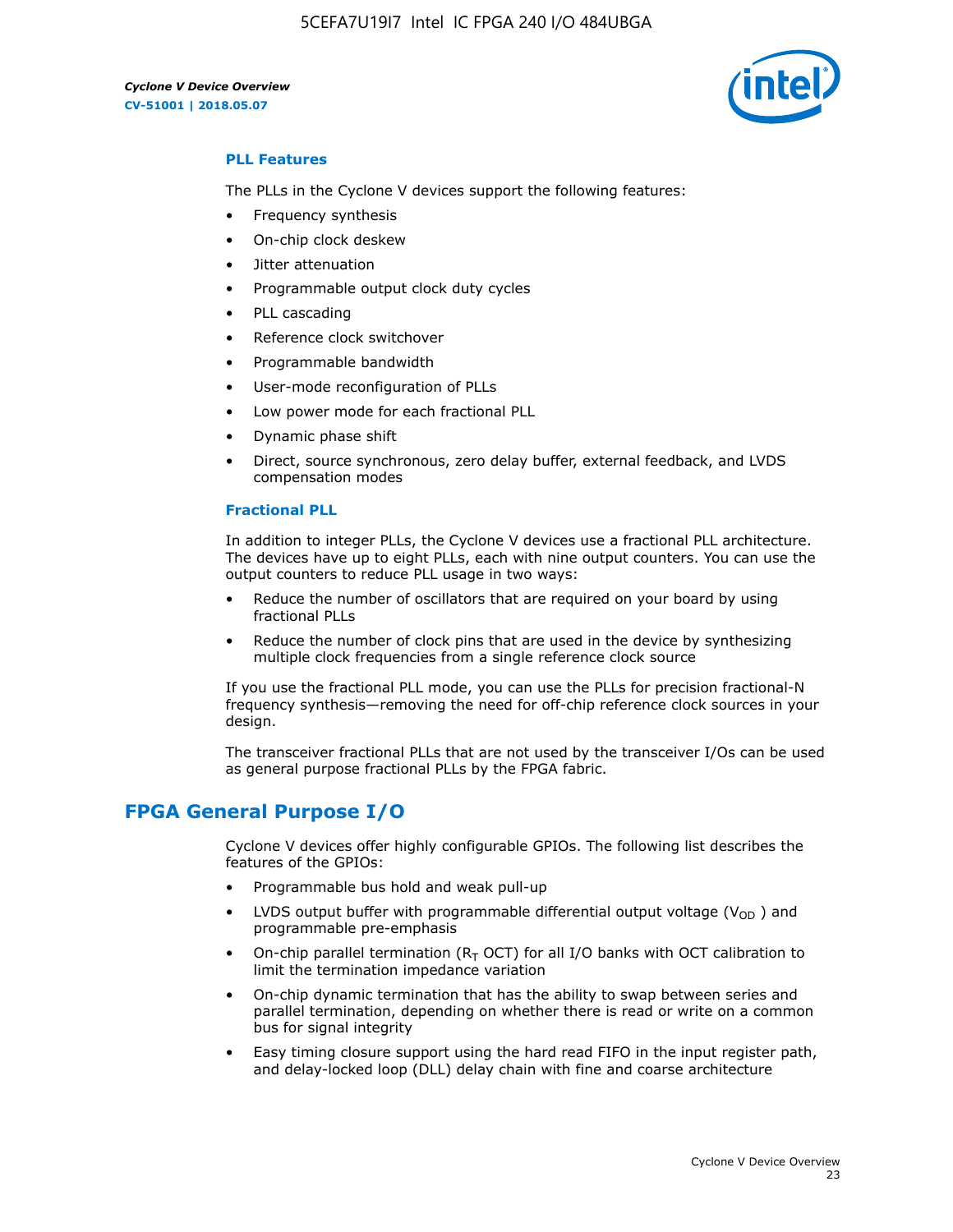

# **PCIe Gen1 and Gen2 Hard IP**

Cyclone V GX, GT, SX, and ST devices contain PCIe hard IP that is designed for performance and ease-of-use. The PCIe hard IP consists of the MAC, data link, and transaction layers.

The PCIe hard IP supports PCIe Gen2 and Gen1 end point and root port for up to x4 lane configuration. The PCIe Gen2 x4 support is PCIe-compatible.

The PCIe endpoint support includes multifunction support for up to eight functions, as shown in the following figure. The integrated multifunction support reduces the FPGA logic requirements by up to 20,000 LEs for PCIe designs that require multiple peripherals.

#### **Figure 9. PCIe Multifunction for Cyclone V Devices**



The Cyclone V PCIe hard IP operates independently from the core logic. This independent operation allows the PCIe link to wake up and complete link training in less than 100 ms while the Cyclone V device completes loading the programming file for the rest of the device.

In addition, the PCIe hard IP in the Cyclone V device provides improved end-to-end datapath protection using ECC.

# **External Memory Interface**

This section provides an overview of the external memory interface in Cyclone V devices.

## **Hard and Soft Memory Controllers**

Cyclone V devices support up to two hard memory controllers for DDR3, DDR2, and LPDDR2 SDRAM devices. Each controller supports 8 to 32 bit components of up to 4 gigabits (Gb) in density with two chip selects and optional ECC. For the Cyclone V SoC devices, an additional hard memory controller in the HPS supports DDR3, DDR2, and LPDDR2 SDRAM devices.

All Cyclone V devices support soft memory controllers for DDR3, DDR2, and LPDDR2 SDRAM devices for maximum flexibility.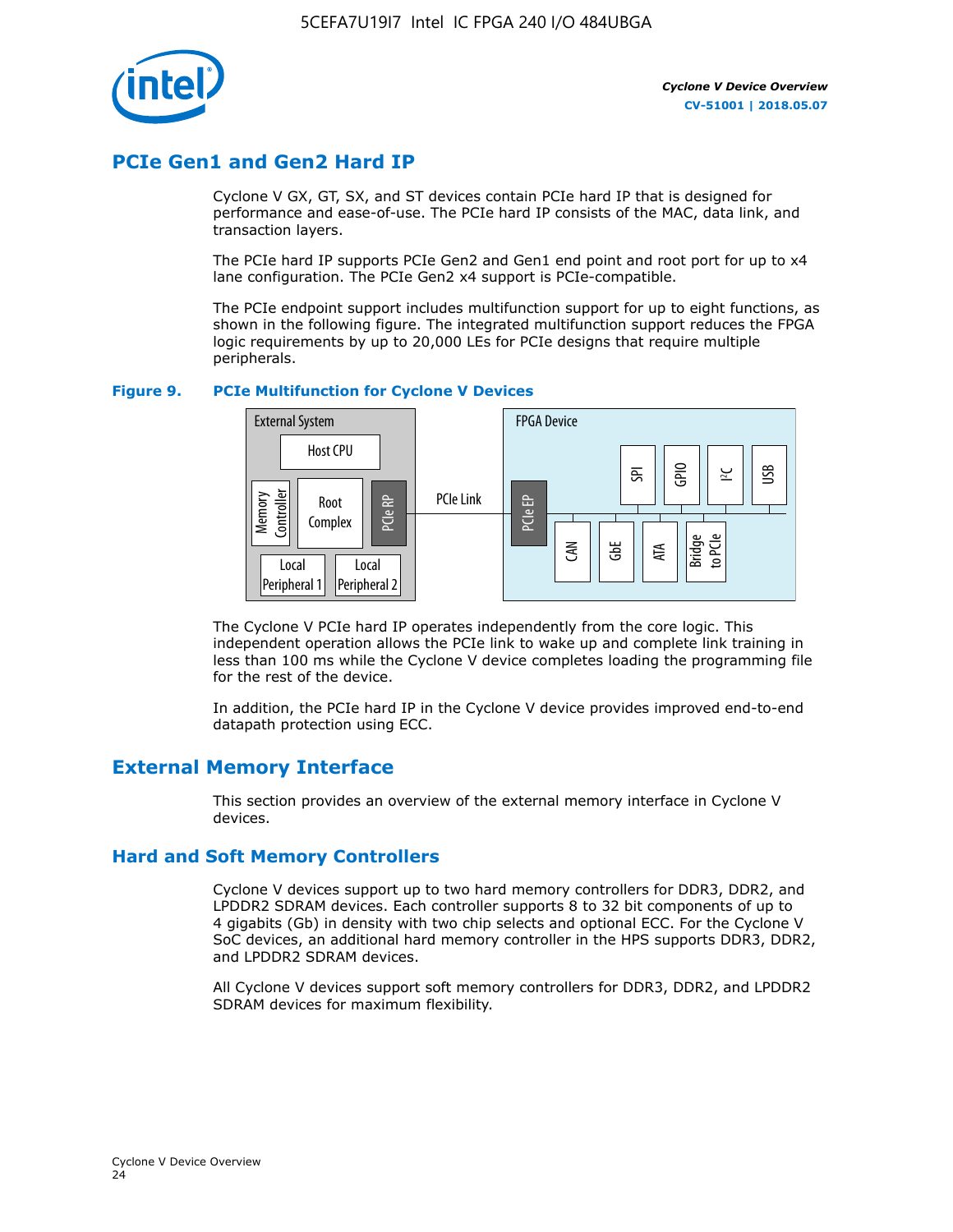

## **External Memory Performance**

#### **Table 20. External Memory Interface Performance in Cyclone V Devices**

The maximum and minimum operating frequencies depend on the memory interface standards and the supported delay-locked loop (DLL) frequency listed in the device datasheet.

| <b>Voltage</b><br><b>Interface</b> |                | <b>Maximum Frequency (MHz)</b> | <b>Minimum Frequency</b> |       |  |
|------------------------------------|----------------|--------------------------------|--------------------------|-------|--|
|                                    | $(\mathsf{V})$ | <b>Hard Controller</b>         | <b>Soft Controller</b>   | (MHz) |  |
| <b>DDR3 SDRAM</b>                  | 1.5            | 400                            | 303                      | 303   |  |
|                                    | 1.35           | 400                            | 303                      | 303   |  |
| <b>DDR2 SDRAM</b>                  | 1.8            | 400                            | 300                      | 167   |  |
| LPDDR2 SDRAM                       | 1.2            | 333                            | 300                      | 167   |  |

#### **Related Information**

[External Memory Interface Spec Estimator](https://www.altera.com/solutions/technology/external-memory/spec-estimator.html)

For the latest information and to estimate the external memory system performance specification, use Intel's External Memory Interface Spec Estimator tool.

## **HPS External Memory Performance**

#### **Table 21. HPS External Memory Interface Performance**

The hard processor system (HPS) is available in Cyclone V SoC devices only.

| <b>Interface</b>  | <b>Voltage (V)</b> | <b>HPS Hard Controller (MHz)</b> |
|-------------------|--------------------|----------------------------------|
| DDR3 SDRAM        | 1.5                | 400                              |
|                   | 1.35               | 400                              |
| <b>DDR2 SDRAM</b> | 1.8                | 400                              |
| LPDDR2 SDRAM      | 1.2                | 333                              |

#### **Related Information**

#### [External Memory Interface Spec Estimator](https://www.altera.com/solutions/technology/external-memory/spec-estimator.html)

For the latest information and to estimate the external memory system performance specification, use Intel's External Memory Interface Spec Estimator tool.

# **Low-Power Serial Transceivers**

Cyclone V devices deliver the industry's lowest power 6.144 Gbps transceivers at an estimated 88 mW maximum power consumption per channel. Cyclone V transceivers are designed to be compliant with a wide range of protocols and data rates.

## **Transceiver Channels**

The transceivers are positioned on the left outer edge of the device. The transceiver channels consist of the physical medium attachment (PMA), physical coding sublayer (PCS), and clock networks.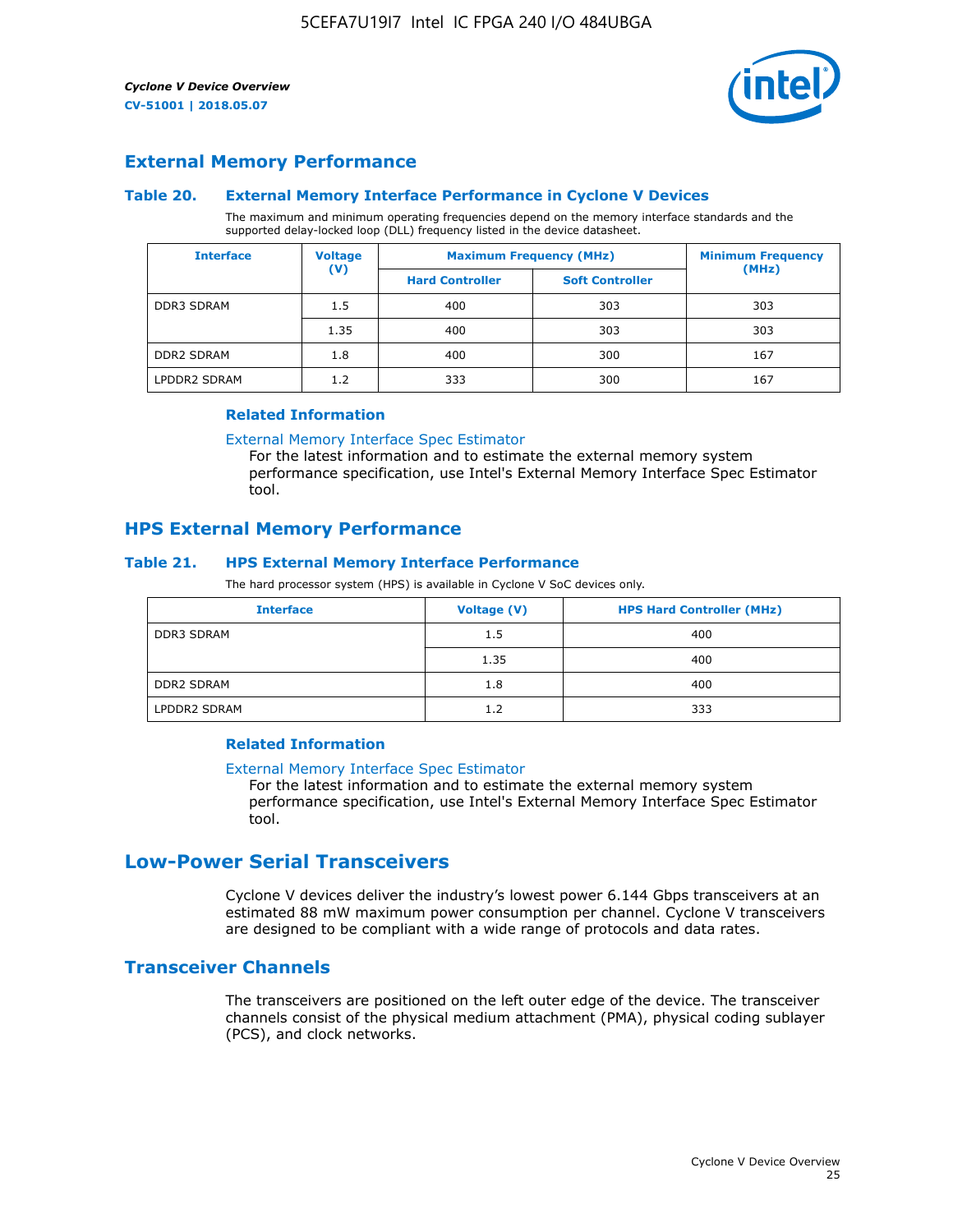

#### **Figure 10. Device Chip Overview for Cyclone V GX and GT Devices**

The figure shows a Cyclone V FPGA with transceivers. Different Cyclone V devices may have a different floorplans than the one shown here.



## **PMA Features**

To prevent core and I/O noise from coupling into the transceivers, the PMA block is isolated from the rest of the chip—ensuring optimal signal integrity. For the transceivers, you can use the channel PLL of an unused receiver PMA as an additional transmit PLL.

#### **Table 22. PMA Features of the Transceivers in Cyclone V Devices**

| <b>Features</b>                                    | <b>Capability</b>                                                                                       |
|----------------------------------------------------|---------------------------------------------------------------------------------------------------------|
| Backplane support                                  | Driving capability up to 6.144 Gbps                                                                     |
| PLL-based clock recovery                           | Superior jitter tolerance                                                                               |
| Programmable deserialization and word<br>alignment | Flexible deserialization width and configurable word alignment pattern                                  |
| Equalization and pre-emphasis                      | Up to 14.37 dB of pre-emphasis and up to 4.7 dB of equalization<br>No decision feedback equalizer (DFE) |
| Ring oscillator transmit PLLs                      | 614 Mbps to 6.144 Gbps                                                                                  |
| Input reference clock range                        | 20 MHz to 400 MHz                                                                                       |
| Transceiver dynamic reconfiguration                | Allows the reconfiguration of a single channel without affecting the operation of<br>other channels     |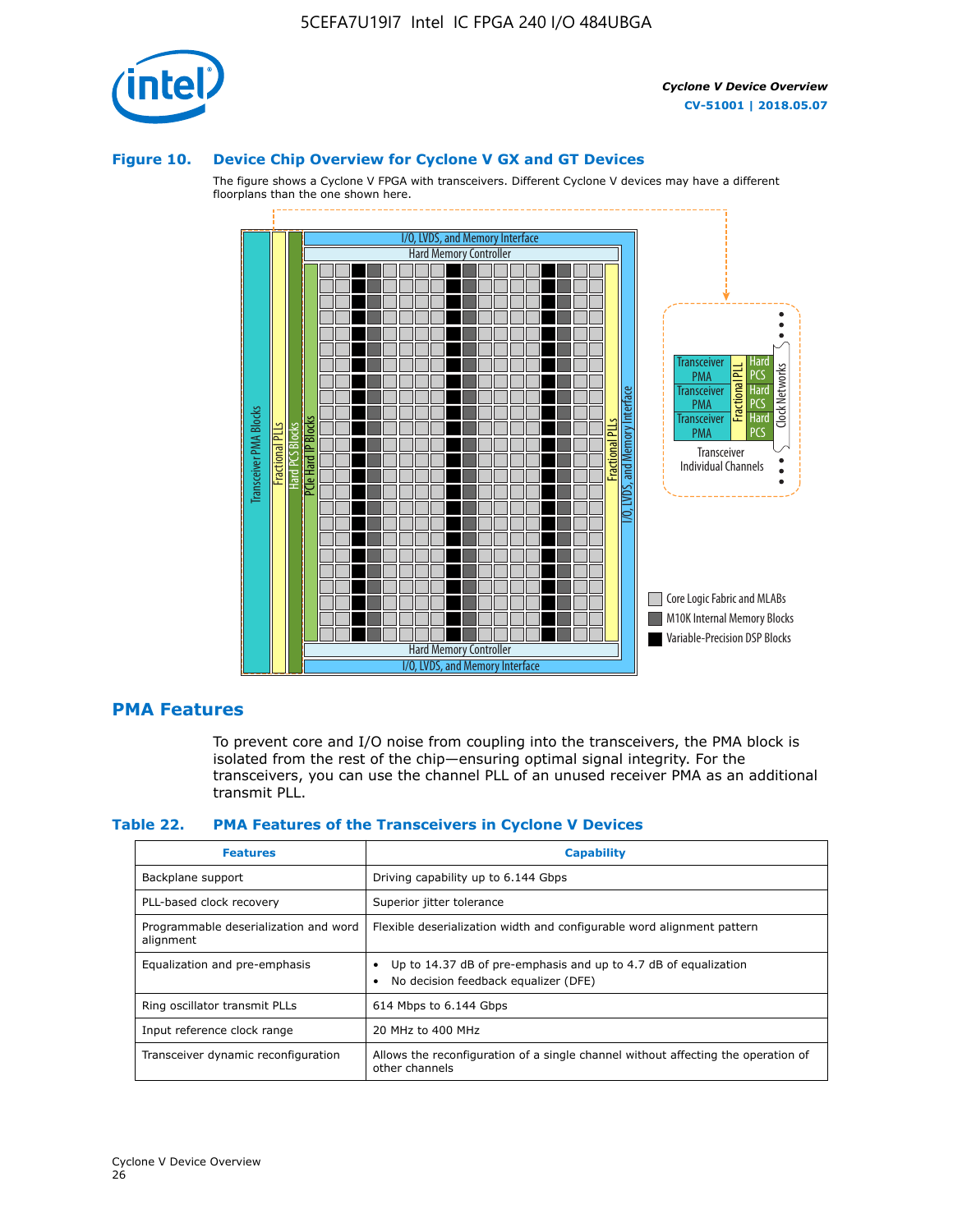

# **PCS Features**

The Cyclone V core logic connects to the PCS through an 8, 10, 16, 20, 32, or 40 bit interface, depending on the transceiver data rate and protocol. Cyclone V devices contain PCS hard IP to support PCIe Gen1 and Gen2, Gbps Ethernet (GbE), Serial RapidIO® (SRIO), and Common Public Radio Interface (CPRI).

Most of the standard and proprietary protocols from 614 Mbps to 6.144 Gbps are supported.

| Table 23. | <b>Transceiver PCS Features for Cyclone V Devices</b> |  |  |  |
|-----------|-------------------------------------------------------|--|--|--|
|-----------|-------------------------------------------------------|--|--|--|

| <b>PCS Support</b>                 | <b>Data Rates</b><br>(Gbps)        | <b>Transmitter Data Path Feature</b>                                                                         | <b>Receiver Data Path Feature</b>                                                                                                                                                                             |  |  |  |
|------------------------------------|------------------------------------|--------------------------------------------------------------------------------------------------------------|---------------------------------------------------------------------------------------------------------------------------------------------------------------------------------------------------------------|--|--|--|
| 3-Gbps and 6-Gbps Basic            | $0.614$ to $6.144$                 | Phase compensation FIFO<br>$\bullet$<br>Byte serializer<br>٠<br>8B/10B encoder<br>Transmitter bit-slip       | Word aligner<br>$\bullet$<br>Deskew FIFO<br>Rate-match FIFO<br>$\bullet$<br>8B/10B decoder<br>$\bullet$<br>Byte deserializer<br>٠<br>Byte ordering<br>$\bullet$<br>Receiver phase compensation<br><b>FIFO</b> |  |  |  |
| PCIe Gen1<br>(x1, x2, x4)          | $2.5$ and $5.0$                    | Dedicated PCIe PHY IP core<br>$\bullet$<br>PIPE 2.0 interface to the core<br>$\bullet$<br>logic              | Dedicated PCIe PHY IP core<br>$\bullet$<br>PIPE 2.0 interface to the core<br>$\bullet$<br>logic                                                                                                               |  |  |  |
| PCIe Gen2<br>$(x1, x2, x4)^{(12)}$ |                                    |                                                                                                              |                                                                                                                                                                                                               |  |  |  |
| GbE                                | 1.25                               | • Custom PHY IP core with preset<br>feature<br>GbE transmitter synchronization<br>$\bullet$<br>state machine | • Custom PHY IP core with preset<br>feature<br>GbE receiver synchronization<br>state machine                                                                                                                  |  |  |  |
| $XAlJI$ $(13)$                     | 3.125                              | Dedicated XAUI PHY IP core<br>$\bullet$                                                                      | Dedicated XAUI PHY IP core<br>$\bullet$                                                                                                                                                                       |  |  |  |
| HiGig                              | 3.75                               | XAUI synchronization state<br>machine for bonding four<br>channels                                           | XAUI synchronization state<br>$\bullet$<br>machine for realigning four<br>channels                                                                                                                            |  |  |  |
| SRIO 1.3 and 2.1                   | 1.25 to 3.125                      | • Custom PHY IP core with preset<br>feature<br>• SRIO version 2.1-compliant x2<br>and x4 channel bonding     | • Custom PHY IP core with preset<br>feature<br>• SRIO version 2.1-compliant x2<br>and x4 deskew state machine                                                                                                 |  |  |  |
| SDI, SD/HD, and 3G-SDI             | $0.27^{(14)}$ , 1.485,<br>and 2.97 | Custom PHY IP core with preset<br>feature                                                                    | Custom PHY IP core with preset<br>feature                                                                                                                                                                     |  |  |  |
| JESD204A                           | $0.3125^{(15)}$ to<br>3.125        |                                                                                                              |                                                                                                                                                                                                               |  |  |  |
| continued                          |                                    |                                                                                                              |                                                                                                                                                                                                               |  |  |  |

<sup>(12)</sup> PCIe Gen2 is supported for Cyclone V GT and ST devices. The PCIe Gen2 x4 support is PCIe-compatible.

<sup>(13)</sup> XAUI is supported through the soft PCS.

<sup>(14)</sup> The 0.27-Gbps data rate is supported using oversampling user logic that you must implement in the FPGA fabric.

<sup>(15)</sup> The 0.3125-Gbps data rate is supported using oversampling user logic that you must implement in the FPGA fabric.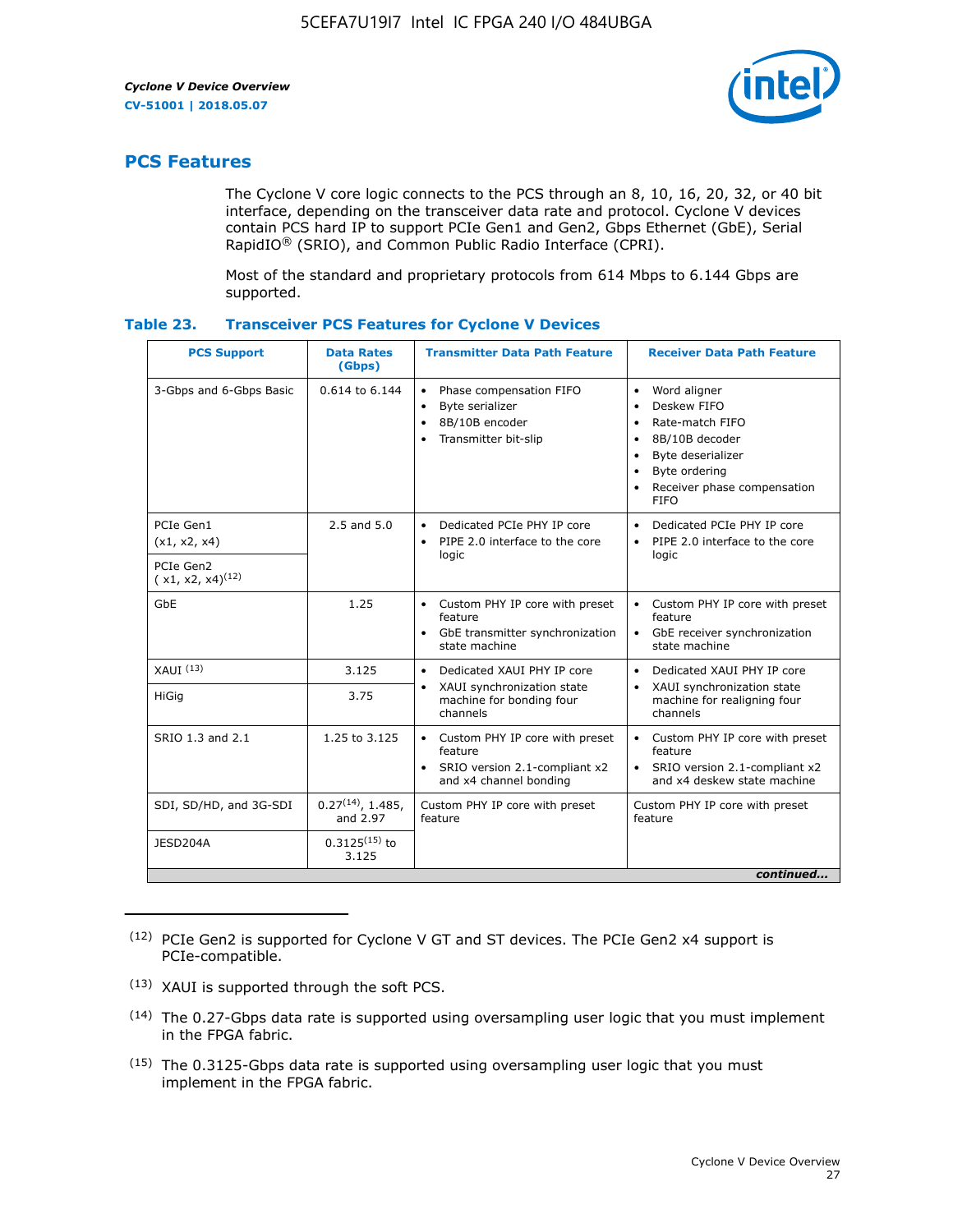

| <b>PCS Support</b>       | <b>Data Rates</b><br>(Gbps) | <b>Transmitter Data Path Feature</b>                         | <b>Receiver Data Path Feature</b>                                                                  |
|--------------------------|-----------------------------|--------------------------------------------------------------|----------------------------------------------------------------------------------------------------|
| Serial ATA Gen1 and Gen2 | $1.5$ and $3.0$             | Custom PHY IP core with preset<br>feature<br>Electrical idle | Custom PHY IP core with preset<br>feature<br>Signal detect<br>Wider spread of asynchronous<br>SSC. |
| CPRI $4.1^{(16)}$        | 0.6144 to 6.144             | Dedicated deterministic latency<br>$\bullet$<br>PHY IP core  | Dedicated deterministic latency<br>PHY IP core                                                     |
| OBSAI RP3                | 0.768 to 3.072              | Transmitter (TX) manual bit-slip<br>mode                     | Receiver (RX) deterministic<br>latency state machine                                               |
| V-by-One HS              | Up to 3.75                  | Custom PHY IP core                                           | Custom PHY IP core                                                                                 |
| DisplayPort $1.2^{(17)}$ | 1.62 and $2.7$              |                                                              | Wider spread of asynchronous<br><b>SSC</b>                                                         |

# **SoC with HPS**

Each SoC combines an FPGA fabric and an HPS in a single device. This combination delivers the flexibility of programmable logic with the power and cost savings of hard IP in these ways:

- Reduces board space, system power, and bill of materials cost by eliminating a discrete embedded processor
- Allows you to differentiate the end product in both hardware and software, and to support virtually any interface standard
- Extends the product life and revenue through in-field hardware and software updates

# **HPS Features**

The HPS consists of a dual-core Arm Cortex-A9 MPCore processor, a rich set of peripherals, and a shared multiport SDRAM memory controller, as shown in the following figure.

<sup>(16)</sup> High-voltage output mode (1000-BASE-CX) is not supported.

<sup>(17)</sup> Pending characterization.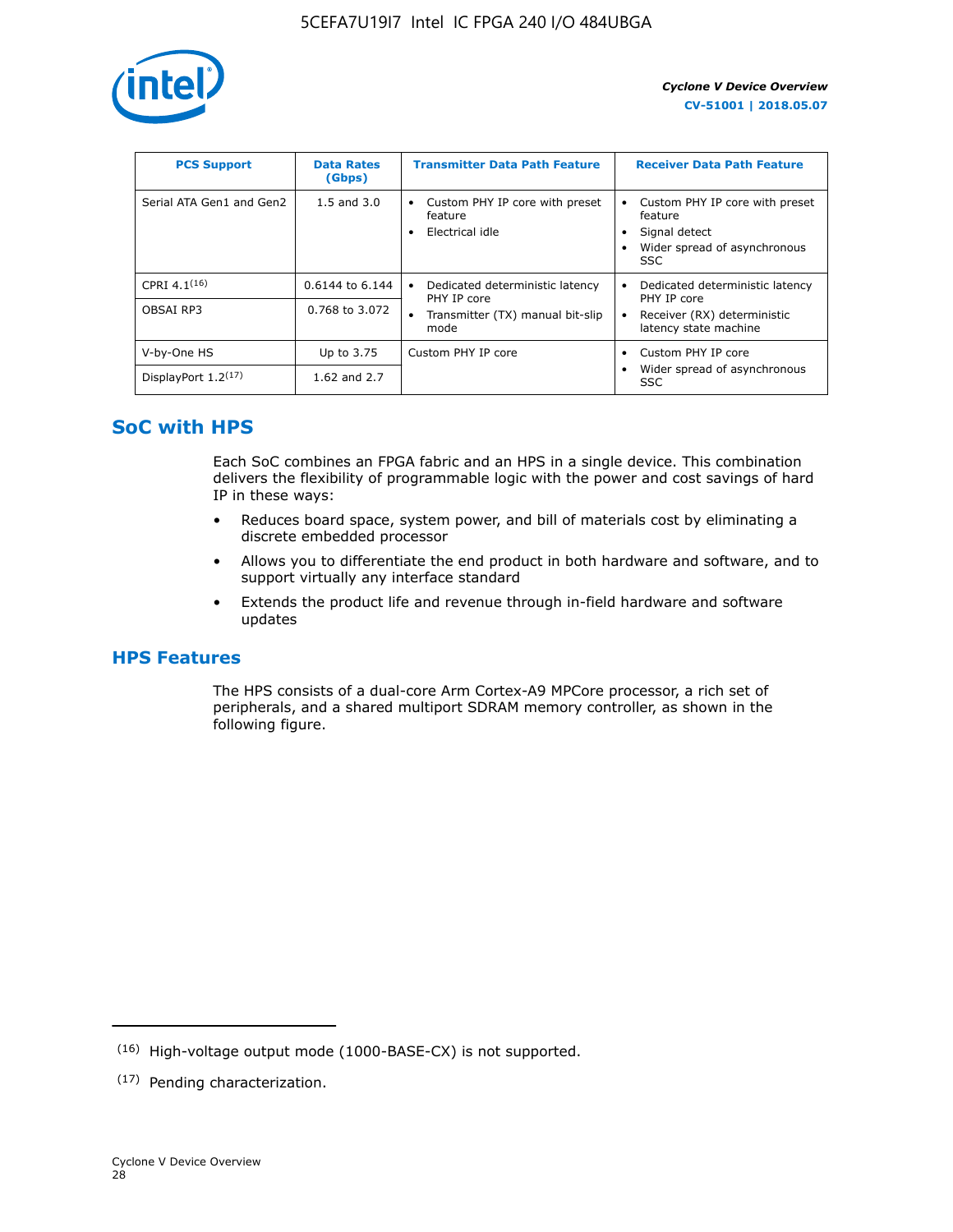



#### **Figure 11. HPS with Dual-Core Arm Cortex-A9 MPCore Processor**

#### **System Peripherals and Debug Access Port**

Each Ethernet MAC, USB OTG, NAND flash controller, and SD/MMC controller module has an integrated DMA controller. For modules without an integrated DMA controller, an additional DMA controller module provides up to eight channels of high-bandwidth data transfers. Peripherals that communicate off-chip are multiplexed with other peripherals at the HPS pin level. This allows you to choose which peripherals to interface with other devices on your PCB.

The debug access port provides interfaces to industry standard JTAG debug probes and supports Arm CoreSight debug and core traces to facilitate software development.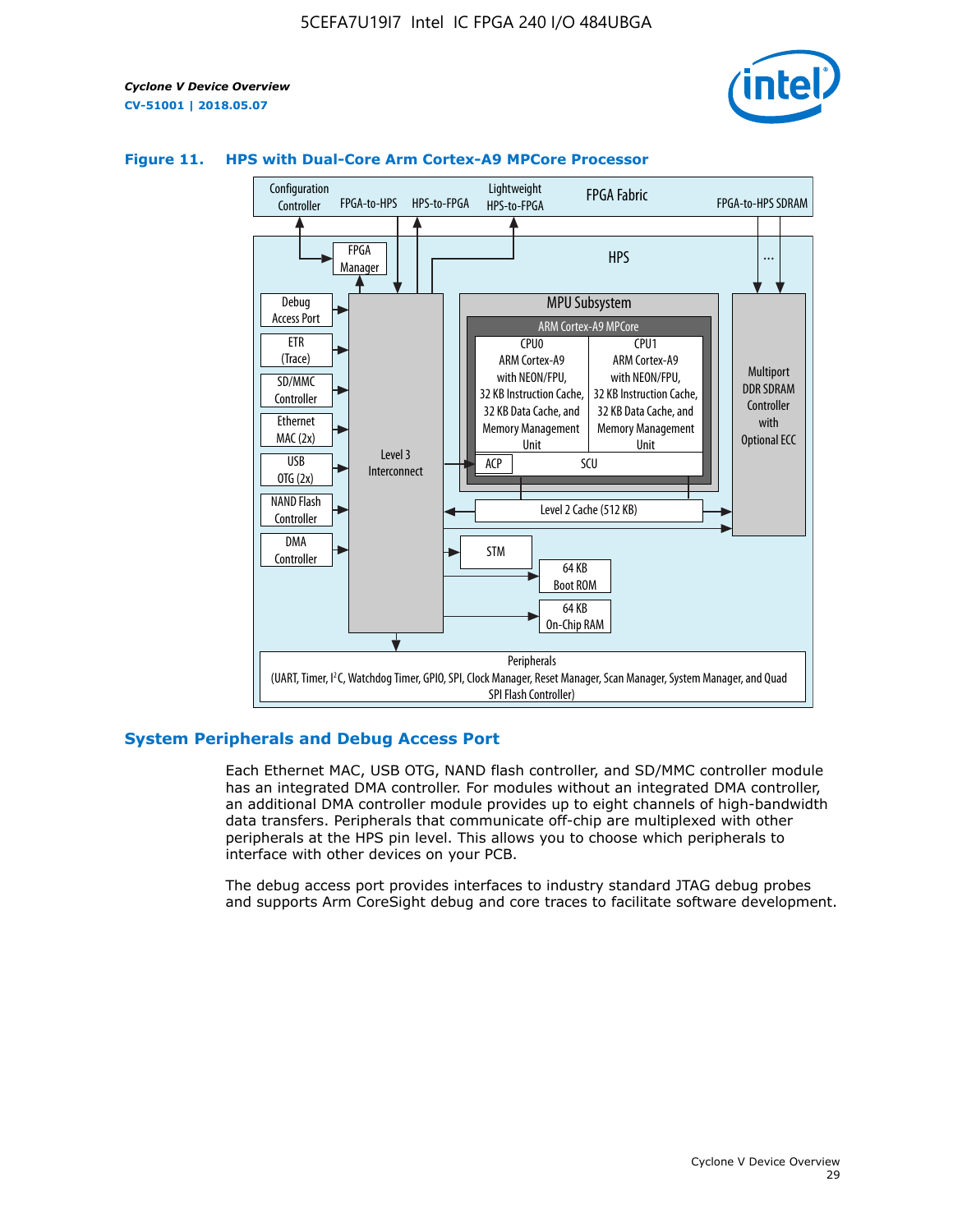

#### **HPS–FPGA AXI Bridges**

The HPS–FPGA bridges, which support the Advanced Microcontroller Bus Architecture (AMBA<sup>®</sup>) Advanced eXtensible Interface (AXI<sup>™</sup>) specifications, consist of the following bridges:

- FPGA-to-HPS AXI bridge—a high-performance bus supporting 32, 64, and 128 bit data widths that allows the FPGA fabric to issue transactions to slaves in the HPS.
- HPS-to-FPGA AXI bridge—a high-performance bus supporting 32, 64, and 128 bit data widths that allows the HPS to issue transactions to slaves in the FPGA fabric.
- Lightweight HPS-to-FPGA AXI bridge—a lower latency 32 bit width bus that allows the HPS to issue transactions to slaves in the FPGA fabric. This bridge is primarily used for control and status register (CSR) accesses to peripherals in the FPGA fabric.

The HPS–FPGA AXI bridges allow masters in the FPGA fabric to communicate with slaves in the HPS logic, and vice versa. For example, the HPS-to-FPGA AXI bridge allows you to share memories instantiated in the FPGA fabric with one or both microprocessors in the HPS, while the FPGA-to-HPS AXI bridge allows logic in the FPGA fabric to access the memory and peripherals in the HPS.

Each HPS–FPGA bridge also provides asynchronous clock crossing for data transferred between the FPGA fabric and the HPS.

#### **HPS SDRAM Controller Subsystem**

The HPS SDRAM controller subsystem contains a multiport SDRAM controller and DDR PHY that are shared between the FPGA fabric (through the FPGA-to-HPS SDRAM interface), the level 2 (L2) cache, and the level 3 (L3) system interconnect. The FPGA-to-HPS SDRAM interface supports AMBA AXI and Avalon® Memory-Mapped (Avalon-MM) interface standards, and provides up to six individual ports for access by masters implemented in the FPGA fabric.

To maximize memory performance, the SDRAM controller subsystem supports command and data reordering, deficit round-robin arbitration with aging, and high-priority bypass features. The SDRAM controller subsystem supports DDR2, DDR3, or LPDDR2 devices up to 4 Gb in density operating at up to 400 MHz (800 Mbps data rate).

#### **FPGA Configuration and Processor Booting**

The FPGA fabric and HPS in the SoC are powered independently. You can reduce the clock frequencies or gate the clocks to reduce dynamic power, or shut down the entire FPGA fabric to reduce total system power.

You can configure the FPGA fabric and boot the HPS independently, in any order, providing you with more design flexibility:

- You can boot the HPS independently. After the HPS is running, the HPS can fully or partially reconfigure the FPGA fabric at any time under software control. The HPS can also configure other FPGAs on the board through the FPGA configuration controller.
- You can power up both the HPS and the FPGA fabric together, configure the FPGA fabric first, and then boot the HPS from memory accessible to the FPGA fabric.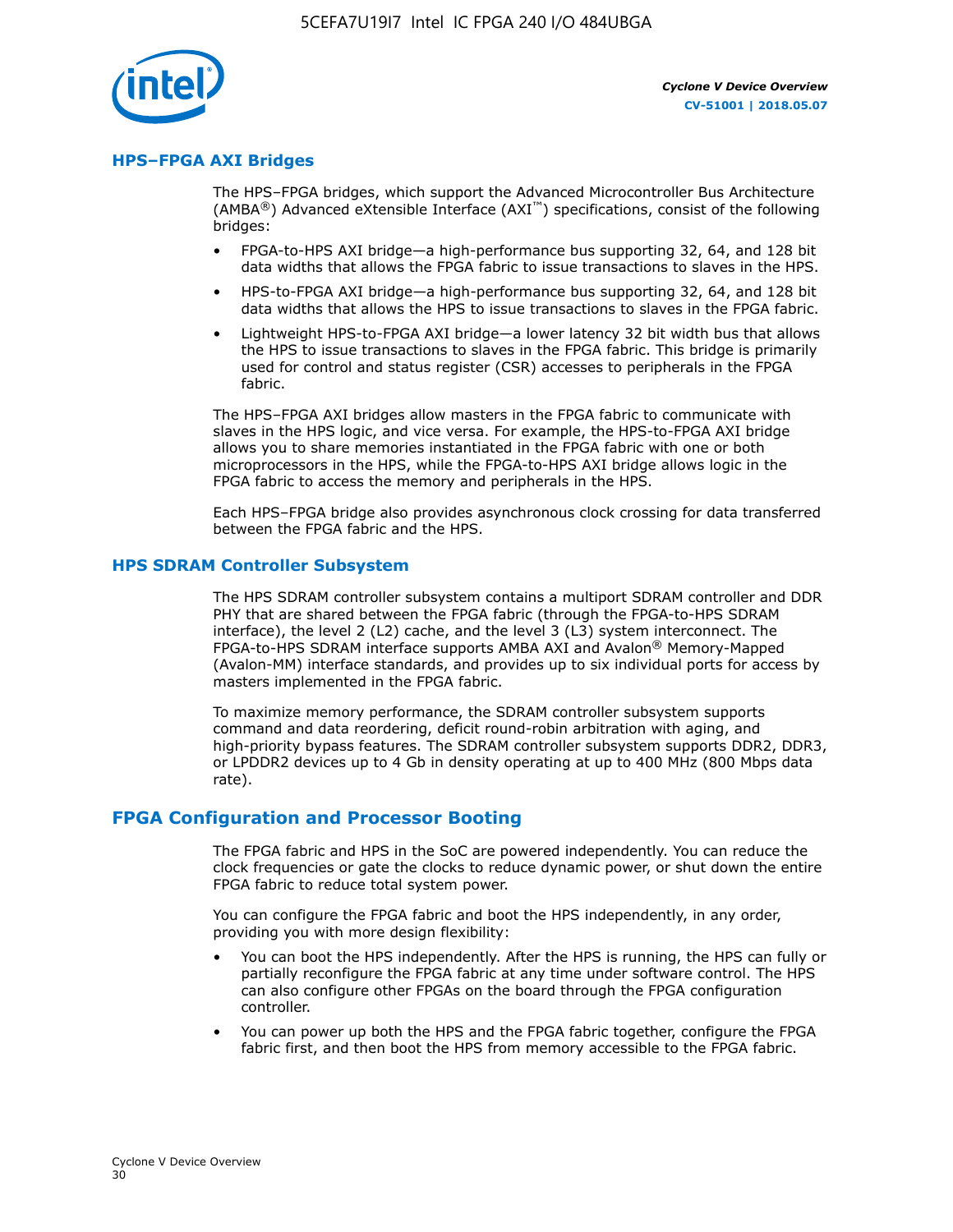

*Note:* Although the FPGA fabric and HPS are on separate power domains, the HPS must remain powered up during operation while the FPGA fabric can be powered up or down as required.

#### **Related Information**

[Cyclone V Device Family Pin Connection Guidelines](https://www.altera.com/content/dam/altera-www/global/en_US/pdfs/literature/dp/cyclone-v/pcg-01014.pdf)

Provides detailed information about power supply pin connection guidelines and power regulator sharing.

#### **Hardware and Software Development**

For hardware development, you can configure the HPS and connect your soft logic in the FPGA fabric to the HPS interfaces using the Platform Designer (Standard) system integration tool in the Intel Quartus Prime software.

For software development, the Arm-based SoC devices inherit the rich software development ecosystem available for the Arm Cortex-A9 MPCore processor. The software development process for Intel SoCs follows the same steps as those for other SoC devices from other manufacturers. Support for Linux, VxWorks®, and other operating systems is available for the SoCs. For more information on the operating systems support availability, contact the Intel sales team.

You can begin device-specific firmware and software development on the Intel SoC Virtual Target. The Virtual Target is a fast PC-based functional simulation of a target development system—a model of a complete development board that runs on a PC. The Virtual Target enables the development of device-specific production software that can run unmodified on actual hardware.

#### **Related Information**

[International Altera Sales Support Offices](https://www.altera.com/about/contact/contact/international-altera-sales-offices.html)

# **Dynamic and Partial Reconfiguration**

The Cyclone V devices support dynamic reconfiguration and partial reconfiguration.

## **Dynamic Reconfiguration**

The dynamic reconfiguration feature allows you to dynamically change the transceiver data rates, PMA settings, or protocols of a channel, without affecting data transfer on adjacent channels. This feature is ideal for applications that require on-the-fly multiprotocol or multirate support. You can reconfigure the PMA and PCS blocks with dynamic reconfiguration.

# **Partial Reconfiguration**

*Note:* The partial reconfiguration feature is available for Cyclone V E, GX, SE, and SX devices with the "SC" suffix in the part number. For device availability and ordering, contact your local Intel sales representatives.

> Partial reconfiguration allows you to reconfigure part of the device while other sections of the device remain operational. This capability is important in systems with critical uptime requirements because it allows you to make updates or adjust functionality without disrupting services.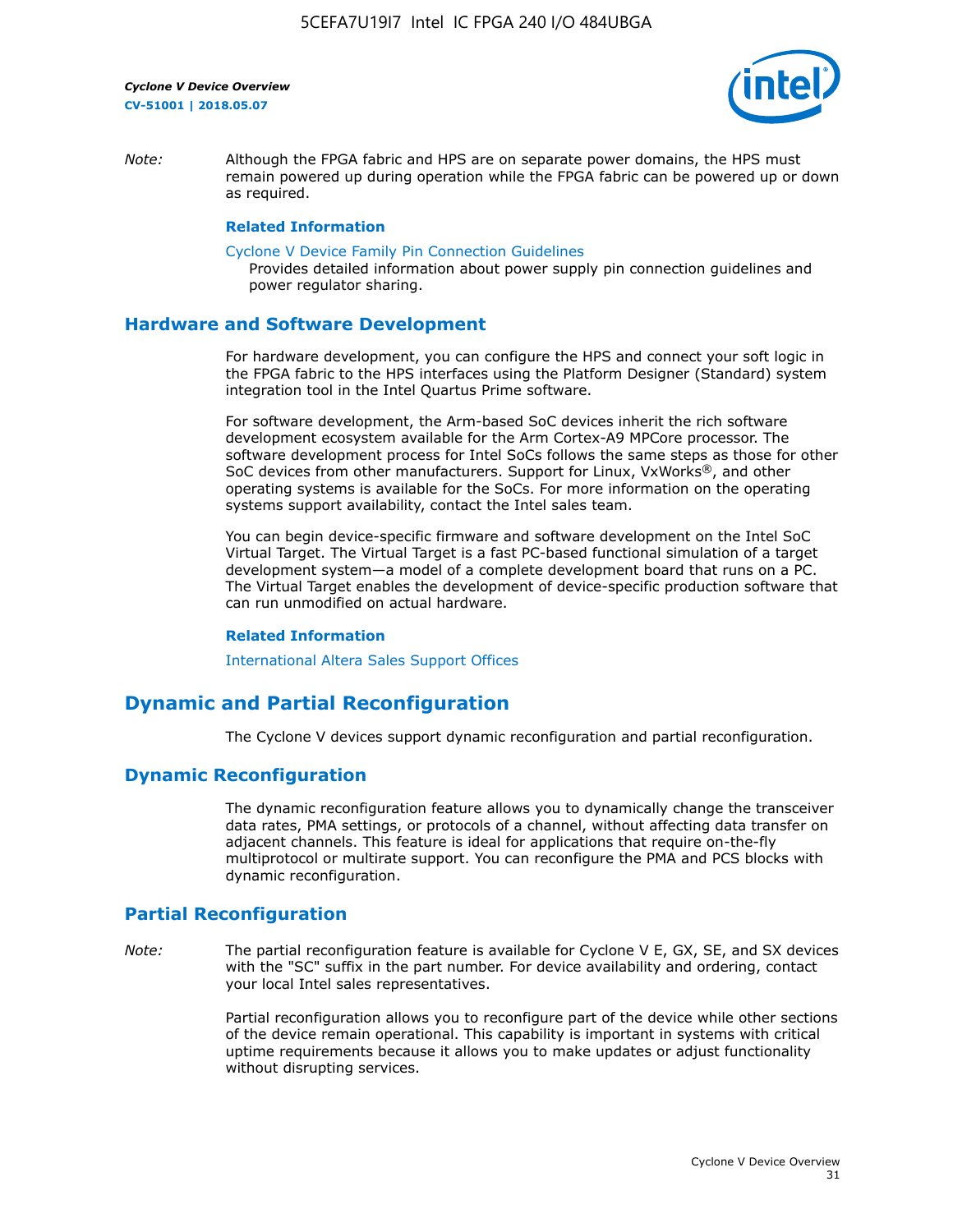

Apart from lowering cost and power consumption, partial reconfiguration increases the effective logic density of the device because placing device functions that do not operate simultaneously is not necessary. Instead, you can store these functions in external memory and load them whenever the functions are required. This capability reduces the size of the device because it allows multiple applications on a single device—saving the board space and reducing the power consumption.

Intel simplifies the time-intensive task of partial reconfiguration by building this capability on top of the proven incremental compile and design flow in the Intel Quartus Prime design software. With the Intel solution, you do not need to know all the intricate device architecture details to perform a partial reconfiguration.

Partial reconfiguration is supported through the FPP x16 configuration interface. You can seamlessly use partial reconfiguration in tandem with dynamic reconfiguration to enable simultaneous partial reconfiguration of both the device core and transceivers.

# **Enhanced Configuration and Configuration via Protocol**

Cyclone V devices support 1.8 V, 2.5 V, 3.0 V, and 3.3 V programming voltages and several configuration schemes.

| <b>Mode</b>                                                    | <b>Data</b><br>Width         | Max Clock  <br>Rate<br>(MHz) | <b>Max Data</b><br>Rate<br>(Mbps) | <b>Decompressi</b><br>on | <b>Design</b><br><b>Security</b> | <b>Partial</b><br><b>Reconfigurat</b><br>ion <sup>(18)</sup> | <b>Remote</b><br><b>System</b><br><b>Update</b> |
|----------------------------------------------------------------|------------------------------|------------------------------|-----------------------------------|--------------------------|----------------------------------|--------------------------------------------------------------|-------------------------------------------------|
| AS through the EPCS<br>and EPCQ serial<br>configuration device | 1 bit, 4<br>bits             | 100                          |                                   | Yes                      | <b>Yes</b>                       |                                                              | Yes                                             |
| PS through CPLD or<br>external<br>microcontroller              | 1 bit                        | 125                          | 125                               | Yes                      | <b>Yes</b>                       |                                                              |                                                 |
| <b>FPP</b>                                                     | 8 bits                       | 125                          |                                   | Yes                      | <b>Yes</b>                       |                                                              | Parallel flash                                  |
|                                                                | 16 bits                      | 125                          |                                   | Yes                      | <b>Yes</b>                       | Yes                                                          | loader                                          |
| CvP (PCIe)                                                     | x1, x2,<br>and $x4$<br>lanes |                              |                                   | Yes                      | <b>Yes</b>                       | Yes                                                          |                                                 |
| <b>JTAG</b>                                                    | 1 bit                        | 33                           | 33                                |                          |                                  |                                                              |                                                 |

**Table 24. Configuration Schemes and Features Supported by Cyclone V Devices**

Instead of using an external flash or ROM, you can configure the Cyclone V devices through PCIe using CvP. The CvP mode offers the fastest configuration rate and flexibility with the easy-to-use PCIe hard IP block interface. The Cyclone V CvP implementation conforms to the PCIe 100 ms power-up-to-active time requirement.

#### **Related Information**

[Configuration via Protocol \(CvP\) Implementation in Intel FPGAs User Guide](https://www.altera.com/documentation/nik1412546950394.html#nik1412546833714) Provides more information about CvP.

 $(18)$  The partial reconfiguration feature is available for Cyclone V E, GX, SE, and SX devices with the "SC" suffix in the part number. For device availability and ordering, contact your local Intel sales representatives.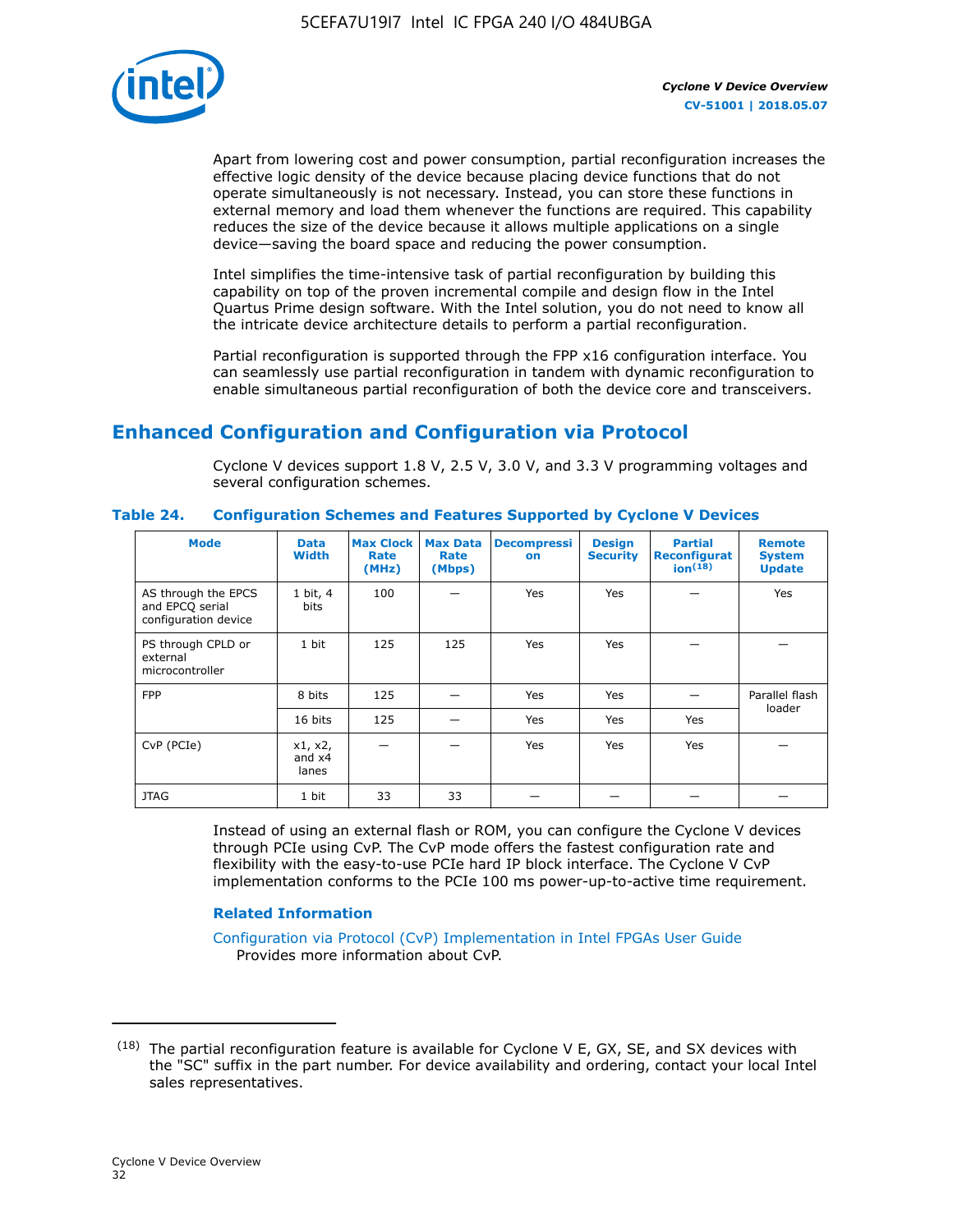

# **Power Management**

Leveraging the FPGA architectural features, process technology advancements, and transceivers that are designed for power efficiency, the Cyclone V devices consume less power than previous generation Cyclone FPGAs:

- Total device core power consumption—less by up to 40%.
- Transceiver channel power consumption—less by up to 50%.

Additionally, Cyclone V devices contain several hard IP blocks that reduce logic resources and deliver substantial power savings of up to 25% less power than equivalent soft implementations.

# **Document Revision History for Cyclone V Device Overview**

| <b>Document</b><br><b>Version</b> | <b>Changes</b>                                                                                                                                                          |
|-----------------------------------|-------------------------------------------------------------------------------------------------------------------------------------------------------------------------|
| 2018.05.07                        | Added the low power option ("L" suffix) for Cyclone V SE and Cyclone V SX devices in the Sample<br>Ordering Code and Available Options diagrams.<br>Rebranded as Intel. |

| <b>Date</b>   | <b>Version</b> | <b>Changes</b>                                                                                                                                                                                                                                                                                                                                                                                                                                                                                                                                                                                                                                                                                                                                                                                                                                                                                                    |
|---------------|----------------|-------------------------------------------------------------------------------------------------------------------------------------------------------------------------------------------------------------------------------------------------------------------------------------------------------------------------------------------------------------------------------------------------------------------------------------------------------------------------------------------------------------------------------------------------------------------------------------------------------------------------------------------------------------------------------------------------------------------------------------------------------------------------------------------------------------------------------------------------------------------------------------------------------------------|
| December 2017 | 2017.12.18     | Updated ALM resources for Cyclone V E, Cyclone V SE, Cyclone V SX, and<br>Cyclone V ST devices.                                                                                                                                                                                                                                                                                                                                                                                                                                                                                                                                                                                                                                                                                                                                                                                                                   |
| June 2016     | 2016.06.10     | Updated Cyclone V GT speed grade to -7 in Sample Ordering Code and<br>Available Options for Cyclone V GT Devices diagram.                                                                                                                                                                                                                                                                                                                                                                                                                                                                                                                                                                                                                                                                                                                                                                                         |
| December 2015 | 2015.12.21     | Added descriptions to package plan tables for Cyclone V GT and ST<br>devices.<br>Changed instances of Quartus II to Quartus Prime.<br>$\bullet$                                                                                                                                                                                                                                                                                                                                                                                                                                                                                                                                                                                                                                                                                                                                                                   |
| June 2015     | 2015.06.12     | Replaced a note to partial reconfiguration feature. Note: The partial<br>reconfiguration feature is available for Cyclone V E, GX, SE, and SX<br>devices with the "SC" suffix in the part number. For device availability and<br>ordering, contact your local Altera sales representatives.<br>Updated logic elements (LE) (K) for the following devices:<br>$\bullet$<br>$-$ Cyclone V E A7: Updated from 149.5 to 150<br>- Cyclone V GX C3: Updated from 35.5 to 36<br>- Cyclone V GX C7: Updated from 149.7 to 150<br>- Cyclone V GT D7: Updated from 149.5 to 150<br>Updated MLAB (Kb) in Maximum Resource Counts for Cyclone V GX<br>Devices table as follows:<br>- Cyclone V GX C3: Updated from 291 to 182<br>- Cyclone V GX C4: Updated from 678 to 424<br>- Cyclone V GX C5: Updated from 678 to 424<br>- Cyclone V GX C7: Updated from 1,338 to 836<br>$-$ Cyclone V GX C9: Updated from 2,748 to 1,717 |
|               |                | continued                                                                                                                                                                                                                                                                                                                                                                                                                                                                                                                                                                                                                                                                                                                                                                                                                                                                                                         |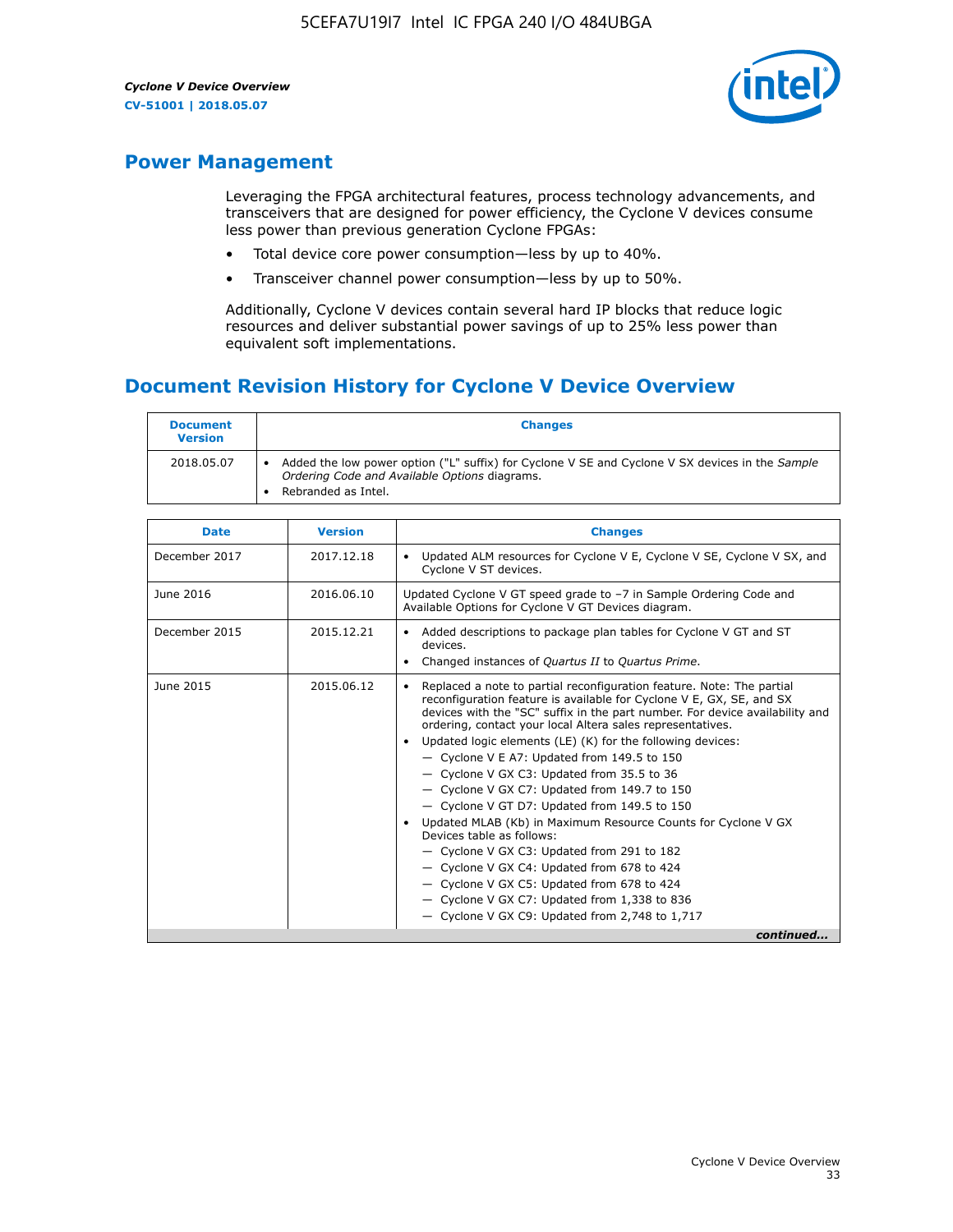

| Date         | <b>Version</b> | <b>Changes</b>                                                                                                                                                                                                                                                                                                                                                                                                                                                                                                                                                                                                                                                                                                                                                                                                                                                                                                                                                                                                                                                                                                                                                                                                                                                                                                                                                                                                                                                                                                                                                                                                                                                                                                  |
|--------------|----------------|-----------------------------------------------------------------------------------------------------------------------------------------------------------------------------------------------------------------------------------------------------------------------------------------------------------------------------------------------------------------------------------------------------------------------------------------------------------------------------------------------------------------------------------------------------------------------------------------------------------------------------------------------------------------------------------------------------------------------------------------------------------------------------------------------------------------------------------------------------------------------------------------------------------------------------------------------------------------------------------------------------------------------------------------------------------------------------------------------------------------------------------------------------------------------------------------------------------------------------------------------------------------------------------------------------------------------------------------------------------------------------------------------------------------------------------------------------------------------------------------------------------------------------------------------------------------------------------------------------------------------------------------------------------------------------------------------------------------|
|              |                | Updated MLAB RAM Bit (Kb) in Embedded Memory Capacity and<br>Distribution in Cyclone V Devices table as follows:<br>- Cyclone V GX C3: Updated from 181 to 182<br>- Cyclone V GX C4: Updated from 295 to 424<br>Updated Total RAM Bit (Kb) in Embedded Memory Capacity and<br>Distribution in Cyclone V Devices table as follows:<br>$-$ Cyclone V GX C3: Updated from 1,531 to 1,532<br>- Cyclone V GX C4: Updated from 2,795 to 2,924<br>Updated MLAB Block count in Embedded Memory Capacity and<br>Distribution in Cyclone V Devices table as follows:<br>- Cyclone V GX C4: Updated from 472 to 678<br>- Cyclone V GX C5: Updated from 679 to 678                                                                                                                                                                                                                                                                                                                                                                                                                                                                                                                                                                                                                                                                                                                                                                                                                                                                                                                                                                                                                                                          |
| March 2015   | 2015.03.31     | Added internal scrubbing feature under configuration in Summary of<br>Features for Cyclone V Devices table.<br>Added optional suffix "SC: Internal scrubbing support" to the following<br>diagrams:<br>- Sample Ordering Code and Available Options for Cyclone V E Devices<br>- Sample Ordering Code and Available Options for Cyclone V GX Devices<br>- Sample Ordering Code and Available Options for Cyclone V SE Devices<br>- Sample Ordering Code and Available Options for Cyclone V SX Devices                                                                                                                                                                                                                                                                                                                                                                                                                                                                                                                                                                                                                                                                                                                                                                                                                                                                                                                                                                                                                                                                                                                                                                                                          |
| January 2015 | 2015.01.23     | Updated Sample Ordering Code and Available Options for Cyclone V ST<br>Devices figure because Cyclone V ST devices are only available in I<br>temperature grade and -7 speed grade.<br>- Operating Temperature: Removed C and A temperature grades<br>- FPGA Fabric Speed Grade: Removed -6 and -8 speed grades<br>Updated the transceiver specification for Cyclone V ST from 5 Gbps to<br>6.144 Gbps:<br>- Device Variants for the Cyclone V Device Family table<br>- Sample Ordering Code and Available Options for Cyclone V ST Devices<br>figure<br>- Maximum Resource Counts for Cyclone V ST Devices<br>• Updated Maximum Resource Counts for Cyclone V GX Devices table for<br>Cyclone V GX G3 devices.<br>$-$ Logic elements (LE) (K): Updated from 35.7 to 35.5<br>- Variable-precision DSP block: Updated from 51 to 57<br>$-18 \times 18$ multiplier: Updated from 102 to 114<br>Updated Number of Multipliers in Cyclone V Devices table for Cyclone V<br>GX G3 devices.<br>- Variableprecision DSP Block: Updated from 51 to 57<br>$-9x9$ Multiplier: Updated from 153 to 171<br>$-18 \times 18$ Multiplier: Updated from 102 to 114<br>- 27 x 27 Multiplier: Updated from 51 to 57<br>- 18 x 18 Multiplier Adder Mode: Updated from 51 to 57<br>$-18 \times 18$ Multiplier Adder Summed with 36 bit Input: Updated from 51<br>to 57<br>Updated Embedded Memory Capacity and Distribution in Cyclone V<br>Devices table for Cyclone V GX G3 devices.<br>- M10K block: Updated from 119 to 135<br>- M10K RAM bit (Kb): Updated from 1,190 to 1,350<br>- MLAB block: Updated from 255 to 291<br>- MLAB RAM bit (Kb): Updated from 159 to 181<br>$-$ Total RAM bit (Kb): Updated from 1,349 to 1,531 |
| October 2014 | 2014.10.06     | Added a footnote to the "Transceiver PCS Features for Cyclone V Devices"<br>table to show that PCIe Gen2 is supported for Cyclone V GT and ST devices.                                                                                                                                                                                                                                                                                                                                                                                                                                                                                                                                                                                                                                                                                                                                                                                                                                                                                                                                                                                                                                                                                                                                                                                                                                                                                                                                                                                                                                                                                                                                                          |
|              |                | continued                                                                                                                                                                                                                                                                                                                                                                                                                                                                                                                                                                                                                                                                                                                                                                                                                                                                                                                                                                                                                                                                                                                                                                                                                                                                                                                                                                                                                                                                                                                                                                                                                                                                                                       |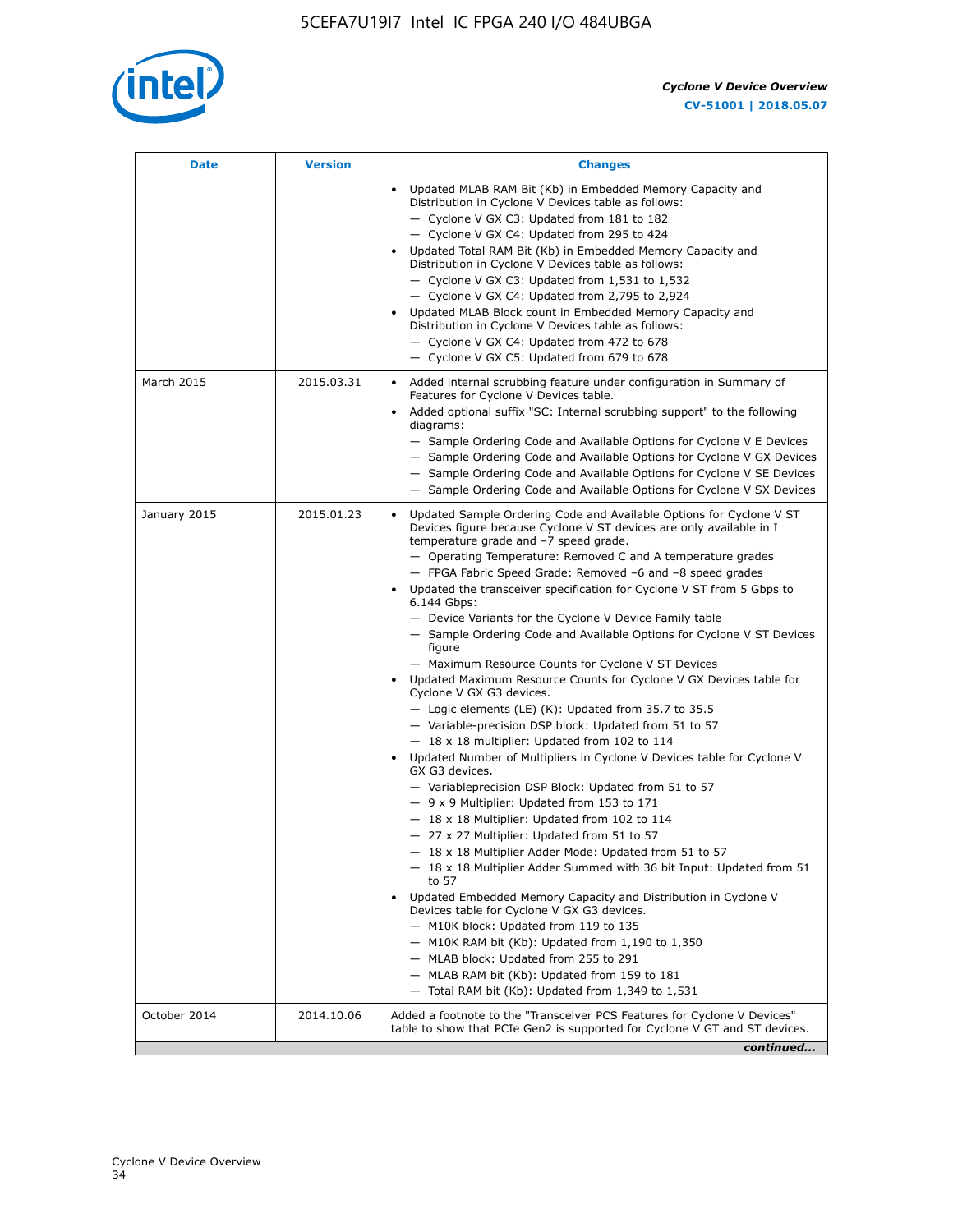r



| <b>Date</b>   | <b>Version</b> | <b>Changes</b>                                                                                                                                                                                                                                                                                                                                                                                                                                                                                                                                                                                                                                                                                                                                                                                                                                                                                                                                                                                                                                                                                                                                                                                                                                                                                                                                                                                                                                      |
|---------------|----------------|-----------------------------------------------------------------------------------------------------------------------------------------------------------------------------------------------------------------------------------------------------------------------------------------------------------------------------------------------------------------------------------------------------------------------------------------------------------------------------------------------------------------------------------------------------------------------------------------------------------------------------------------------------------------------------------------------------------------------------------------------------------------------------------------------------------------------------------------------------------------------------------------------------------------------------------------------------------------------------------------------------------------------------------------------------------------------------------------------------------------------------------------------------------------------------------------------------------------------------------------------------------------------------------------------------------------------------------------------------------------------------------------------------------------------------------------------------|
| July 2014     | 2014.07.07     | Updated the I/O vertical migration figure to clarify the migration capability of<br>Cyclone V SE and SX devices.                                                                                                                                                                                                                                                                                                                                                                                                                                                                                                                                                                                                                                                                                                                                                                                                                                                                                                                                                                                                                                                                                                                                                                                                                                                                                                                                    |
| December 2013 | 2013.12.26     | • Corrected single or dual-core ARM Cortex-A9 MPCore processor-up to 925<br>MHz from 800 MHz.<br>Removed "Preliminary" texts from Ordering Code figures, Maximum<br>$\bullet$<br>Resources, Package Plan and I/O Vertical Migration tables.<br>Removed the note "The number of GPIOs does not include transceiver<br>I/Os. In the Quartus II software, the number of user I/Os includes<br>transceiver I/Os." for GPIOs in the Maximum Resource Counts table for<br>Cyclone V E and SE.<br>Added link to Altera Product Selector for each device variant.<br>• Updated Embedded Hard IPs for Cyclone V GT devices to indicate<br>Maximum 2 hard PCIe and 2 hard memory controllers.<br>• Added leaded package options.<br>Removed the note "The number of PLLs includes general-purpose                                                                                                                                                                                                                                                                                                                                                                                                                                                                                                                                                                                                                                                             |
|               |                | fractional PLLs and transceiver fractional PLLs." for all PLLs in the<br>Maximum Resource Counts table.<br>• Corrected max LVDS counts for transmitter and receiver for Cyclone V E<br>A5 device from 84 to 60.<br>• Corrected max LVDS counts for transmitter and receiver for Cyclone V E<br>A9 device from 140 to 120.<br>Corrected variable-precision DSP block, 27 x 27 multiplier, 18 x 18<br>multiplier adder mode and $18 \times 18$ multiplier adder summed with 36 bit<br>input for Cyclone V SE devices from 58 to 84.<br>Corrected 18 x 18 multiplier for Cyclone V SE devices from 116 to 168.<br>Corrected 9 x 9 multiplier for Cyclone V SE devices from 174 to 252.<br>Corrected LVDS transmitter for Cyclone V SE A2 and A4 as well as SX C2<br>and C4 devices from 31 to 32.<br>• Corrected LVDS receiver for Cyclone V SE A2 and A4 as well as SX C2 and<br>C4 devices from 35 to 37.<br>• Corrected transceiver speed grade for Cyclone V ST devices ordering code<br>from $4$ to $5$ .<br>• Updated the DDR3 SDRAM for the maximum frequency's soft controller<br>and the minimum frequency from 300 to 303 for voltage 1.35V.<br>• Added links to Altera's External Memory Spec Estimator tool to the topics<br>listing the external memory interface performance.<br>• Corrected XAUI is supported through the soft PCS in the PCS features for<br>Cyclone V.<br>Added decompression support for the CvP configuration mode. |
| May 2013      | 2013.05.06     | Added link to the known document issues in the Knowledge Base.<br>$\bullet$<br>Moved all links to the Related Information section of respective topics for<br>$\bullet$<br>easy reference.<br>• Corrected the title to the PCIe hard IP topic. Cyclone V devices support<br>only PCIe Gen1 and Gen2.<br>Updated Supporting Feature in Table 1 of Increased bandwidth capacity to<br>$\bullet$<br>'6.144 Gbps'.<br>Updated Description in Table 2 of Low-power high-speed serial interface to<br>'6.144 Gbps'.<br>Updated Description in Table 3 of Cyclone V GT to '6.144 Gbps'.<br>Updated the M386 package to M383 for Figure 1, Figure 2 and Figure 3.<br>$\bullet$<br>Updated Figure 2 and Figure 3 for Transceiver Count by adding 'F : 4'.<br>$\bullet$<br>Updated LVDS in the Maximum Resource Counts tables to include<br>Transmitter and Receiver values.<br>Updated the package plan with M383 for the Cyclone V E device.<br>$\bullet$<br>Removed the M301 and M383 packages from the Cyclone V GX C4 device.<br>Updated the GPIO count to '129' for the M301 package of the Cyclone V<br>GX C5 device.<br>Updated 5 Gbps to '6.144 Gbps' for Cyclone V GT device.<br>continued                                                                                                                                                                                                                                                          |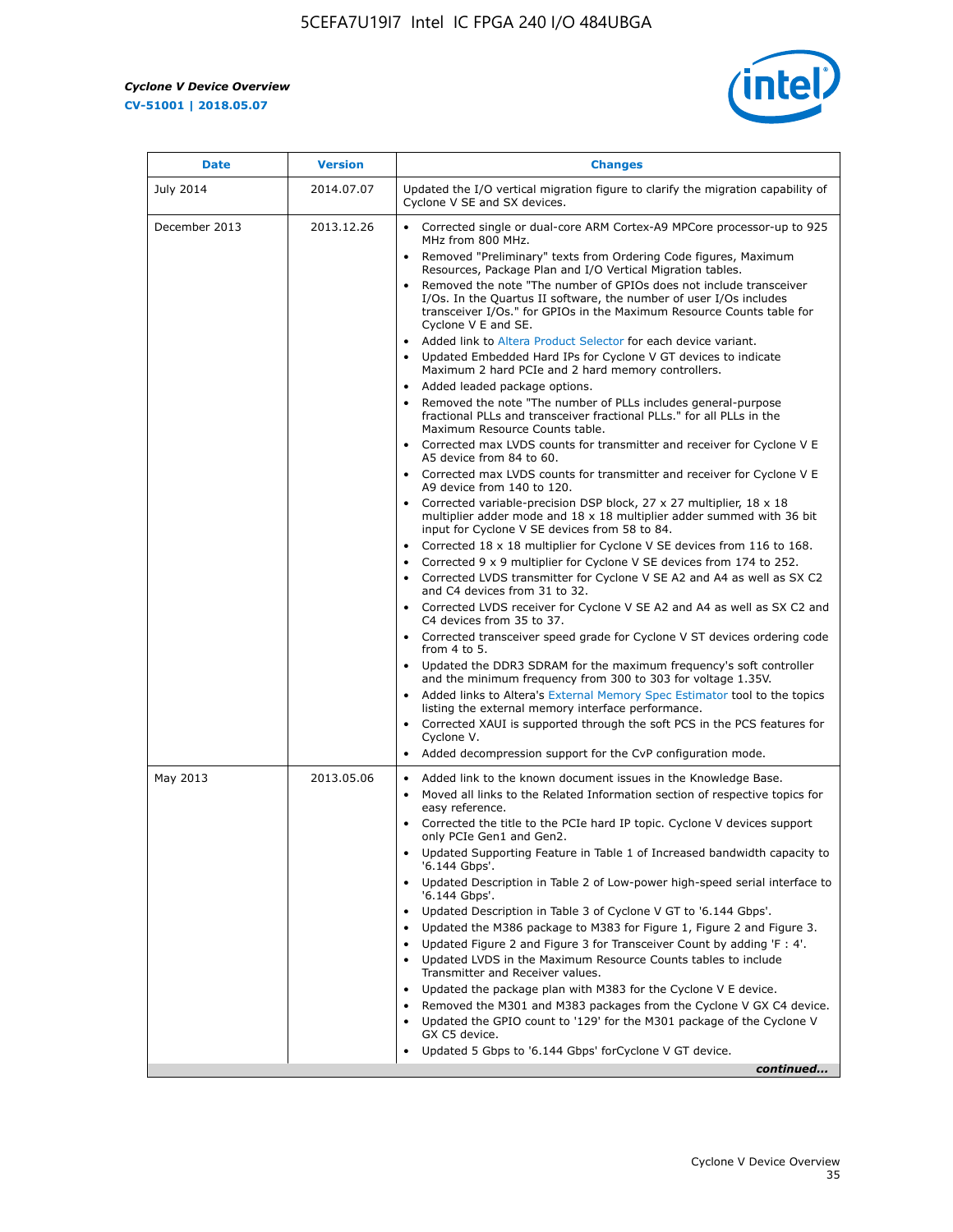

| <b>Date</b>   | <b>Version</b> | <b>Changes</b>                                                                                                                                                                                                                                                                                                                                                                                                                                                                             |
|---------------|----------------|--------------------------------------------------------------------------------------------------------------------------------------------------------------------------------------------------------------------------------------------------------------------------------------------------------------------------------------------------------------------------------------------------------------------------------------------------------------------------------------------|
|               |                | Updated HPS I/O for U484 (19 mm) in Table 11 with '151' for A2, A4, A5<br>and A6.                                                                                                                                                                                                                                                                                                                                                                                                          |
|               |                | • Updated Memory (Kb) for Maximum Resource Counts for Cyclone V SE A4<br>and A6, SX C4 and C6, ST D6 devices.                                                                                                                                                                                                                                                                                                                                                                              |
|               |                | Updated FPGA PLL for Maximum Resource Counts for Cyclone V SE A2, SX<br>C2, devices.                                                                                                                                                                                                                                                                                                                                                                                                       |
|               |                | Removed '36 x 36' from the Variable-Precision DSP Block.<br>$\bullet$<br>Updated Variable-precision DSP Blocks and $18 \times 18$ Multiplier for<br>Maximum Resource Counts for Cyclone V SX C4 device.                                                                                                                                                                                                                                                                                    |
|               |                | Updated the HPS I/O counts for Cyclone V SE, SX, and ST devices.<br>$\bullet$<br>Updated Figure 7 which shows the I/O vertical migration table.<br>Updated Table 17 for Cyclone V SX C4 device.<br>$\bullet$                                                                                                                                                                                                                                                                               |
|               |                | • Updated Embedded Memory Capacity and Distribution table for Cyclone V<br>SE A4 and A6, SX C4 and C6, ST D6 devices.<br>Removed 'Counter reconfiguration' from the PLL Features.                                                                                                                                                                                                                                                                                                          |
|               |                | Updated Low-Power Serial Transceivers by replacing 5 Gbps with<br>6.144 Gbps.                                                                                                                                                                                                                                                                                                                                                                                                              |
|               |                | Removed 'Distributed Memory' symbol.<br>Updated the Capability in Table 22 of Backplane support to '6.144 Gbps'.<br>Updated Capability in Table 22 of Ring oscillator transmit PLLs with<br>$\bullet$<br>6.144 Gbps.<br>Updated the PCS Support in Table 23 from 5 Gbps to '6 Gbps'.<br>Updated the Data Rates (Gbps) in Table 23 of 3 Gbps and 6 Gbps Basic to<br>$\bullet$                                                                                                               |
|               |                | '6.144 Gbps'.<br>Updated the Data Rates (Gbps) in Table 23 of CPRI 4.1 to '6.144 Gbps'.<br>Clarified that partial reconfiguration is an advanced feature. Contact Altera<br>for support of the feature.                                                                                                                                                                                                                                                                                    |
| December 2012 | 2012.12.28     | Updated the pin counts for the MBGA packages.<br>$\bullet$<br>Updated the GPIO and transceiver counts for the MBGA packages.<br>$\bullet$<br>Updated the GPIO counts for the U484 package of the Cyclone V E A9, GX<br>C9, and GT D9 devices.                                                                                                                                                                                                                                              |
|               |                | Updated the vertical migration table for vertical migration of the U484<br>packages.<br>Updated the MLAB supported programmable widths at 32 bits depth.                                                                                                                                                                                                                                                                                                                                   |
| November 2012 | 2012.11.19     | • Added new MBGA packages and additional U484 packages for Cyclone V E,<br>GX, and GT.<br>Added ordering code for five-transceiver devices for Cyclone V GT and ST.<br>Updated the vertical migration table to add MBGA packages.<br>$\bullet$<br>Added performance information for HPS memory controller.<br>$\bullet$<br>Removed DDR3U support.<br>$\bullet$<br>Updated Cyclone V ST speed grade information.<br>Added information on maximum transceiver channel usage restrictions for |
|               |                | PCI Gen2 and CPRI at 4.9152 Gbps transmit jitter compliance.<br>Added note on the differences between GPIO reported in Overview with<br>User I/O numbers shown in the Quartus II software.<br>Updated template.                                                                                                                                                                                                                                                                            |
| July 2012     | 2.1            | Added support for PCIe Gen2 x4 lane configuration (PCIe-compatible)                                                                                                                                                                                                                                                                                                                                                                                                                        |
| June 2012     | 2.0            | Restructured the document.<br>Added the "Embedded Memory Capacity" and "Embedded Memory<br>Configurations" sections.<br>Added Table 1, Table 3, Table 16, Table 19, and Table 20.<br>Updated Table 2, Table 4, Table 5, Table 6, Table 7, Table 8, Table 9, Table<br>10, Table 11, Table 12, Table 13, Table 14, Table 17, and Table 18.                                                                                                                                                   |
|               |                | continued                                                                                                                                                                                                                                                                                                                                                                                                                                                                                  |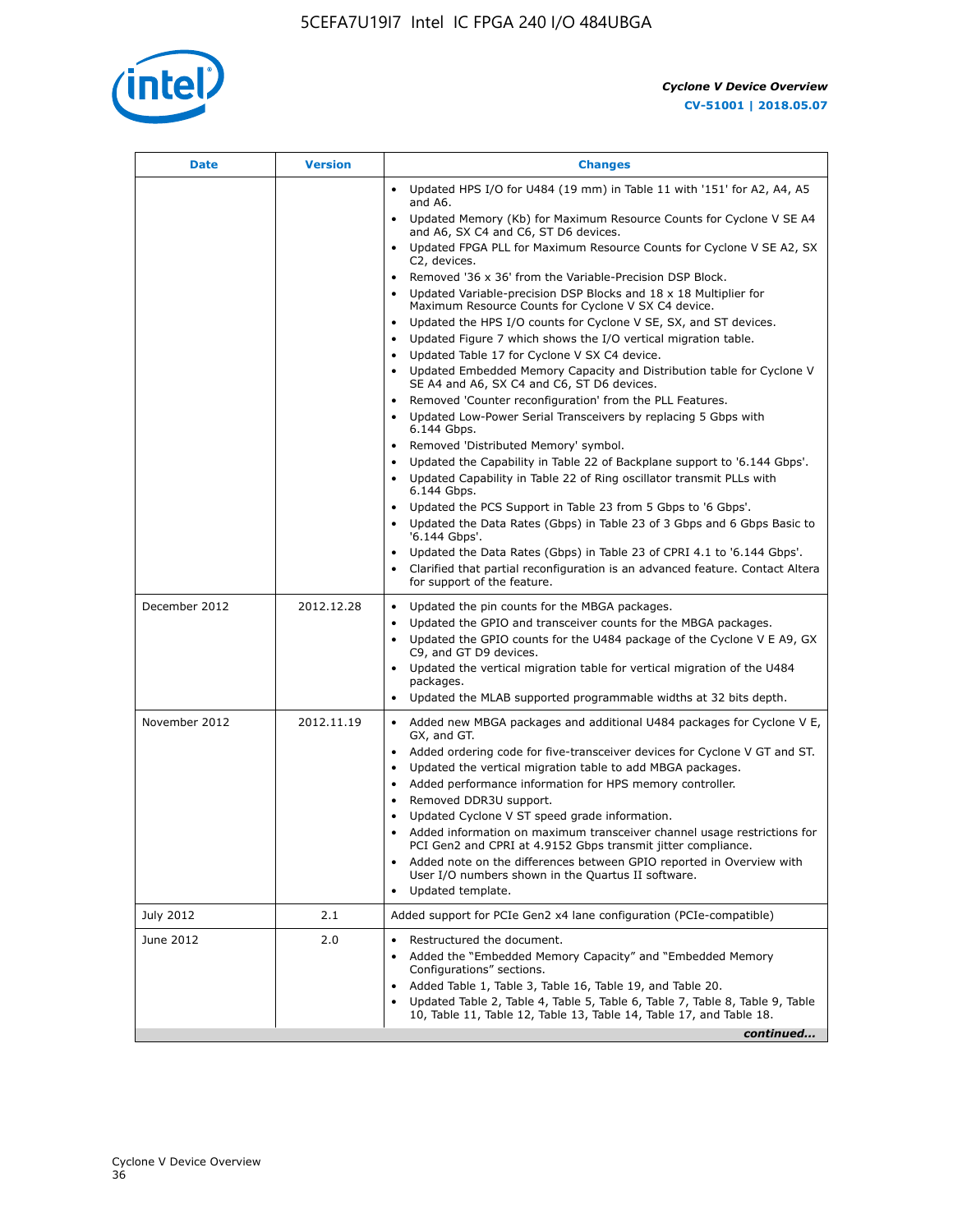

| <b>Date</b>   | <b>Version</b> | <b>Changes</b>                                                                                                                                                                                                                                                                                                                                                                                                                                                |
|---------------|----------------|---------------------------------------------------------------------------------------------------------------------------------------------------------------------------------------------------------------------------------------------------------------------------------------------------------------------------------------------------------------------------------------------------------------------------------------------------------------|
|               |                | Updated Figure 1, Figure 2, Figure 3, Figure 4, Figure 5, Figure 6, and<br>Figure 10.<br>Updated the "FPGA Configuration and Processor Booting" and "Hardware"<br>and Software Development" sections.<br>Text edits throughout the document.                                                                                                                                                                                                                  |
| February 2012 | 1.2            | Updated Table $1-2$ , Table $1-3$ , and Table $1-6$ .<br>Updated "Cyclone V Family Plan" on page 1-4 and "Clock Networks and<br>PLL Clock Sources" on page 1-15.<br>Updated Figure $1-1$ and Figure $1-6$ .                                                                                                                                                                                                                                                   |
| November 2011 | 1.1            | Updated Table $1-1$ , Table $1-2$ , Table $1-3$ , Table $1-4$ , Table $1-5$ , and Table<br>$1 - 6.$<br>Updated Figure 1-4, Figure 1-5, Figure 1-6, Figure 1-7, and Figure 1-8.<br>Updated "System Peripherals" on page 1-18, "HPS-FPGA AXI Bridges" on<br>page 1-19, "HPS SDRAM Controller Subsystem" on page 1-19, "FPGA<br>Configuration and Processor Booting" on page 1-19, and "Hardware and<br>Software Development" on page 1-20.<br>Minor text edits. |
| October 2011  | 1.0            | Initial release.                                                                                                                                                                                                                                                                                                                                                                                                                                              |